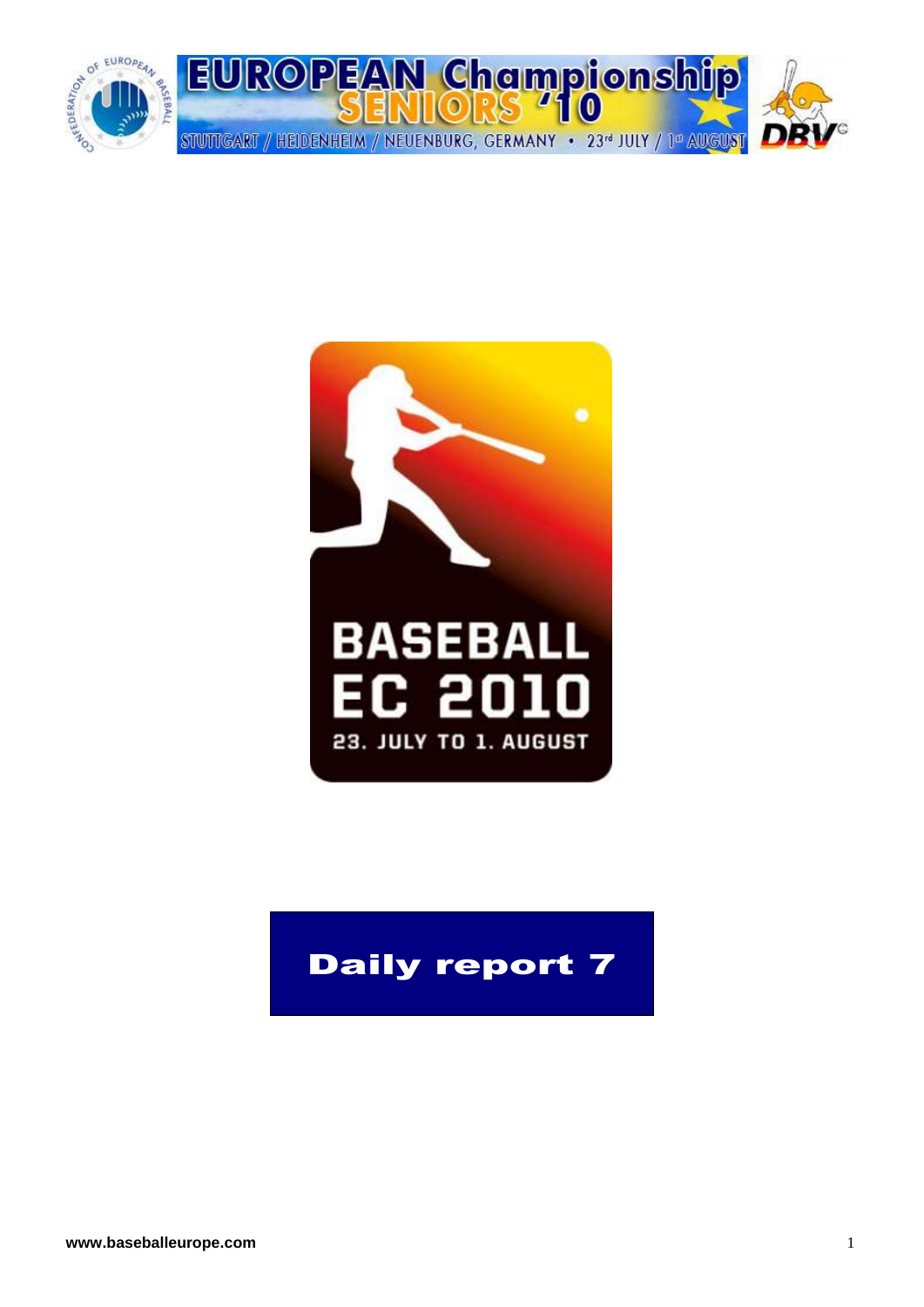# **Confederation of European Baseball**

Office Frankfurt: Otto-Fleck-Schneise 12 … 60528 Frankfurt am Main … Germany Phone +49-69-6700-284 … Fax +49-69-67724-212 office@baseballeurope.com



To All Participants, Officials, L.O.C. and Press.

Fm Technical Commission Stuttgart, 28th July 2010

European Championship 2010 / Euro 2010 ====================================== Unfortunately the game SWE/ITA of today Wednesday 28th is rained out. The game UKR/CRO is cancelled and will not be played.

This has the following consequences: Belgium, Czech Republic and Great Britain will not play on Thursday 29th but on Friday 30th.

Schedule for Thursday 29th July.

Stuttgart field --------------- 10.30 Sweden versus Italy 14.30 Italy versus France 19.00 Germany versus T.B.N. after the result of the game SWE/ITA

Heidenheim ---------- 18.00 Netherlands versus T.B.N after the result of the game SWE/ITA

Thanks for all co-operation.

Jan Esselman Chairman CEB Technical Commission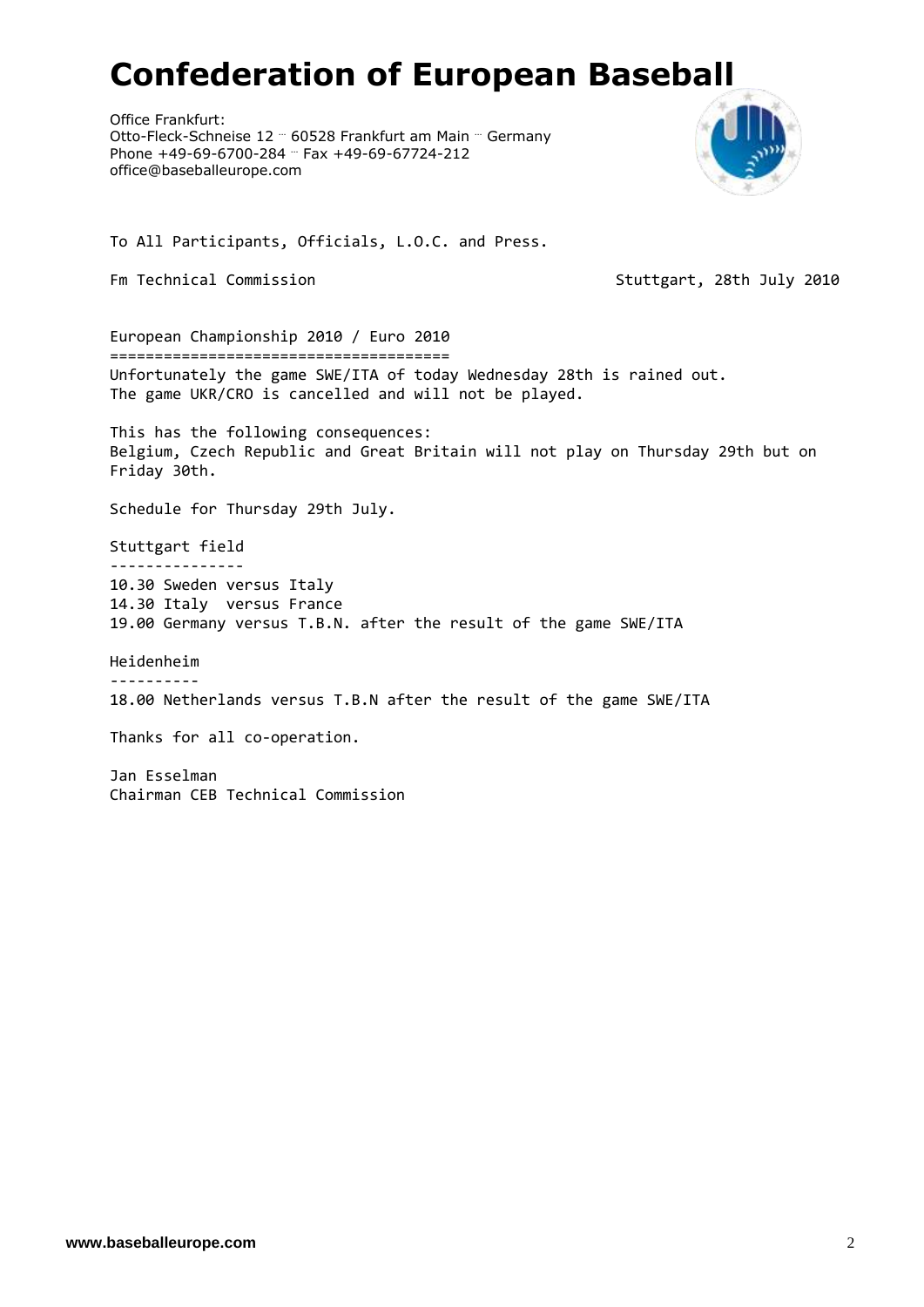

**EUROPEAN Championship** 

STUTTGART / HEIDENHEIM / NEUENBURG, GERMANY • 23<sup>d</sup> JULY / 1<sup>d</sup> AUGUST



|                 |         |                 |             | <b>Schedule</b>            |                            |                |      |
|-----------------|---------|-----------------|-------------|----------------------------|----------------------------|----------------|------|
| Game            | At time | <b>Ballpark</b> | Pool        | Home team                  | Visiting team              | Final<br>Score | Inn. |
|                 |         |                 |             | Friday 23rd July           |                            |                |      |
| $\mathbf 1$     | 10:30   | Stuttgart       | B           | Croatia                    | Great Britain              | $1 - 10$       |      |
| $\overline{2}$  | 13:00   | Heidenheim      | B           | Sweden                     | Greece                     | $9 - 12$       |      |
| 3               | 14:30   | Stuttgart       | B           | <b>T</b> Italy             | Spain                      | $9 - 1$        |      |
| $6\phantom{1}6$ | 19:00   | Stuttgart       | A           | Ukraine                    | Germany                    | $0 - 10$       | 8    |
|                 |         |                 |             | Saturday 24th July         |                            |                |      |
| 7               | 10:30   | Stuttgart       | B           | <b>Company</b> Spain       | Croatia                    | $7 - 6$        |      |
| 8               | 13:00   | Heidenheim      | A           | <b>Belgium</b>             | Ukraine                    | $9 - 0$        |      |
| 9               | 14:30   | Stuttgart       | B           | <b>Steat Britain</b>       | Sweden                     | $1 - 4$        |      |
| 10              | 16:00   | Neuenburg       | A           | Netherlands                | $\blacksquare$ France      | $10 - 0$       | 7    |
| 11              | 18:00   | Heidenheim      | B           | Greece                     | <b>T</b> Italy             | $1 - 13$       | 7    |
| 12 <sub>2</sub> | 19:00   | Stuttgart       | A           | Germany                    | Czech Republic             | $6 - 2$        |      |
|                 |         |                 |             | Sunday 25th July           |                            |                |      |
| 13              | 10:30   | Stuttgart       | B           | <b>Stee Strition</b>       | <b>T</b> Italy             | $2 - 12$       | 7    |
| 14              | 13:00   | Heidenheim      | B           | Sweden                     | Croatia                    | $12 - 2$       | 7    |
| 15              | 14:30   | Stuttgart       | A           | Germany                    | <b>Belgium</b>             | $8 - 4$        |      |
| 16              | 15:00   | Neuenburg       | A           | $\blacksquare$ France      | Czech Republic             | $6 - 1$        |      |
| 17              | 18:00   | Heidenheim      | A           | $\blacksquare$ Netherlands | Ukraine                    | $12 - 2$       | 7    |
| 18              | 19:00   | Stuttgart       | $\sf B$     | Spain                      | Greece                     | $9 - 13$       |      |
|                 |         |                 |             | Monday 26th July           |                            |                |      |
| 20              | 10:30   | Stuttgart       | B           | <b>Streat Britain</b>      | <b>Company</b> Spain       | $5 - 1$        |      |
| 5               | 10:30   | Heidenheim      | A           | Czech Republic             | $\blacksquare$ Netherlands | $1 - 7$        |      |
| 19              | 14:30   | Heidenheim      | A           | Czech Republic             | <b>Belgium</b>             | $10 - 1$       | 8    |
| 22              | 17:00   | Neuenburg       | A           | $\blacksquare$ France      | Ukraine                    | $10 - 2$       |      |
|                 |         |                 |             | Tuesday 27th July          |                            |                |      |
| 4               | 10:30   | Stuttgart       | A           | <b>France</b>              | <b>Belgium</b>             | $8 - 2$        |      |
| 25              | 11:30   | Heidenheim      | B           | <b>Compact Spain</b>       | Sweden                     | $16 - 6$       | 7    |
| 26              | 14:30   | Heidenheim      | A           | Ukraine                    | Czech Republic             | $1 - 11$       | 7    |
| 27              | 14:30   | Stuttgart       | $\mathsf A$ | <b>Belgium</b>             | $\blacksquare$ Netherlands | $0 - 10$       |      |
| 28              | 17:00   | Neuenburg       | B           | Greece                     | <b>State</b> Great Britain | $4 - 3$        |      |
| 29              | 18:30   | Heidenheim      | B           | <b>T</b> Italy             | Croatia                    | $13 - 1$       | 7    |
| 30              | 19:00   | Stuttgart       | A           | Germany                    | <b>France</b>              | $10 - 9$       |      |
|                 |         |                 |             | Wednesday 28th July        |                            |                |      |
| 21              | 10:30   | Stuttgart       | B           | Croatia                    | Greece                     | $13 - 1$       | 7    |
| 24              | 14:30   | Stuttgart       | B           | Sweden                     | <b>T</b> Italy             | rain           |      |
| 23              | 17:30   | Heidenheim      | A           | Netherlands                | $\blacksquare$ Germany     | $3-0$          |      |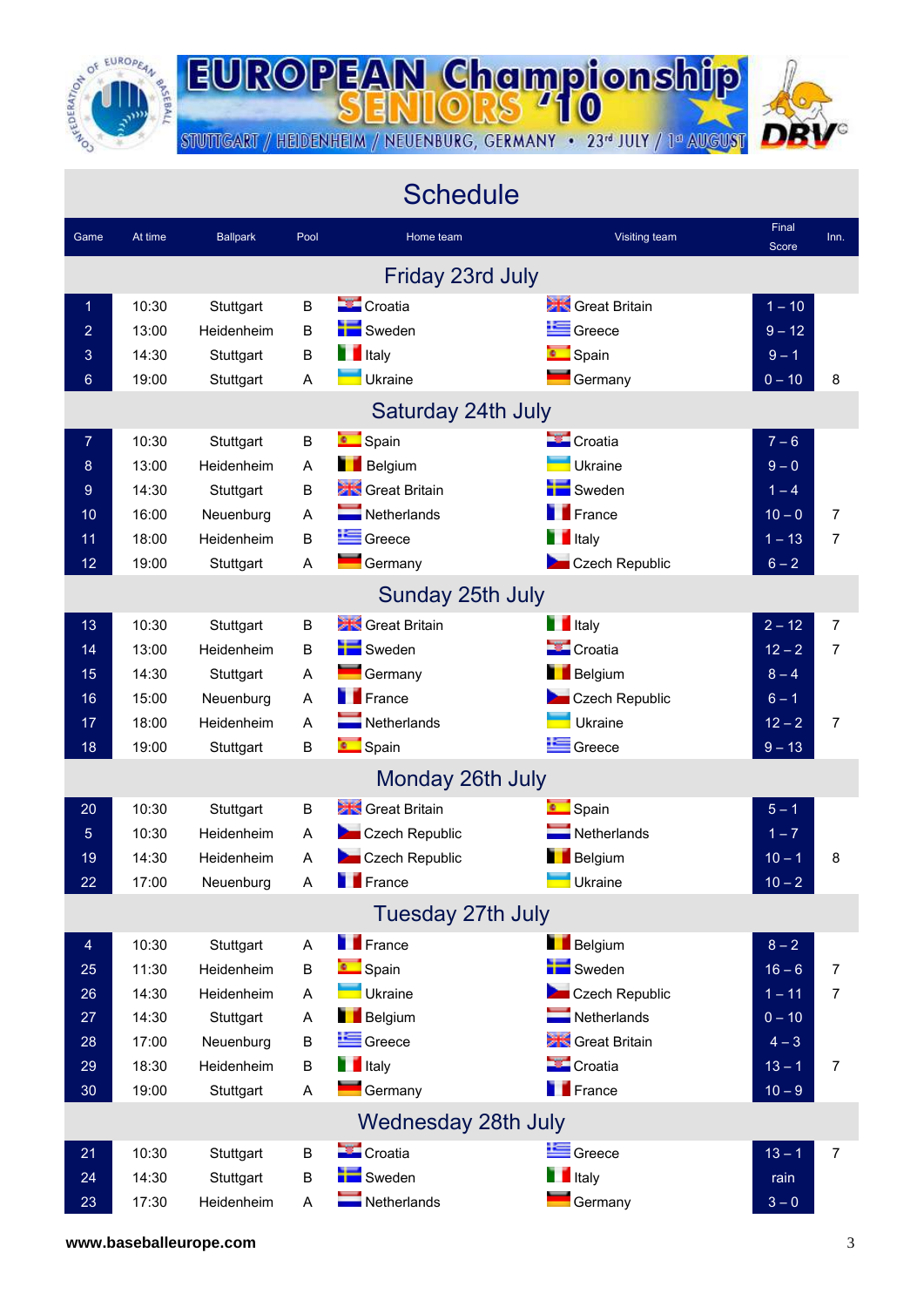

**EUROPEAN Championship** STUTTGART / HEIDENHEIM / NEUENBURG, GERMANY • 23<sup>d</sup> JULY / 1<sup>d</sup> AUGUST

|                 |                         | <b>Standing Pool A</b> |                |                |            |                |
|-----------------|-------------------------|------------------------|----------------|----------------|------------|----------------|
| Pos             | Team                    | <b>GP</b>              | <b>WO</b>      | LO             | <b>AVG</b> | <b>GB</b>      |
| 1               | <b>Netherlands</b><br>═ | 5                      | 5              | $\overline{0}$ | 1000       | 0              |
| $\overline{2}$  | Germany<br>_            | 5                      | $\overline{4}$ | 1              | 800        | 1              |
| 3               | <b>T</b> France         | 5                      | 3              | 2              | 600        | $\overline{2}$ |
| $\overline{4}$  | Czech Republic          | 5                      | $\overline{2}$ | 3              | 400        | 3              |
| $5\phantom{1}$  | <b>Belgium</b><br>ш     | 5                      | 1              | $\overline{4}$ | 200        | 4              |
| $6\phantom{1}6$ | Ukraine                 | 5                      | $\overline{0}$ | 5              | 0          | 5              |

|                 |                      | <b>Standing Pool B</b> |                |                |            |                |
|-----------------|----------------------|------------------------|----------------|----------------|------------|----------------|
|                 | Pos Team             | <b>GP</b>              | <b>WO</b>      | LO             | <b>AVG</b> | <b>GB</b>      |
| $\blacksquare$  | <b>T</b> Italy       | 4                      | $\overline{4}$ | $\overline{0}$ | 1000       | $\mathbf 0$    |
| 2 <sup>1</sup>  | $\equiv$ Greece      | 5                      | 3              | 2              | 600        | 1.5            |
| 3               | <b>Sweden</b>        | $\overline{4}$         | $\overline{2}$ | 2              | 500        | $\overline{2}$ |
| $\overline{4}$  | <b>Great Britain</b> | 5                      | 2              | 3              | 400        | 2.5            |
| $5\phantom{.0}$ | Spain                | 5                      | 2              | 3              | 400        | 2.5            |
| $6\phantom{1}$  | <b>E</b> Croatia     | 5                      | 1              | 4              | 200        | 3.5            |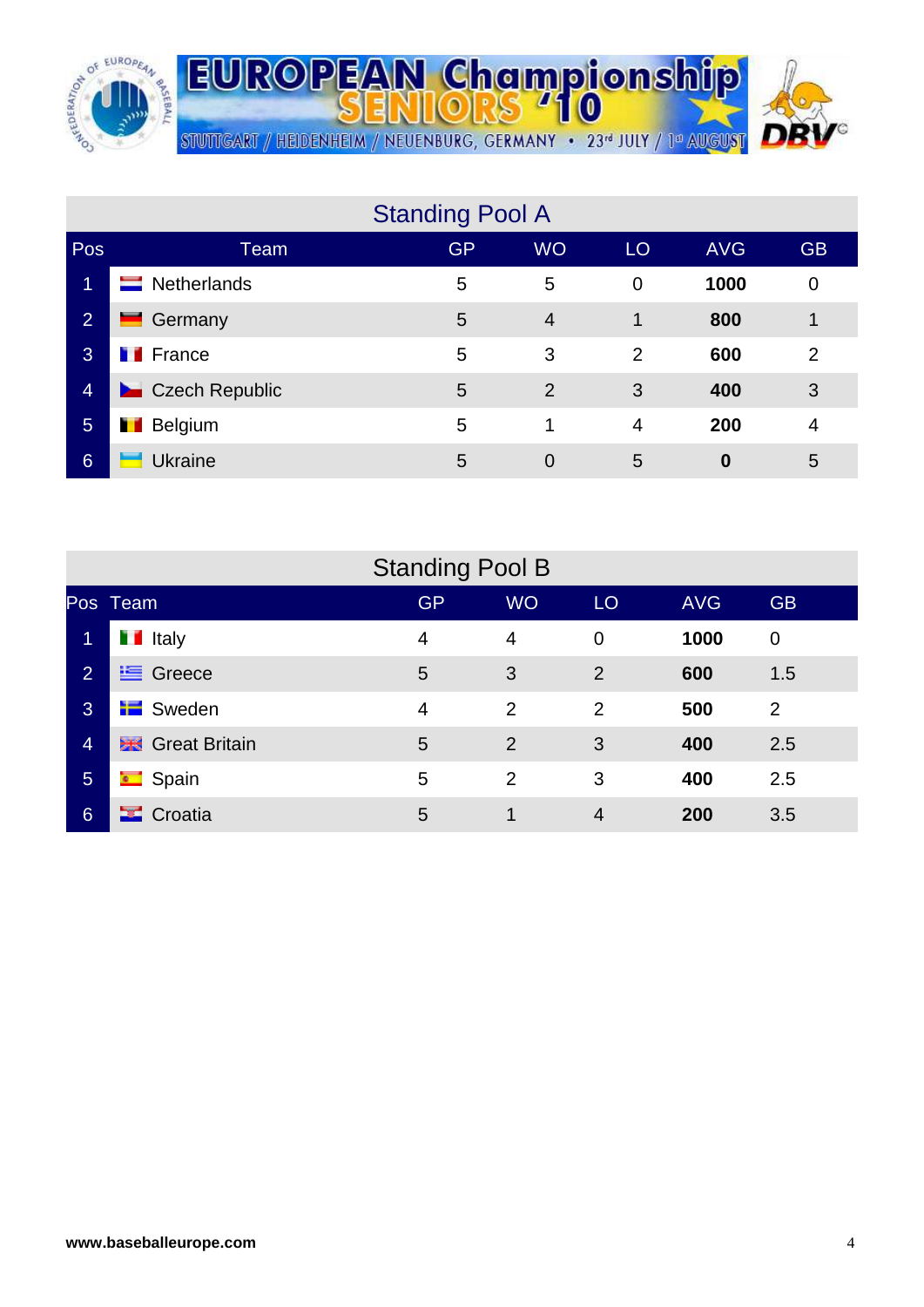

**EUROPEAN Championship** STUTTGART / HEIDENHEIM / NEUENBURG, GERMANY · 23rd JULY / 1ª AUGUST

|      |            |                  |              | <b>Schedule</b>                                                 |                      |                |      |
|------|------------|------------------|--------------|-----------------------------------------------------------------|----------------------|----------------|------|
| Game | At time    | <b>Ballpark</b>  | Pool         | Home team                                                       | <b>Visiting team</b> | Final<br>Score | Inn. |
|      |            |                  |              | Thursday 29th July                                              |                      |                |      |
| 24   | 10:30      | Stuttgart        | B            | Sweden                                                          | <b>T</b> Italy       |                |      |
| 34   | 14:30      | Stuttgart        | $\mathsf C$  | <b>T</b> Italy                                                  | <b>France</b>        |                |      |
| 35   | 18:00      | Heidenheim       | $\mathsf C$  | Netherlands                                                     |                      |                |      |
| 36   | 19:00      | Stuttgart        | $\mathsf C$  | Germany                                                         | Greece               |                |      |
|      |            | Friday 30th July |              |                                                                 |                      |                |      |
| 32   |            |                  | Fi           | <b>Belgium</b>                                                  | $\bullet$ :: B5 ::   |                |      |
| 33   |            |                  | Fi           | Great Britain                                                   | Czech Republic       |                |      |
| 37   | $14:00**$  | Stuttgart        | C            | $\bullet$ :: B3 ::                                              | $\bullet$ :: A3 ::   |                |      |
| 38   | 18:00**    | Heidenheim       | $\mathsf{C}$ | $\bullet$ :: B2 ::                                              | $\bullet$ :: A1 ::   |                |      |
| 39   | 19:00**    | Stuttgart        | $\mathsf C$  | $\bullet$ :: B1 ::                                              | $\bullet$ :: A2 ::   |                |      |
|      |            |                  |              | Saturday 31st July                                              |                      |                |      |
| 40   | 12:00***   | Stuttgart        | $\mathsf{C}$ | $\bullet$ :: A2 ::                                              | $\bullet$ :: B3 ::   |                |      |
| 41   | 15:00***   | Heidenheim       | $\mathsf{C}$ | $\bullet$ :: A3 ::                                              | $\bullet$ : B2 ::    |                |      |
| 42   | $17:00***$ | Stuttgart        | $\mathsf{C}$ | $\bullet$ :: A1 ::                                              | $\bullet$ :: B1 ::   |                |      |
|      |            |                  |              | <b>Sunday 1st August</b>                                        |                      |                |      |
| 43   | 14:00      | Stuttgart        | Fi.          | $\bullet$ : N.1 ::<br>In each game the home team is named first | $\bullet$ :: N.2 ::  |                |      |

\*\* German game 19:00 in Stuttgart // \*\*\* German game 17:00 in Stuttgart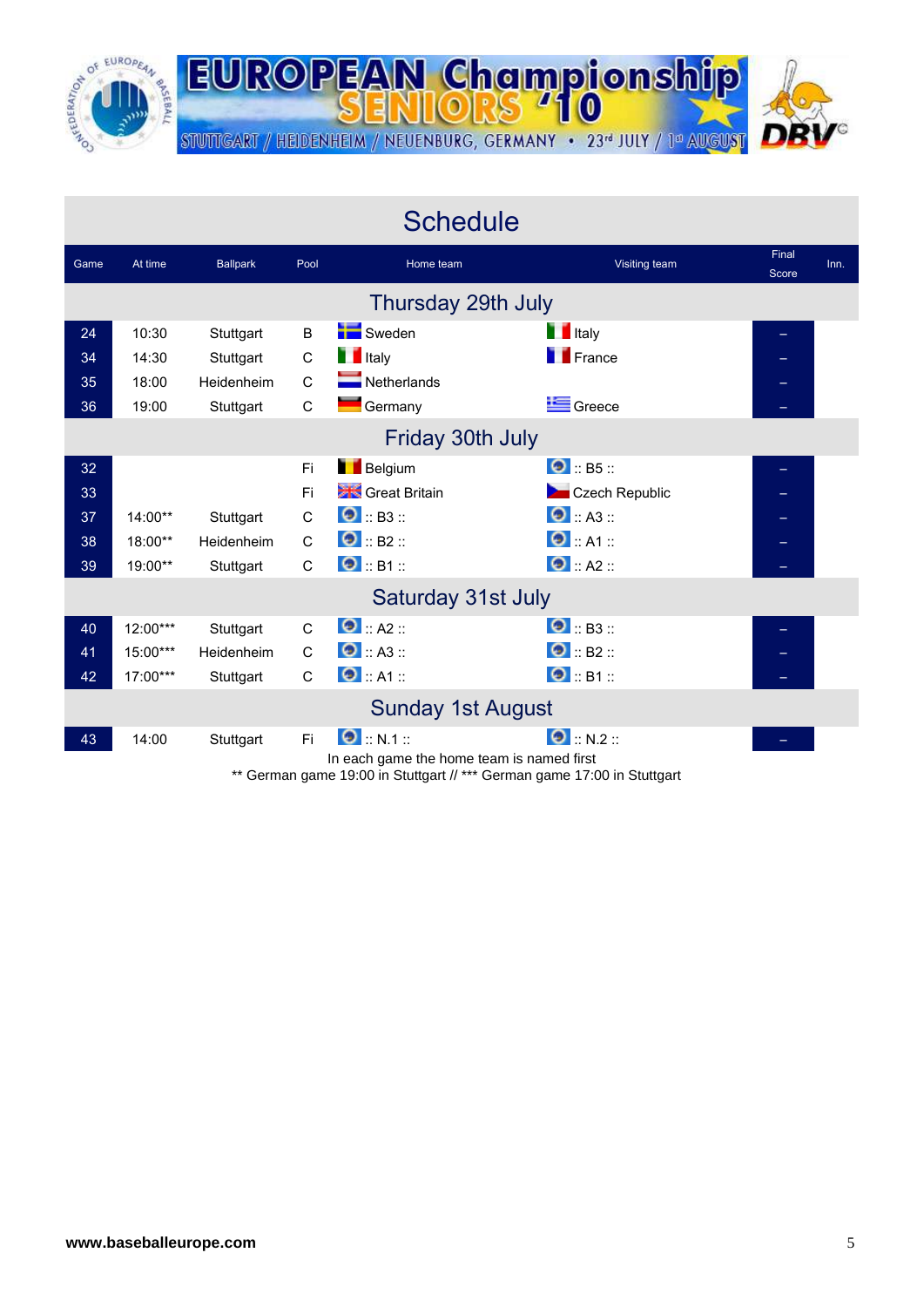

# **Game Summary 21**

![](_page_5_Picture_2.jpeg)

Croatia - Greece

![](_page_5_Picture_4.jpeg)

Jul 28, 2010 at Stuttgart (TVC Stadium)

GREECE  $1 (3-2)$ 

| Player                                                                                                                                                                                                                | AB                          |                     |              | R H BI         |                     |             |                |                |                | 2B 3B HR BB SB CS HP SH SF SO IBB KL GDP           |                |              |              |                |              |                       |              |                |         |              | PO.                                                  | A              | Е              |                |          |
|-----------------------------------------------------------------------------------------------------------------------------------------------------------------------------------------------------------------------|-----------------------------|---------------------|--------------|----------------|---------------------|-------------|----------------|----------------|----------------|----------------------------------------------------|----------------|--------------|--------------|----------------|--------------|-----------------------|--------------|----------------|---------|--------------|------------------------------------------------------|----------------|----------------|----------------|----------|
| CHEILAKIS 2b                                                                                                                                                                                                          | $\overline{3}$ 0            |                     | 2            | 0              | 0                   |             | 0              | 0              | 0              | 0                                                  | 1              | $\mathbf{0}$ | 0            | $\Omega$       | 1            |                       | $\mathbf{0}$ | 1              |         | 0            | 2                                                    | 2              | 0              |                |          |
| TSERONIS 3b                                                                                                                                                                                                           | 2                           | $\overline{0}$      | 0            | 0              | 0                   |             | 0              | 0              | 0              | 0                                                  | 0              | 0            | 0            | 0              | 2            |                       | 0            | $\Omega$       |         | 0            | 1                                                    | 0              | $\overline{2}$ |                |          |
| DEMETRAL SS                                                                                                                                                                                                           |                             | $1 \quad 0$         | 0            | $\circ$        | $\circ$             |             | 0              | 0              | 0              | 0                                                  | 0              | 0            | $\mathbf 0$  | $\circ$        | $\mathbf{1}$ |                       | 0            | $\circ$        |         | 0            | $\mathbf{1}$                                         | $\circ$        | $\mathbf{0}$   |                |          |
| APOSTOLOPOUL ss/3b 3 0                                                                                                                                                                                                |                             |                     | $\mathbf{0}$ | $\mathbf{0}$   | 0                   |             | $\mathbf{0}$   | $\circ$        | $\circ$        | 0                                                  | 0              | $\circ$      | $\Omega$     | $\Omega$       |              | $\Omega$              | $\mathbf{0}$ | $\Omega$       |         | 0            | $\mathbf{1}$                                         | 0              | $\overline{2}$ |                |          |
| ROMPINSON dh/p                                                                                                                                                                                                        | $\mathbf{1}$                | $\overline{0}$      | $\mathbf{0}$ | $\circ$        | $\circ$             |             | $\mathbf{0}$   | $\overline{0}$ | $\mathbf{1}$   | 0                                                  | 0              | $\mathbf{0}$ | $\circ$      | $\circ$        |              | 0                     | $\mathbf{0}$ | 0              |         | 0            | $0\quad 2$                                           |                | 0              |                |          |
| KANELLOPOULO p                                                                                                                                                                                                        | 1                           | $\circ$             | $\mathbf{0}$ | 0              | 0                   |             | 0              | $\circ$        | 0              | 0                                                  | 0              | 0            | 0            | 0              | 1            |                       | 0            | 0              |         | 0            | $\circ$                                              | $\circ$ 0      | 0              |                |          |
| CHATZIKYRIAK 1b/rf 3                                                                                                                                                                                                  |                             | $\overline{0}$      | $\mathbf{1}$ | $\Omega$       | $\Omega$            |             | $\Omega$       | 0              | $\Omega$       | 1                                                  | $\Omega$       | $\Omega$     | $\Omega$     | $\Omega$       | $\Omega$     |                       | $\Omega$     | $\Omega$       |         | $\Omega$     | 4                                                    | $\overline{0}$ | $\mathbf{1}$   |                |          |
| MARKOU cf                                                                                                                                                                                                             | $\mathbf{1}$                | $\Omega$            | $\Omega$     | $\Omega$       | $\Omega$            |             | $\Omega$       | 0              | $\Omega$       | $\Omega$                                           | $\circ$        | $\Omega$     | $\Omega$     | $\Omega$       | 1            |                       | $\Omega$     | $\mathbf{1}$   |         | 0            | 1                                                    | 0              | $\mathbf{1}$   |                |          |
| ZACHOS cf                                                                                                                                                                                                             | $\mathbf{1}$                | $\mathbf{1}$        | $\mathbf{1}$ | 1              | $\Omega$            |             | $\Omega$       | 1              | $\mathbf{1}$   | 0                                                  | $\circ$        | $\mathbf{0}$ | $\Omega$     | $\Omega$       |              | $\Omega$              | $\Omega$     | $\Omega$       |         | 0            | 2                                                    | $\overline{0}$ | $\Omega$       |                |          |
| PALOS c                                                                                                                                                                                                               | $\overline{2}$              | $\overline{0}$      | 0            | 0              | $\circ$             |             | $\circ$        | 0              | $\mathbf{1}$   | 0                                                  | $\mathbf{0}$   | $\mathbf{0}$ | $\circ$      | 0              |              | 0                     | $\circ$      | $\circ$        |         | 0            | 5                                                    | $\overline{1}$ | $\mathbf{0}$   |                |          |
| GAZIS lf                                                                                                                                                                                                              | $\mathbf{1}$                | $\bigcirc$          | $\Omega$     | $\Omega$       | $\Omega$            |             | $\Omega$       | $\Omega$       | $\Omega$       | $\Omega$                                           | $\Omega$       | $\Omega$     | $\Omega$     | $\Omega$       |              | $\mathbf{1}$          | $\Omega$     | $\mathbf{1}$   |         | $\Omega$     | $\Omega$                                             | $\bigcirc$     | $\mathbf{1}$   |                |          |
| BRACK lf                                                                                                                                                                                                              | $\overline{2}$              | $\overline{0}$      | $\circ$      | $\mathbf{0}$   | $\circ$             |             | $\mathbf{0}$   | $\overline{0}$ | $\mathbf 0$    | 0                                                  | $\mathbf{0}$   | $\mathbf{0}$ | $\mathbf 0$  | $\circ$        |              | $\Omega$              | $\circ$      | $\Omega$       |         | 0            | $\circ$                                              | $\overline{0}$ | $\Omega$       |                |          |
| ARGYROPOULOS rf                                                                                                                                                                                                       |                             | 1 0                 | $\mathbf{0}$ | $\circ$        | $\circ$             |             | $\circ$        |                | $0\qquad 0$    | 0                                                  | $\circ$        | $\mathbf{0}$ | 0            | $\circ$        |              | $\circ$               | 0            | $\overline{0}$ |         | $\circ$      | $0\quad 0$                                           |                | 0              |                |          |
| PAPPAS 1b/rf                                                                                                                                                                                                          |                             | 1 0                 | $\circ$      | $\overline{0}$ | $\circ$             |             | $\bigcirc$     |                | $0\quad 0$     | 0                                                  | $\circ$        | 0            | $\mathbf 0$  | $\circ$        |              | $\Omega$              | 0            | $\overline{0}$ |         | $\Omega$     | $\mathbf{1}$                                         | $\overline{0}$ | $\Omega$       |                |          |
| KAPOTHANASIS p 0 0                                                                                                                                                                                                    |                             |                     | $\circ$      | $\circ$        | $\circ$             |             | $\overline{0}$ | 0              | $\circ$        | 0                                                  | $\circ$        | $\circ$      | $\circ$      | $\circ$        |              | 0                     | $\circ$      | $\overline{0}$ |         | $\circ$      | 0                                                    | $\overline{0}$ | $\mathbf{0}$   |                |          |
| Totals                                                                                                                                                                                                                | 23                          | 1                   | 4            | $\mathbf{1}$   | $\circ$             |             | $\circ$        | $\mathbf{1}$   | 3              | $\mathbf 1$                                        | $\mathbf{1}$   | $\mathbf{0}$ | $\circ$      | $\circ$        |              | 7                     | $\circ$      | 3              |         | $\mathbf{0}$ | 18                                                   | 5              | 7              |                |          |
|                                                                                                                                                                                                                       |                             |                     |              |                |                     |             |                |                |                | CROATIA 13 $(1-4)$                                 |                |              |              |                |              |                       |              |                |         |              |                                                      |                |                |                |          |
| Player<br>------------------------                                                                                                                                                                                    |                             |                     |              | ---            |                     |             |                |                |                | AB R H BI 2B 3B HR BB SB CS HP SH SF SO IBB KL GDP |                |              |              |                |              |                       |              |                |         |              | PO A E                                               |                |                |                |          |
| GOLDSTROM 3b                                                                                                                                                                                                          | $5\quad 2$                  |                     | 3            | 3              | 1                   |             | $\circ$        | 0              | $\overline{0}$ | $\Omega$                                           | $\circ$        | $\mathbf 0$  | 0            | $\Omega$       | $\circ$      |                       | $\circ$      | $\Omega$       |         | 0            | 1                                                    | $\overline{1}$ | $\mathbf{0}$   |                |          |
| FARKAS rf                                                                                                                                                                                                             | $4\quad 2$                  |                     | $\mathbf{1}$ | $\overline{0}$ | 0                   |             | $\Omega$       | $\circ$        | 1              | 0                                                  | 0              | $\circ$      | 0            | 0              | 1            |                       | 0            | $\Omega$       |         | 0            | $\mathbf{1}$                                         | $\overline{0}$ | 0              |                |          |
| RACIC dh                                                                                                                                                                                                              | 4 4 4                       |                     |              | 3              | 0                   |             | $\mathbf{0}$   | $\mathbf{1}$   | $\mathbf{1}$   | 0                                                  | $\circ$        | 0            | $\mathbf{0}$ | 0              |              | 0                     | $\circ$      | 0              |         | 0            | $0\quad 0$                                           |                | 0              |                |          |
| BERECKA cf                                                                                                                                                                                                            |                             | $3 \quad 1 \quad 2$ |              | $\mathbf{1}$   | $\Omega$            |             | $\Omega$       | $\Omega$       | $\mathbf{1}$   | $\mathbf{1}$                                       | $\circ$        | $\mathbf{1}$ | $\Omega$     | $\Omega$       |              | $\Omega$              | $\Omega$     | $\overline{0}$ |         | $\Omega$     | $1 \quad 0$                                          |                | $\Omega$       |                |          |
| MANOJLOV lf                                                                                                                                                                                                           |                             | $5 \t1 \t1$         |              | $\overline{0}$ | $\mathbf{0}$        |             | $\Omega$       | $\overline{0}$ | $\circ$        | 0                                                  | $\overline{0}$ | $\mathbf{0}$ | $\mathbf 0$  | $\mathbf{0}$   |              | $\mathbf{2}^{\prime}$ | 0            | $\circ$        |         | 0            | $0\quad 0$                                           |                | $\mathbf{0}$   |                |          |
| VUKOSAV c                                                                                                                                                                                                             | 2                           | $\overline{0}$      | $\mathbf{1}$ | 2              | $\mathbf{0}$        |             | $\overline{0}$ | $\circ$        | $\mathbf{1}$   | 0                                                  | 1              | $\circ$      | $\mathbf{0}$ | $\circ$        |              | $\circ$               | $\mathbf{0}$ | $\overline{0}$ |         | 0            | 5 <sub>1</sub>                                       |                | 0              |                |          |
| LEKIC C                                                                                                                                                                                                               |                             | 1 0 0               |              |                | $0\qquad 0$         |             | $\bigcirc$     |                | $0\quad 0$     | $\Omega$                                           | $\Omega$       | 0            | $\Omega$     | $\bigcirc$     |              | $\Omega$              | $\Omega$     | $\bigcirc$     |         | $\Omega$     | $3 \quad 0$                                          |                | $\Omega$       |                |          |
| MARCEC ss                                                                                                                                                                                                             |                             | $1 \quad 0 \quad 0$ |              | $\overline{2}$ | $\mathbf{0}$        |             | $\overline{0}$ |                | $0\quad 1$     | 0                                                  | $\circ$        | $\circ$      | $\mathbf 0$  | $\overline{2}$ |              | $\mathbf{1}$          | $\circ$      | $\bigcirc$     |         | 0            | $1 \quad 2$                                          |                | $\Omega$       |                |          |
| HODZIC-HRSAK 2b                                                                                                                                                                                                       | 4 2 0 0                     |                     |              |                | $\mathbf 0$         |             | $\overline{0}$ | $0\qquad 0$    |                | 0                                                  | $\circ$        | 0            | $\mathbf{0}$ | $\overline{0}$ | $\circ$      |                       | 0            | $\overline{0}$ |         | $\mathbf{0}$ | $0\quad 2$                                           |                | 0              |                |          |
| KARIN P 1b                                                                                                                                                                                                            | 4                           | $\sim$ 1            | 0            | $\mathbf{1}$   | $\circ$             |             | $\mathbf{0}$   | 0              | 0              | 0                                                  | 0              | 0            | 0            | $\mathbf{0}$   |              | $\mathbf{1}$          | $\mathbf{0}$ | $\overline{0}$ |         | 0            | 9                                                    | $\overline{0}$ | 0              |                |          |
| LEVAK p                                                                                                                                                                                                               | $\overline{0}$              | $\circ$             | 0            | $\overline{0}$ | 0                   |             | 0              | 0              | $\Omega$       | 0                                                  | 0              | 0            | 0            | 0              | $\Omega$     |                       | 0            | $\Omega$       |         | $\Omega$     | 0                                                    | $\overline{4}$ | $\Omega$       |                |          |
| Totals                                                                                                                                                                                                                | 33 13 12 12                 |                     |              |                | $\mathbf{1}$        |             | $\Omega$       | 1              | 5              | $\mathbf{1}$                                       | $\mathbf 1$    | 1            | 0            |                | 2            | 5                     | $\Omega$     | $\Omega$       |         | $\Omega$     | 21 10                                                |                | $\Omega$       |                |          |
| GREECE                                                                                                                                                                                                                |                             |                     |              |                |                     |             |                |                | -------        |                                                    |                |              |              |                |              |                       |              |                |         |              | IP H R ER BB SO WP HB BK IBB SH SF CI 2B 3B HR AB BF |                |                | FO GO          | NP       |
| KAPOTHANASIS $L, 1-1$                                                                                                                                                                                                 |                             |                     |              |                | 1.0 4 3 2 0         |             |                | 2              |                | $1 \quad 0$                                        |                | 0            | 0            | $\circ$        | 0            | $\overline{0}$        |              | $\circ$        | $\circ$ | 0            | 7                                                    | $\overline{7}$ | 0              | $\overline{0}$ | 25       |
| ROMPINSON                                                                                                                                                                                                             |                             |                     |              |                | $4.1\quad 6\quad 8$ |             | $4\quad 5$     | 2              |                | 0<br>0                                             |                | 0            | $\mathbf{0}$ | 0              | 2            | $\overline{0}$        |              | 0              | 0       | 0            |                                                      | 22 29          | 5              |                | 6 101    |
| KANELLOPOULO                                                                                                                                                                                                          |                             |                     | 0.2          | $\mathbf{2}$   | $\mathbf{2}$        | $2^{\circ}$ | $\mathbf 0$    | $\overline{1}$ |                | 0                                                  | $\mathbf{1}$   | $\mathbf{1}$ | $\Omega$     | 0              |              | $0\quad 0$            |              | 1              |         | $0\quad 1$   | 4                                                    | $5^{\circ}$    | $\mathbf{1}$   | 0              | 21       |
| CROATIA                                                                                                                                                                                                               |                             |                     |              |                |                     |             |                |                |                | IP H R ER BB SO WP HB BK IBB SH SF CI              |                |              |              |                |              |                       |              |                |         |              | 2B 3B HR AB BF                                       |                |                |                | FO GO NP |
| LEVAK $W, 1-0$                                                                                                                                                                                                        | 7.0 4 1 1 3 7 0 0 0 0 0 0 0 |                     |              |                |                     |             |                |                |                |                                                    |                |              |              |                |              |                       |              |                |         |              | 0 0 1 23 26                                          |                |                |                | 4 8 100  |
| Umpires - HP: JORGENSEN Henrik (SWE) 1B: HEIJNINGEN van Henri (NED) 3B: KUIPERS Jan (NED)<br>Start: 10:30<br>Weather: cloudy<br>SCOREKEEPERS: MUENCHEBERG Sven (GER) SCHULZE Peter (GER)<br>TC: BUNTA Frantisek (SVK) | Time: 2:05 Attendance: 100  |                     |              |                |                     |             |                |                |                |                                                    |                |              |              |                |              |                       |              |                |         |              |                                                      |                |                |                |          |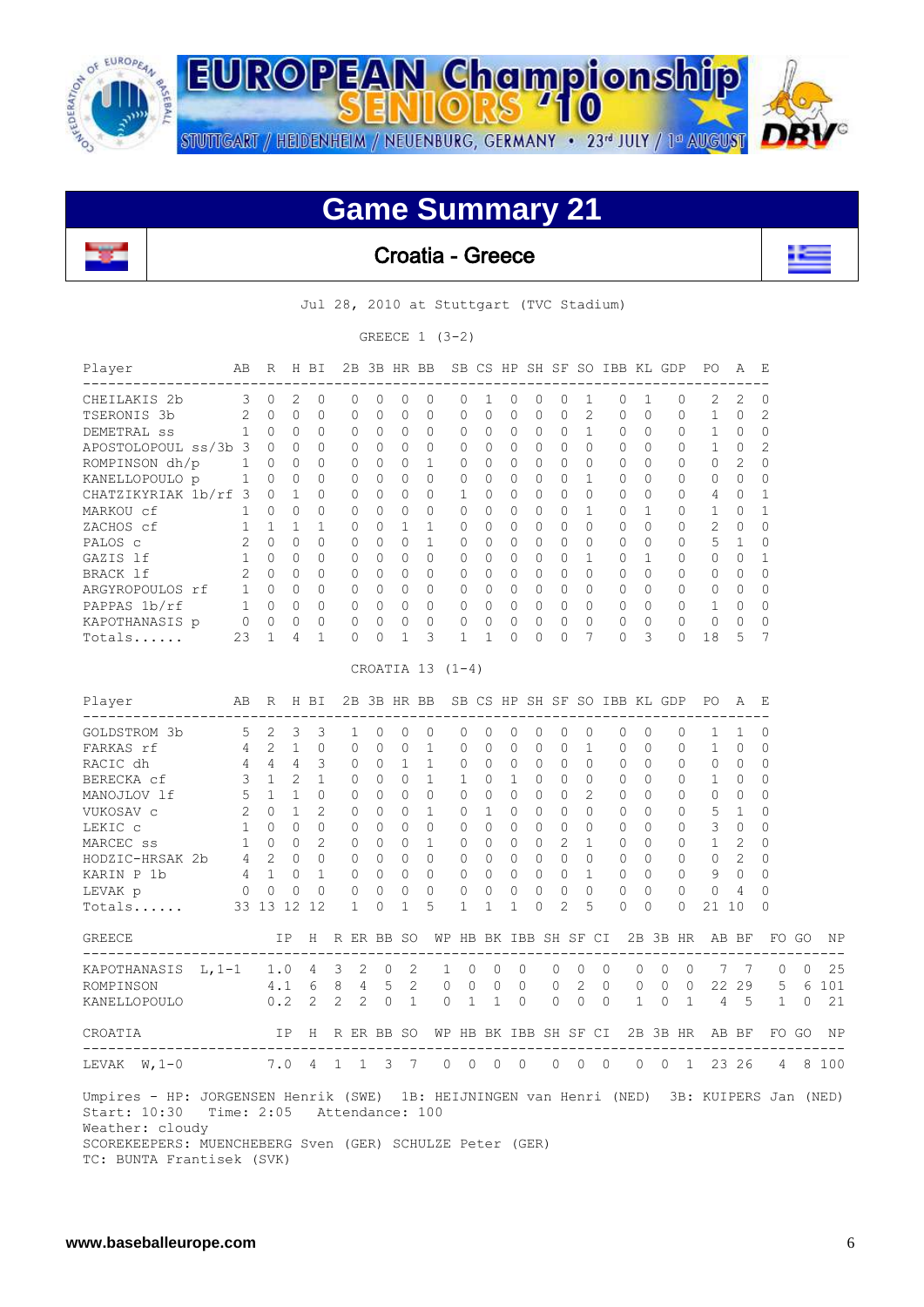![](_page_6_Picture_0.jpeg)

**EUROPEAN Championship** STUTTGART / HEIDENHEIM / NEUENBURG, GERMANY · 23<sup>rd</sup> JULY / 1st AUGUST

L

## **Game Summary 23**

 $710$ 

Netherlands - Germany

Jul 28, 2010 at Heidenheim (Heidekoepfe Ballpark)

GERMANY  $0 (4-1)$ 

| Player         | AB            | R        | Н        | BI        | 2B       | 3B           |          | HR BB          |          | SB CS    | HP        |   | SH SF     | <sub>SO</sub>  | <b>IBB</b>   |           | KL GDP   | PO.           | Α        | E        |
|----------------|---------------|----------|----------|-----------|----------|--------------|----------|----------------|----------|----------|-----------|---|-----------|----------------|--------------|-----------|----------|---------------|----------|----------|
| LUTZ lf        | 3             | O        |          | $\bigcap$ | 0        | $\Omega$     |          |                | 0        | $\Omega$ | $\bigcap$ | 0 | ()        | 0              | O            | $\Omega$  | 0        | 2             | 0        | $\Omega$ |
| SPEER 2b       | $\mathcal{L}$ | $\Omega$ | $\Omega$ | 0         | $\Omega$ | $\Omega$     |          | $\Omega$       | 0        | $\Omega$ | $\Omega$  |   | $\Omega$  | $\Omega$       | $\Omega$     | $\Omega$  |          | 3             | 2        | 0        |
| WULF 3b        | 4             | 0        | $\Omega$ | 0         | $\Omega$ | 0            |          | $\Omega$       | 0        | $\Omega$ | 0         | 0 | $\Omega$  | 2              | $\Omega$     | $\Omega$  | 0        | $\Omega$      | 0        | $\Omega$ |
| GLASER 1b      |               | $\Omega$ | $\Omega$ | $\Omega$  | $\Omega$ | $\Omega$     | $\Omega$ | 1              | $\Omega$ | $\Omega$ | $\Omega$  | 0 | $\Omega$  | $\mathfrak{D}$ | $\Omega$     | $\Omega$  | 0        | 9             | 0        | 0        |
| GUHRING C      | 4             | 0        | $\Omega$ | 0         | $\Omega$ | 0            |          | $\Omega$       | 0        | $\Omega$ | 0         | 0 | $\Omega$  |                | $\Omega$     | $\Omega$  | 0        | 5             | 0        | 0        |
| HOWARD C dh    | २             | $\Omega$ | $\Omega$ | O         | $\Omega$ | $\Omega$     | $\Omega$ | $\Omega$       | 0        | $\Omega$ | U         | 0 | $\Omega$  | $\Omega$       | $\Omega$     | $\Omega$  | 0        | $\Omega$      | $\Omega$ | $\Omega$ |
| BOLDT ph       |               | 0        | $\Omega$ | 0         | $\Omega$ | 0            | $\Omega$ | $\Omega$       | 0        | $\Omega$ | 0         | O | $\Omega$  | O              | $\Omega$     | $\Omega$  | $\Omega$ | $\Omega$      | 0        | 0        |
| GRUBER rf      | 4             | $\Omega$ |          | ∩         | $\Omega$ | $\Omega$     | $\cap$   | $\Omega$       | $\Omega$ | $\Omega$ | $\Omega$  | 0 | $\Omega$  | $\mathcal{L}$  | $\Omega$     | $\Omega$  | 0        | $\mathcal{P}$ | $\Omega$ | $\Omega$ |
| MARTINEZ ss    | $\mathcal{P}$ | $\Omega$ | $\Omega$ | O         | $\Omega$ | 0            | $\Omega$ | $\Omega$       | 0        |          |           | 0 | $\Omega$  |                | $\Omega$     |           | 0        | $\Omega$      | 4        | 0        |
| BASSEL cf      | २             | $\Omega$ |          | ∩         | $\Omega$ | <sup>n</sup> | $\cap$   | $\Omega$       | $\Omega$ | $\cap$   | $\cap$    | U | ∩         |                | $\bigcap$    | $\bigcap$ | 0        | 3             | $\Omega$ | $\Omega$ |
| HENKENJOHANN p |               | $\Omega$ | $\Omega$ | U         | $\Omega$ | $\Omega$     |          | $\Omega$       | U        | $\Omega$ | U         | 0 | $\bigcap$ | O              | <sup>n</sup> | $\Omega$  | $\Omega$ | $\cap$        |          | $\Omega$ |
| HEILMANN p     | 0             | $\Omega$ | $\Omega$ | O         | $\Omega$ | $\Omega$     | ∩        | $\Omega$       | 0        | $\Omega$ | $\Omega$  | 0 | $\Omega$  | $\Omega$       | $\Omega$     | $\Omega$  | 0        | $\Omega$      | O        | $\Omega$ |
| Totals         | 30            | $\Omega$ | 3        | O         | $\Omega$ | 0            |          | $\overline{2}$ | O        |          |           |   | ∩         | 9              | 0            |           |          | 24            |          | $\Omega$ |

| Player<br>-----------------------------                                                                                                                                                                                                                    | AB                                    | R                   |                | H BI           |            |           |                             | 2B 3B HR BB SB CS HP SH SF SO IBB KL GDP |                   |              |                |              |              |                |          |                |                      |                | PO –<br>____________________                         | A E            |              |            |       |
|------------------------------------------------------------------------------------------------------------------------------------------------------------------------------------------------------------------------------------------------------------|---------------------------------------|---------------------|----------------|----------------|------------|-----------|-----------------------------|------------------------------------------|-------------------|--------------|----------------|--------------|--------------|----------------|----------|----------------|----------------------|----------------|------------------------------------------------------|----------------|--------------|------------|-------|
| KINGSALE 1f 3 1                                                                                                                                                                                                                                            |                                       |                     | $\circ$        | $\circ$        | 0          | 0         | 0                           | 2                                        | 0                 | 0            | $\mathbf{0}$   | 0            | $\mathbf{0}$ | 1              |          | 0              | 1                    | $\mathbf{0}$   | 0                                                    | $\Omega$       | $\Omega$     |            |       |
| ROMBLEY cf 3 0                                                                                                                                                                                                                                             |                                       |                     | $\mathbf{1}$   | $\Omega$       | $\Omega$   | $\Omega$  | $\Omega$                    | $\Omega$                                 | $\Omega$          | $\Omega$     | $\Omega$       | $\mathbf{1}$ | $\Omega$     | $\mathbf{1}$   |          | $\Omega$       | $\Omega$             | $\Omega$       | $\overline{2}$                                       | $\overline{0}$ | $\Omega$     |            |       |
| LEGITO 3b                                                                                                                                                                                                                                                  | 1                                     | 1                   | $\bigcap$      | $\Omega$       | $\Omega$   | $\Omega$  | $\Omega$                    | 3                                        | $\bigcap$         | $\Omega$     | $\Omega$       | $\Omega$     | $\Omega$     | $\Omega$       |          | $\bigcap$      | $\Omega$             | $\Omega$       | 1                                                    | $\overline{4}$ | 1            |            |       |
| ENGELHARDT dh                                                                                                                                                                                                                                              |                                       | $4 \quad 0 \quad 1$ |                | 1              | $\Omega$   | $\Omega$  | $\Omega$                    | $\Omega$                                 | $\Omega$          | $\cap$       | $\Omega$       | $\Omega$     | $\bigcap$    | $\mathbf{1}$   |          | $\bigcap$      | $\overline{1}$       | $\Omega$       | $\Omega$                                             | $\bigcirc$     | $\Omega$     |            |       |
| JONG de S c                                                                                                                                                                                                                                                |                                       | $3 \t 0 \t 1$       |                | $\overline{2}$ | $\Omega$   | $\Omega$  | $\Omega$                    | $\mathbf{1}$                             | $\Omega$          | $\Omega$     | $\Omega$       | $\Omega$     | $\Omega$     | $\Omega$       |          | $\Omega$       | $\Omega$             | $\Omega$       | 9                                                    | $\overline{0}$ | $\Omega$     |            |       |
| JONG de B 1b                                                                                                                                                                                                                                               | $4 \quad$                             | $\Omega$            | $\Omega$       | $\Omega$       | $\Omega$   | $\Omega$  | $\Omega$                    | $\Omega$                                 | $\Omega$          | $\Omega$     | $\Omega$       | $\Omega$     | $\Omega$     | $\mathbf{1}$   |          | $\Omega$       | $\Omega$             | $\Omega$       | 6                                                    | 3              | $\mathbf{1}$ |            |       |
| ROOI 1b                                                                                                                                                                                                                                                    | $\Omega$                              | $\bigcap$           | $\Omega$       | $\Omega$       | $\Omega$   | $\Omega$  | $\Omega$                    | $\Omega$                                 | 0                 | $\Omega$     | $\Omega$       | $\Omega$     | $\Omega$     | $\Omega$       |          | $\Omega$       | $\Omega$             | $\Omega$       | $\overline{2}$                                       | $\Omega$       | $\Omega$     |            |       |
| KLOOSTER van rf 30                                                                                                                                                                                                                                         |                                       |                     | $\overline{1}$ | $\Omega$       | $\Omega$   | $\Omega$  | $\Omega$                    | $\overline{1}$                           | $\Omega$          | $\Omega$     | $\Omega$       | $\Omega$     | $\Omega$     | $\Omega$       |          | $\Omega$       | $\Omega$             | $\Omega$       | $\mathbf{1}$                                         | $\Omega$       | $\Omega$     |            |       |
| KEMP 2b                                                                                                                                                                                                                                                    |                                       | 4 0 1               |                | $\Omega$       | $\Omega$   | $\Omega$  | $\Omega$                    | $\bigcirc$                               | $\Omega$          | $\Omega$     | $\Omega$       | $\Omega$     | $\Omega$     | $\Omega$       |          | $\Omega$       | $\Omega$             | $\Omega$       | 3                                                    | 1              | $\mathbf{1}$ |            |       |
| DUURSMA ss 4 1                                                                                                                                                                                                                                             |                                       |                     | $\mathbf{1}$   | $\Omega$       | $\Omega$   | $\Omega$  | $\Omega$                    | $\Omega$                                 | $\Omega$          | $\Omega$     | $\Omega$       | $\Omega$     | $\Omega$     | $\mathbf{1}$   |          | $\Omega$       | $\overline{1}$       | $\Omega$       | $\mathbf{1}$                                         | $\overline{1}$ | $\mathbf{1}$ |            |       |
| BOYD p                                                                                                                                                                                                                                                     |                                       | $0 \quad 0 \quad 0$ |                | $\bigcap$      | $\Omega$   | $\bigcap$ | $\bigcap$                   | $\bigcirc$                               | $\Omega$          | $\Omega$     | $\bigcirc$     | $\Omega$     | $\cap$       | $\Omega$       |          | $\Omega$       | $\Omega$             | $\cap$         | $\overline{2}$                                       | $\bigcirc$     | $\Omega$     |            |       |
| ASJES p                                                                                                                                                                                                                                                    | $0\quad 0\quad 0$                     |                     |                | $\circ$        | $\circ$    | $\circ$   | $\circ$                     | $\overline{0}$                           | 0                 | $\Omega$     | $\circ$        | $\mathbf 0$  | $\circ$      | $\Omega$       |          | $\circ$        | $\bigcirc$           | $\circ$        | $\circ$                                              | $\bigcirc$     | $\Omega$     |            |       |
| Totals                                                                                                                                                                                                                                                     | 29                                    | $\mathcal{E}$       | 6              | 3              | $\Omega$   | $\Omega$  | $\Omega$                    | 7                                        | $\Omega$          | $\Omega$     | $\Omega$       | $\mathbf{1}$ | 0            | 5              |          | $\Omega$       | 3                    | $\Omega$       | 27                                                   | 9              | 4            |            |       |
| <b>GERMANY</b>                                                                                                                                                                                                                                             |                                       |                     |                |                |            |           |                             |                                          |                   |              |                |              |              |                |          |                |                      |                | IP H R ER BB SO WP HB BK IBB SH SF CI 2B 3B HR AB BF |                |              | FO GO      | NP    |
| HENKENJOHANN L, 0-1 6.1 4 2 2                                                                                                                                                                                                                              |                                       |                     |                |                |            | 6         | $\overline{4}$              | $\Omega$                                 | $\circ$           | $\mathbf 0$  | $\Omega$       |              | 1            | $\Omega$       | $\Omega$ |                | $\Omega$<br>$\Omega$ | $\bigcap$      |                                                      | 22 29          | 8            |            | 7 112 |
| HEILMANN                                                                                                                                                                                                                                                   |                                       | 1.2                 |                | 2              |            |           | $1 \quad 1 \quad 1 \quad 1$ | $\circ$                                  | $\mathbf{0}$      | $\mathbf{0}$ | $\circ$        |              | $\circ$      | $\overline{0}$ | $\Omega$ | $\overline{0}$ | $\overline{0}$       | $\bigcirc$     |                                                      | 7 8            | 1            | 3          | 27    |
| NETHERLANDS                                                                                                                                                                                                                                                | IP H R ER BB SO WP HB BK IBB SH SF CI |                     |                |                |            |           |                             |                                          |                   |              |                |              |              |                |          |                |                      | 2B 3B HR       | AB BF                                                |                |              | FO GO      | NP    |
| BOYD W, 1-0 7.0 2 0                                                                                                                                                                                                                                        |                                       |                     |                |                | $\circ$    | 1         | 6                           | $\circ$                                  | 1                 | $\circ$      | $\overline{0}$ |              | $\mathbf{1}$ | $\mathbf{0}$   | $\circ$  | $\circ$        | $\mathbf{0}$         | $\overline{0}$ |                                                      | 23 26          |              | 8 6        | 99    |
| ASJES S, 1                                                                                                                                                                                                                                                 |                                       |                     |                | $2.0 \t1 \t0$  | $\bigcirc$ |           | $1 \quad 3$                 |                                          | $0\quad 0\quad 0$ |              | $\bigcirc$     |              | $0\quad 0$   |                | $\Omega$ |                | $0\quad 0$           |                | $0 \qquad 7 \qquad 8$                                |                |              | $0\quad 2$ | 29    |
| Umpires - HP: TAURELLI Marco (ITA) 1B: LEONE Pierfran (ITA) 3B: BONILLA Sixto (ESP)<br>Start: 17:35 Time: 2:34 Attendance: 1250<br>Weather: drizzling<br>Game notes:<br>SCOREKEEPERS: WINKLER Stephanie (GER) GILK Gerhard (GER)<br>TC: STROEM Peter (SWE) |                                       |                     |                |                |            |           |                             |                                          |                   |              |                |              |              |                |          |                |                      |                |                                                      |                |              |            |       |

NETHERLANDS 3 (5-0)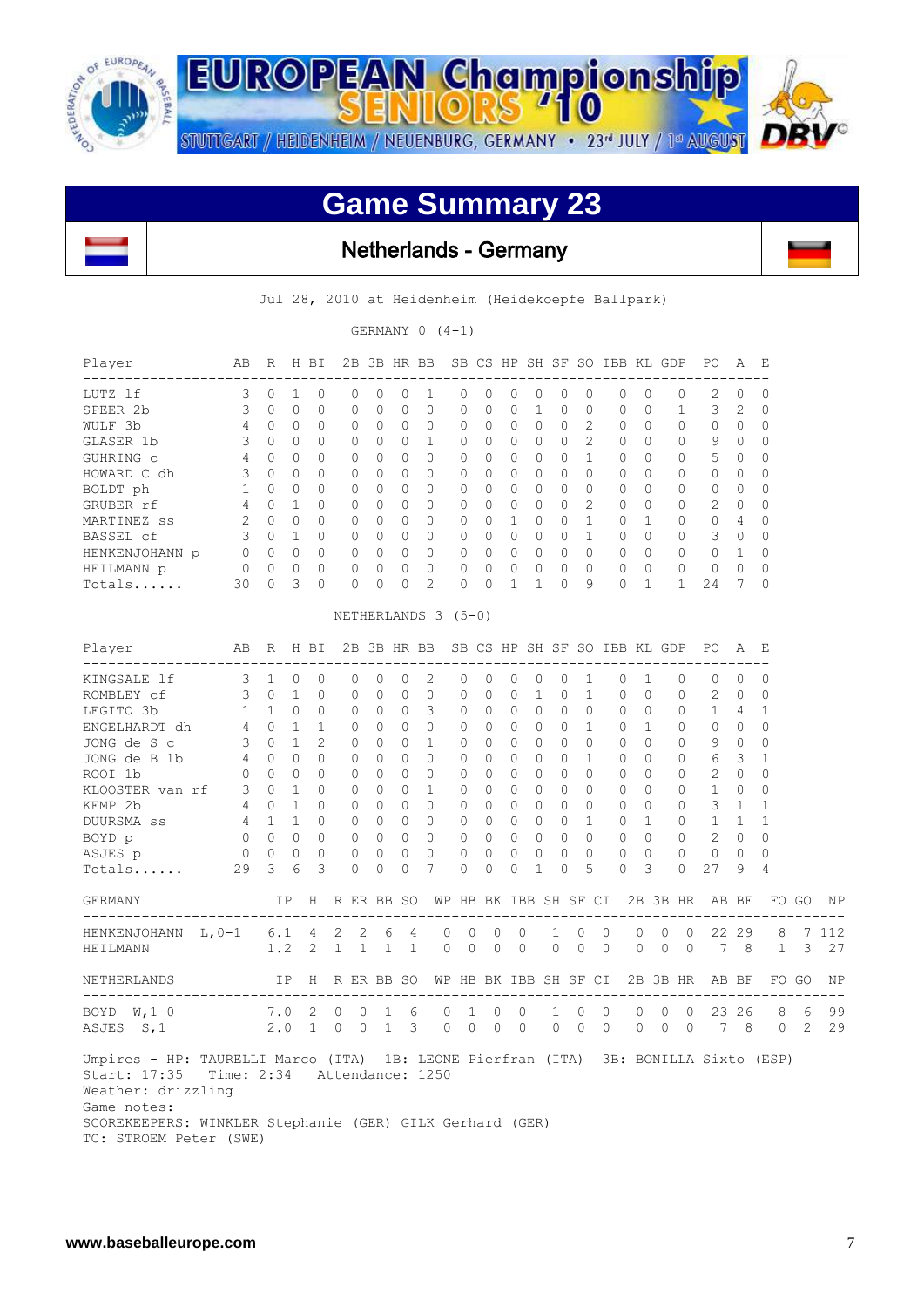![](_page_7_Picture_0.jpeg)

## **Game Summary 24**

Sweden - Italy

Rained out – rescheduled for Thursday 29th July 10.30h in Stuttgart

 $\mathbf{r}$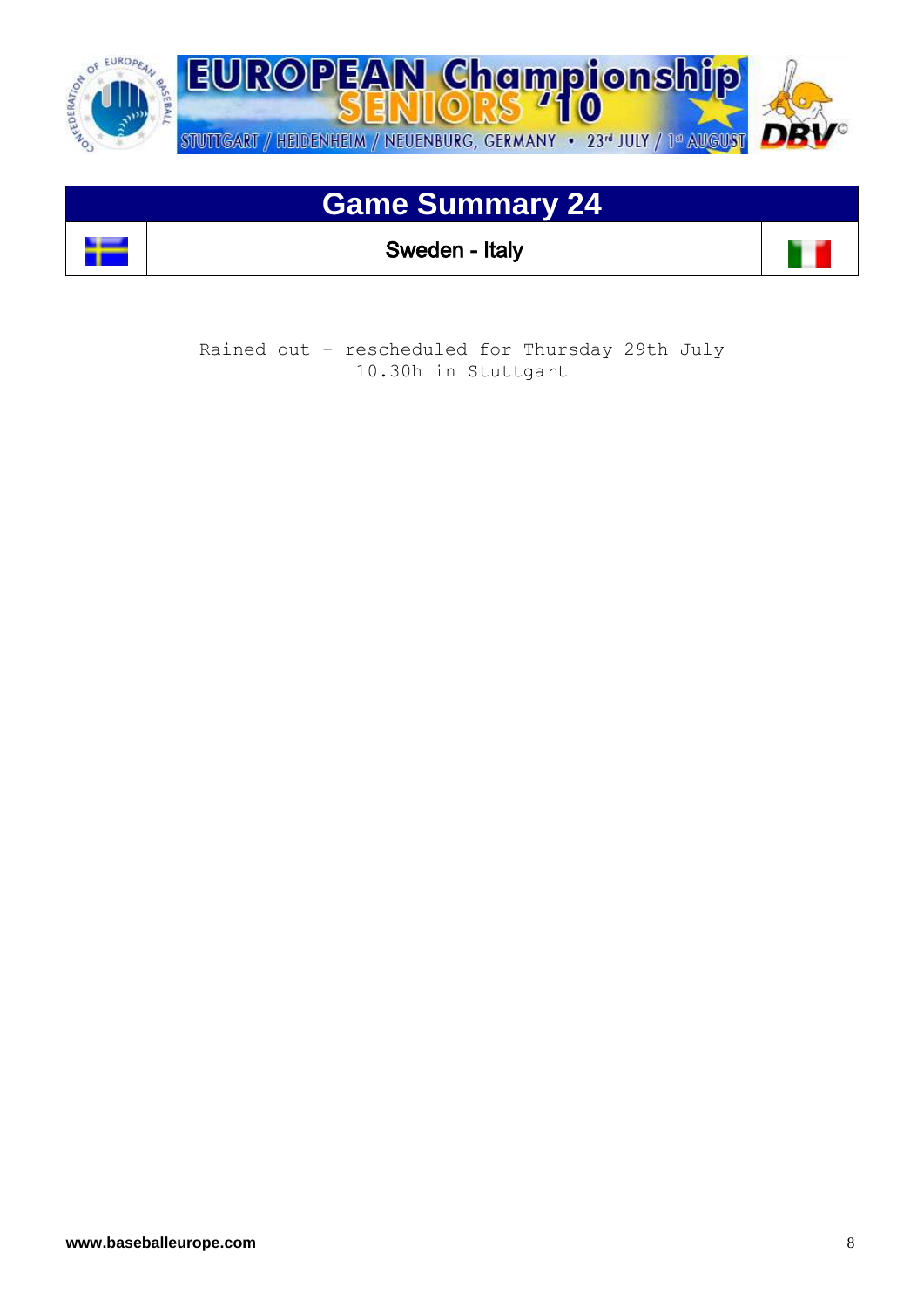![](_page_8_Picture_0.jpeg)

## Belgium BEL

### **(All games Sorted by Batting avg)**

| AVG<br>Player                | $GP - GS$ | AB  | R            | н  | 2B           | 3B | HR | RBI | TВ  | SLG <sup>8</sup> | BB | HBP      | so | GDP            | OB <sub>8</sub> | SF           | SH             | <b>SB-ATT</b> | PO  | А  | Е | FLD <sup>8</sup> |
|------------------------------|-----------|-----|--------------|----|--------------|----|----|-----|-----|------------------|----|----------|----|----------------|-----------------|--------------|----------------|---------------|-----|----|---|------------------|
| 7 RIBBENS Dennis<br>.400     | $4 - 4$   | 15  | 4            | 6  |              | 0  | 0  |     |     | 467              | 2  | 0        | 0  | <sup>0</sup>   | .471            | 0            | $\overline{2}$ | $0 - 0$       | 5   |    |   | .900             |
| .368<br>3 DELANOY Steven     | $4 - 4$   | 19  | 4            | 7  |              | 0  | 0  |     | 11  | .579             | 0  | 0        | 3  |                | .368            | $\Omega$     | $^{\circ}$     | $2 - 2$       | 9   |    |   | 0 1.000          |
| .353<br>25 HEYRMAN Hans      | $5 - 5$   | 17  | 2            | 6  |              | 0  |    | 5   | 10  | 588              | 4  | 0        | ٩  |                | .476            | 0            | 0              | $1 - 1$       | 41  |    |   | . 977            |
| .333<br>5 KNOLLENBURG Kevin  | $5 - 5$   | 15  | 0            | 5  | 0            | 0  | 0  |     | 5   | 333              | 2  | 0        | 4  |                | .412            | 0            |                | $0 - 0$       | 8   |    |   | 0 1.000          |
| 22 HERSSENS Dave<br>.250     | $4 - 4$   | 12  |              | ٩  | $\Omega$     | 0  | 0  |     |     | 250              | 2  | $\Omega$ | 2  |                | .357            | <sup>0</sup> | $\Omega$       | $0 - 0$       | 8   |    |   | 01.000           |
| .222<br>32 GIORGIADIS Randy. | $5 - 5$   | 18  |              |    |              | 0  | 0  |     | 5   | 278              | 0  | 0        |    |                | 222             | 0            | $\Omega$       | $0 - 0$       | 8   | 12 |   | 01.000           |
| 11 DILLE Benjamin<br>.200    | $5 - 5$   | 20  |              | 4  | 0            | 0  | 0  | 3   | 4   | 200              | 3  | 0        |    |                | .304            | 0            | 0              | $0 - 0$       | 16  | 21 |   | 01.000           |
| .188<br>20 DE QUINT Dennis   | $5 - 5$   | 16  |              | 3  | 0            | 0  | 0  | 0   |     | 188              | 2  | 0        | 2  |                | .278            | 0            | O              | $0 - 0$       |     | 8  |   | .900             |
| . - - - - - - - - - - - -    |           |     |              |    |              |    |    |     |     |                  |    |          |    |                |                 |              |                |               |     |    |   |                  |
| 9 RUTS Sim 1.000             | $1 - 0$   |     |              |    | 0            | 0  | 0  | 0   | 1 1 | .000             | 0  | 0        | 0  | 0 <sub>1</sub> | . 000           | 0            | 0              | $0 - 0$       | 2   | 0  |   | 01.000           |
| 59 VAN THILLO Nick<br>.375   | $4 - 2$   | 8   | 0            | 3  | 0            | 0  | 0  | 0   | 3   | 375              | 0  | 0        | 2  |                | . 375           | 0            | 0              | $0 - 0$       | 5   |    |   | 0 1.000          |
| .167<br>28 MERTENS Nicky     | $3 - 1$   | 6   | <sup>0</sup> |    | <sup>0</sup> | 0  | 0  | 0   |     | 167              | O. | O        |    |                | .167            | 0            | $\Omega$       | $0 - 0$       | 2   |    |   | 01.000           |
| 23 ROEVENS Kevin<br>.111     | $4 - 3$   | 9   | 0            |    | 0            | 0  | 0  | 0   |     | .111             | 0  | 0        | 0  |                | . 111           | 0            |                | $0 - 0$       | 14  |    |   | 01.000           |
| .000<br>6 LAUWERS Sammy      | $2 - 2$   | 6   | n            | O  | 0            | 0  | 0  | 0   | 0   | .000             | 0  | 0        | 2  |                | .000            | 0            | 0              | $0 - 0$       | 4   |    |   | 0 1.000          |
| .000<br>37 SANA Jerome       | $1 - 0$   |     | 0            | 0  | $\Omega$     | 0  | 0  | 0   | 0   | .000             | 0  | 0        |    |                | .000            | 0            | $\Omega$       | $0 - 0$       | 0   |    |   | 01.000           |
| .000<br>24 VERHEYLEWEGHEN Ja | $1 - 0$   | 0   | 0            | 0  | 0            | ٥  | 0  | 0   | 0   | 000              | 0  | 0        | 0  |                | .000            | 0            | 0              | $0 - 0$       | 0   |    | 0 | .000             |
| .270                         | $5 - 5$   | 163 | 16           | 44 |              | 0  |    | 13  | 54  | .331             | 15 | 0        | 22 | <b>հ</b>       | . 331           | $\Omega$     | 4              | $3 - 3$       | 124 | 59 | 3 | .984             |
| .309<br>Opponents            | $5 - 5$   | 162 | 36           | 50 | 16           |    |    | 35  | 89  | .549             | 25 | 4        | 16 |                | .407            | 3            |                | $4 - 5$       | 129 | 65 | 5 | .975             |

**LOB - Team (37), Opp (38). DPs turned - Team (7), Opp (8). Picked off - DE QUINT 1.** 

### **(All games Sorted by Earned run avg)**

| Player                     | ERA  | W-L     | APP            | GS         |            | CG SHO/CBO SV |          | IP   | н        | R             | ER             | BB       | so           | 2в             | зв         | HR           |               | AB B/Ava | WP HBP        |          | вĸ         | <b>SFA SHA</b> |                |
|----------------------------|------|---------|----------------|------------|------------|---------------|----------|------|----------|---------------|----------------|----------|--------------|----------------|------------|--------------|---------------|----------|---------------|----------|------------|----------------|----------------|
| 18 ANTONACCI Terrenc       | 0.00 | $1 - 1$ | $\overline{2}$ | 2          |            | 1/0           | 0        | 15.0 | 9        | 6             | $\Omega$       | 3        | 10           | ٩              |            | 0            | 57            | . 158    | $\Omega$      | 2        | $\Omega$   | 0              | - 0            |
| 31 SEL Yannick             | 2.25 | $0 - 0$ |                | $\Omega$   | $\Omega$   | 0/0           | 0        | 4.0  | 6        |               |                | 6        |              | $\overline{2}$ | $^{\circ}$ | 0            | 16            | .375     |               | $\Omega$ | $^{\circ}$ | 0              | $\Omega$       |
| 16 LORRENTOP Tom           | 7.94 | $0 - 1$ | $\mathcal{P}$  |            | $\Omega$   | 0/0           | 0        | 5.2  | ۹        | 5.            | 5.             | 2        |              | 3              | 0          | $\mathbf{2}$ | 25            | .360     | n.            | 0        | $^{\circ}$ | $\Omega$       |                |
| 12 DE JONGH Robbe 12.71    |      | $0 - 1$ |                |            | 0          | 0/0           | 0        | 5.2  | ۹        | 8             | 8              | 4        | <sup>0</sup> | $\mathcal{P}$  | $\Omega$   |              | 23            | .391     | n.            | $\Omega$ | $\Omega$   | $\Omega$       | $\overline{2}$ |
|                            |      |         |                |            |            |               |          |      |          |               |                |          |              |                |            |              |               |          |               |          |            |                |                |
| 4 VISCHSCHOONMAKER.        | 4.50 | $0 - 0$ |                | 0          | $^{\circ}$ | 0/0           | 0        | 2.0  |          |               |                | 3        | <sup>0</sup> | $\Omega$       | 0          | $^{\circ}$   | 6.            | . 167    | n.            | 0        | 0          |                | - 0            |
| 57 MIGEOT Nicolas          | 6.75 | $0 - 0$ | $\mathcal{P}$  | $^{\circ}$ | $\Omega$   | 0/0           | 0        | 2.2  | 2        | 2             | $\overline{2}$ | $\Omega$ | 2            | $^{\circ}$     | $\Omega$   |              | 8             | . 250    | n.            | 2        | n.         |                | $\Omega$       |
| 21 PEERENS Johnny          | 9.82 | $0 - 0$ | $\mathcal{P}$  | $^{\circ}$ | $\Omega$   | 0/0           | $\Omega$ | 3.2  |          | Δ             | 4              | 2        |              |                | $\Omega$   |              | 12            | .333     | $\Omega$      | $\Omega$ | $\Omega$   |                | $\Omega$       |
| 9 RUTS Sim 18.00           |      | $0 - 0$ |                | $\Omega$   | $\Omega$   | 0/0           | $\Omega$ | 1.0  | $\Omega$ | $\mathcal{P}$ | $\mathcal{P}$  | 4        |              | $\Omega$       | $\Omega$   | $\Omega$     | $\mathcal{P}$ | .000     |               | $\Omega$ | $\Omega$   | <sup>0</sup>   |                |
| 27 VANDENBRANDEN Ken 37.80 |      | $0 - 1$ |                |            | 0          | 0/0           | 0        | 1.2  | 10       |               |                |          |              | 5              | $\Omega$   | $\Omega$     | 13            | .769     | n.            | $\Omega$ | $\Omega$   | $\Omega$       | $\Omega$       |
| $Totals$ 6.53              |      | $1 - 4$ | 5.             | 5          |            | 1/0           | n.       | 41.1 | 50       | 36            | 30             | 25       | 16           | 16             |            |              | 162           | .309     | $\mathcal{P}$ | 4        | $\Omega$   | ٩              |                |
| Opponents                  | 2.93 | $4 - 1$ | 5.             | 5          |            | 1/1           |          | 43.0 | 44       | 16            | 14             | 15       | 22           | 7              | $^{\circ}$ |              | 163           | . 270    | 6             | $\Omega$ | $^{\circ}$ | 0              | -4             |

**Pickoffs - Team (0), Opp (1). SBA/ATT - ROEVENS (3-4), MIGEOT (2-2), VANDENBRANDE (0-1), RUTS (1-1), PEERENS (1-1), LAUWERS S (1-1). <page>**

### **(All games Sorted by Fielding pct)**

|                 | Player                   | c   | PO  | A  | Е        | FLD <sup>8</sup> | <b>DPs</b>   | SBA CSB        |   | SBA <sup>8</sup> | PB       | CI       |
|-----------------|--------------------------|-----|-----|----|----------|------------------|--------------|----------------|---|------------------|----------|----------|
|                 | 11 DILLE Benjamin        | 37  | 16  | 21 | 0        | 1.000            | 5            | 0              | 0 | $---$            | 0        | 0        |
|                 | 32 GIORGIADIS Randv.     | 20  | 8   | 12 | 0        | 1.000            | 3            | 0              | 0 | $---$            | 0        | 0        |
|                 | 23 ROEVENS Kevin         | 18  | 14  | 4  | 0        | 1.000            | 1            | 3              | 1 | .750             | 0        | $\Omega$ |
|                 | 3 DELANOY Steven         | 9   | 9   | 0  | 0        | 1.000            | 0            | 0              | 0 | ---              | 0        | $\Omega$ |
|                 | KNOLLENBURG Kevin<br>5.  | 9   | 8   | 1  | 0        | 1.000            | 1            | 0              | 0 | ---              | 0        | 0        |
|                 | 22 HERSSENS Dave         | 8   | 8   | 0  | 0        | 1.000            | O            | 0              | 0 | ---              | 0        | 0        |
|                 | 59 VAN THILLO Nick       | 5   | 5   | 0  | $\Omega$ | 1.000            | 0            | 0              | 0 | ---              | 0        | 0        |
| 18              | <b>ANTONACCI Terrenc</b> | 5   | 1   | 4  | 0        | 1.000            | 0            | 0              | 0 | ---              | 0        | 0        |
|                 | 6 LAUWERS Sammy          | 4   | 4   | 0  | 0        | 1.000            | 0            | 1              | 0 | 1.000            | 0        | $\Omega$ |
|                 | 28 MERTENS Nicky         | 2   | 2   | 0  | 0        | 1.000            | 0            | 0              | 0 |                  | 0        | 0        |
|                 | $9$ RUTS $Sim$           | 2   | 2   | 0  | 0        | 1.000            | 0            | 1              | 0 | 1.000            | 0        | 0        |
| 37              | SANA Jerome              | 1   | 0   | 1  | $\Omega$ | 1.000            | 0            | 0              | 0 | ---              | 0        | 0        |
|                 | 57 MIGEOT Nicolas        | 1   | 0   | 1  | 0        | 1.000            | 0            | $\overline{2}$ | 0 | 1.000            | 0        | $\Omega$ |
| 12 <sup>2</sup> | DE JONGH Robbe           | 1   | 0   | 1  | $\Omega$ | 1.000            | 0            | 0              | 0 | ---              | $\Omega$ | 0        |
|                 | 25 HEYRMAN Hans          | 44  | 41  | 2  | 1        | .977             | 6            | 0              | 0 | ---              | 0        | 0        |
|                 | 7 RIBBENS Dennis         | 10  | 5   | 4  | 1        | .900             | 2            | O              | 0 | ---              | 0        | 0        |
|                 | 20 DE QUINT Dennis       | 10  | 1   | 8  | 1        | .900             | 1            | 0              | 0 | ---              | 0        | 0        |
|                 | 24 VERHEYLEWEGHEN Ja     | 0   | 0   | 0  | 0        | .000             | <sup>0</sup> | 0              | 0 | $---$            | 0        | 0        |
| 27              | VANDENBRANDEN Ken        | 0   | 0   | 0  | 0        | .000             | 0            | 0              | 1 | .000             | 0        | $\Omega$ |
|                 | 21 PEERENS Johnny        | 0   | 0   | 0  | 0        | .000             | 0            | 1              | 0 | 1.000            | 0        | 0        |
|                 | 4 VISCHSCHOONMAKER.      | 0   | 0   | 0  | 0        | .000             | 0            | $\Omega$       | 0 | ---              | 0        | 0        |
|                 | 31 SEL Yannick           | 0   | 0   | 0  | 0        | .000             | 0            | 0              | 0 |                  | 0        | 0        |
|                 | 16 LORRENTOP Tom         | 0   | 0   | 0  | 0        | .000             | 0            | 0              | 0 | ---              | 0        | 0        |
|                 | Totals<br>.              | 186 | 124 | 59 | 3        | .984             | 7            | 4              | 1 | .800             | 0        | 0        |
|                 | Opponents                | 199 | 129 | 65 | 5        | . 975            | 8            | 3              | 0 | 1.000            | 0        | $\Omega$ |

 $\overline{\phantom{a}}$ 

**record: 1-4**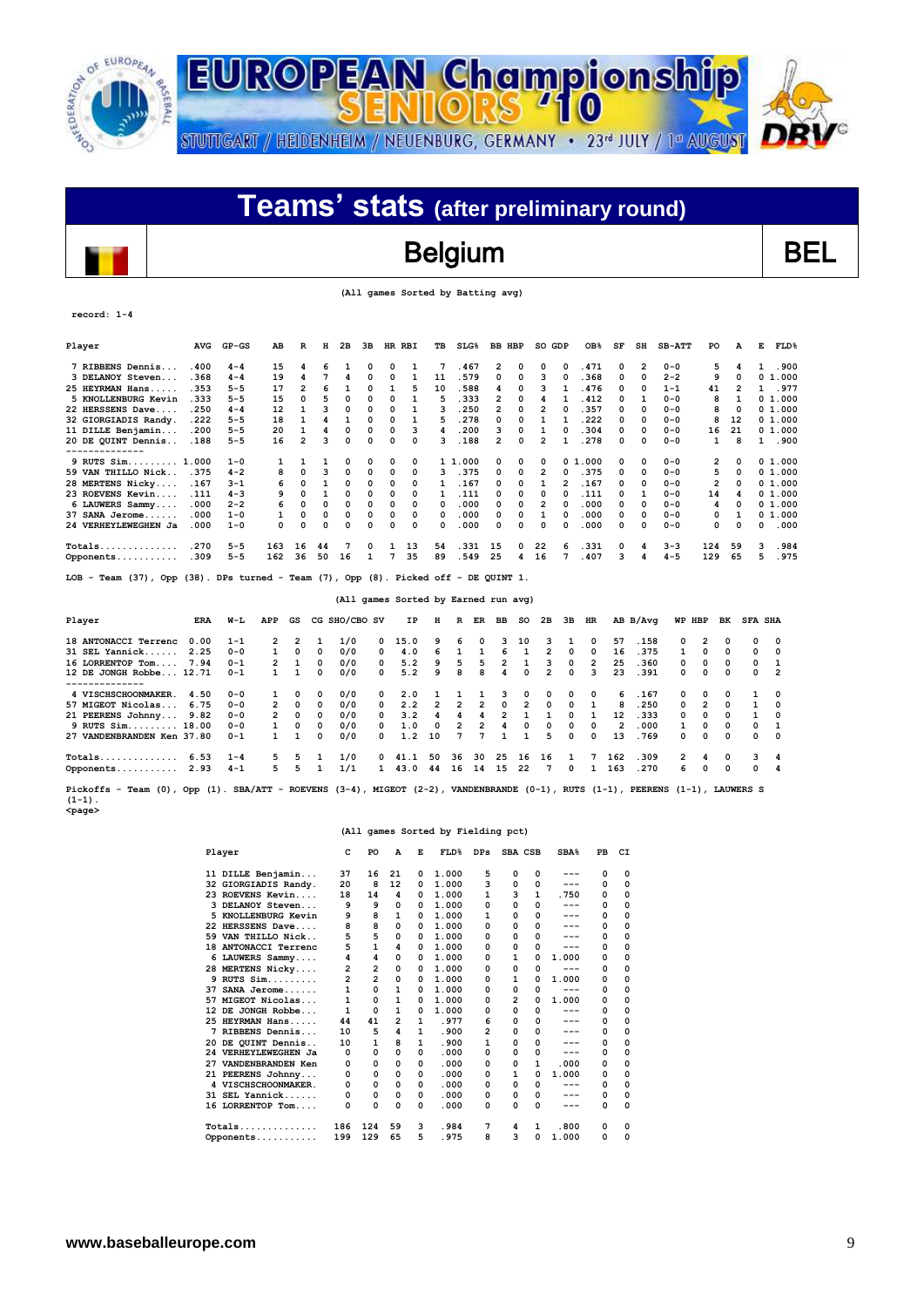![](_page_9_Picture_0.jpeg)

| Teams' stats (after preliminary round) |            |
|----------------------------------------|------------|
| Croatia                                | <b>CRO</b> |
| (All games Sorted by Batting avg)      |            |

### **record: 1-4**

| Player              | AVG  | $GP - GS$ | AB  | R  | н  | 2B       | 3B | <b>HR</b> | RBI | TВ | $SLG$ <sup>8</sup> | BB | HBP            | so             | GDP | OB <sub>8</sub> | SF | SH       | $SB-ATT$ | PO              | A              | Е              | FLD     |
|---------------------|------|-----------|-----|----|----|----------|----|-----------|-----|----|--------------------|----|----------------|----------------|-----|-----------------|----|----------|----------|-----------------|----------------|----------------|---------|
| 15 RACIC Ivan       | .375 | $5 - 5$   | 16  | 4  | 6  | 0        | 0  |           | 4   | 9  | .563               |    | 0              | 2              | 0   | .412            | 0  | $\Omega$ | $0 - 0$  |                 | 0              |                | .500    |
| 17 BERECKA Filip    | .308 | $5 - 4$   | 13  | 2  | 4  |          | 0  | 0         | 3   | 5  | .385               |    |                |                | 2   | .400            | 0  | 0        | $1 - 1$  | 4               |                |                | 0 1.000 |
| 5 GOLDSTROM Benjami | .278 | $5 - 5$   | 18  | 2  | 5  |          | 0  | 0         | 3   | 6  | 333                | 0  | 0              | 2              | 2   | .278            | 0  | 0        | $1 - 1$  | 18              | $\overline{2}$ |                | .952    |
| 6 GALES Slobodan    | .267 | $4 - 4$   | 15  |    | 4  | 0        | 0  |           | 5   |    | .467               |    | $\Omega$       | 5              | O   | .313            | O  | 0        | $0 - 0$  | 13              | $\Omega$       |                | 0 1.000 |
| --------------      |      |           |     |    |    |          |    |           |     |    |                    |    |                |                |     |                 |    |          |          |                 |                |                |         |
| 2 MARCEC Igor       | .500 | $4 - 2$   | 4   | 2  | 2  | 0        | 0  | 0         | 2   | 2  | .500               |    | 0              |                | 0   | . 429           | 2  | $\Omega$ | $1 - 1$  | 3               | 5              |                | 01.000  |
| 19 NENADIC Branko   | .333 | $4 - 4$   | 12  | 0  | 4  | 0        | 0  | 0         |     | 4  | .333               | 0  | $\Omega$       | 2              | o   | . 333           | 0  | $\Omega$ | $0 - 0$  | $7\phantom{.0}$ | 0              |                | 0 1.000 |
| 26 VUKOSAV Ivo      | .250 | $3 - 1$   | 4   | n  |    | 0        | 0  | 0         | 2   |    | .250               |    | 0              |                | O   | .400            | 0  | 0        | $0 - 1$  | 5               |                |                | 01.000  |
| 14 FARKAS Marin     | .200 | $2 - 1$   | 5   |    |    | $\Omega$ | 0  | 0         | 0   |    | 200                |    | 0              |                | O   | . 333           | 0  | 0        | $0 - 0$  |                 |                |                | 0 1.000 |
| 4 POSPISHIL Jason   | .167 | $4 - 4$   | 12  |    | 2  |          | 0  | 0         | 0   | 3  | .250               |    | $\Omega$       | 2              | O   | . 231           | 0  | $\Omega$ | $0 - 0$  | 9               | 10             |                | 0 1.000 |
| 23 MANOJLOV Mario   | .091 | $5 - 3$   | 11  | 2  |    | 0        | 0  | 0         | 0   | 1  | .091               | 2  | 0              | 5              | O   | .231            | 0  | 0        | $0 - 0$  | 14              | 0              |                | . 933   |
| 9 RAJACIC Stefan    | .000 | $4 - 4$   | 10  |    | O  | 0        | 0  | 0         | 0   | 0  | .000               |    |                | 6              | O   | . 167           | 0  | $\Omega$ | $0 - 0$  | 8               | 11             | $\overline{2}$ | .905    |
| 3 LENNOX Michael    | .000 | $3 - 3$   | 9   |    | 0  | 0        | 0  | 0         | 0   | 0  | . 000              |    | 0              | 2              | O   | .100            | O  | $\Omega$ | $0 - 0$  | 0               | 8              |                | 0 1.000 |
| 91 PEREIRA Ernesto  | .000 | $3 - 3$   | 7   | 0  | 0  | 0        | 0  | 0         | 0   | 0  | .000               |    | 0              |                | O   | .125            | O  | $\Omega$ | $0 - 1$  | 11              |                |                | 01.000  |
| 8 KARIN Pavao       | .000 | $2 - 1$   | 5   |    | O  | 0        | 0  | 0         |     | 0  | .000               | 0  | $\Omega$       | $\overline{2}$ | O   | .000            | 0  | $\Omega$ | $0 - 0$  | 11              | 0              |                | 0 1.000 |
| 7 HODZIC-HRSAK Jasm | .000 | $1 - 1$   | 4   | 2  | 0  | 0        | 0  | 0         | 0   | 0  | .000               | 0  | 0              | 0              | 0   | .000            | 0  | 0        | $0 - 0$  | 0               | $\overline{2}$ |                | 01.000  |
| 16 LEKIC Goran      | .000 | $2 - 0$   | 2   | 0  | 0  | 0        | 0  | 0         | 0   | 0  | .000               | 0  | 0              | 0              | O   | .000            | O  | $\Omega$ | $0 - 0$  | 3               | $\Omega$       |                | 01.000  |
| $Totals$            | .204 | $5 - 5$   | 147 | 23 | 30 | 3        | 0  | 2         | 21  | 39 | .265               | 12 | $\overline{2}$ | 36             |     | .270            | 2  | 0        | $3 - 5$  | 109             | 47             | 5              | . 969   |
| Opponents           | .353 | $5 - 5$   | 156 | 43 | 55 | 13       | 0  | 6         | 40  | 86 | .551               | 32 | 8              | 23             |     | .482            |    | 2        | $4 - 5$  | 114             | 50             | 15             | .916    |

**LOB - Team (26), Opp (47). DPs turned - Team (7), Opp (5). IBB - Team (0), Opp (1). Picked off - RACIC 1.** 

|                                 |      |         |                |          |            | (All games Sorted by Earned run avg) |              |      |    |              |               |    |    |                |            |          |     |          |                |                |          |                |                |
|---------------------------------|------|---------|----------------|----------|------------|--------------------------------------|--------------|------|----|--------------|---------------|----|----|----------------|------------|----------|-----|----------|----------------|----------------|----------|----------------|----------------|
| Player                          | ERA  | W-L     | APP            | GS       |            | CG SHO/CBO SV                        |              | IP.  | н  | R            | ER            | ВB | so | 2B             | 3B         | HR       |     | AB B/Avq | WP HBP         |                | вĸ       | <b>SFA SHA</b> |                |
| 21 LEVAK Danijel                | 3.52 | $1 - 0$ | $\overline{2}$ |          |            | 0/0                                  | 0            | 7.2  |    | 3.           | 3             | 3  | 8  | $\Omega$       | $^{\circ}$ |          | 28  | . 250    | 0              |                | 0        | 0              | $\Omega$       |
| 18 TOLJANIC Hrvoje              | 4.50 | $0 - 0$ | $\overline{2}$ | $\Omega$ | $\Omega$   | 0/0                                  | $^{\circ}$   | 4.0  | 6  | $\mathbf{2}$ | $\mathcal{P}$ |    |    |                | $\Omega$   | $\Omega$ | 16  | .375     | $^{\circ}$     | $\overline{2}$ | 0        |                | $\Omega$       |
| $10$ DABO Matko<br>------------ | 8.53 | $0 - 1$ | $\mathbf{2}$   |          | 0          | 0/0                                  | 0            | 6.1  | 9  | 6            | 6             | 5  | ٦  | $\mathbf{2}$   | $^{\circ}$ |          | 27  | .333     | 0              | $\Omega$       | 0        | 0              | $\Omega$       |
| 22 KRESNIK Denis                | 3.00 | $0 - 0$ | $\overline{2}$ | $\Omega$ | $^{\circ}$ | 0/0                                  | 0            | 3.0  |    |              |               |    |    | 0              | $\Omega$   |          | ٩   | .222     | $\Omega$       | $\overline{2}$ | 0        | 0              | - 0            |
| 13 GROFELNIK Matija.            | 4.91 | $0 - 0$ |                | $\Omega$ | $\Omega$   | 0/0                                  | 0            | 3.2  | 4  | ٦            | $\mathcal{P}$ | 2  |    |                | $\Omega$   |          | 16  | .250     | $\mathbf{2}$   |                | $\Omega$ | 0              | $\Omega$       |
| 24 VUKMIROVIC Marin. 13.50      |      | $0 - 1$ |                |          | $\Omega$   | 0/0                                  | 0            | 3.1  | 5  | 5            | 5             |    |    |                | $\Omega$   | 0        | 14  | .357     |                | $\mathcal{P}$  |          | 0              | $\overline{2}$ |
| 91 PEREIRA Ernesto 19.64        |      | $0 - 1$ |                |          | $\Omega$   | 0/0                                  | <sup>o</sup> | 3.2  | 6  | 8            | 8             | 6  |    | $\overline{2}$ | $\Omega$   |          | 16  | .375     | $\mathbf{1}$   | $\Omega$       | $\Omega$ | 0              | $^{\circ}$     |
| 3 LENNOX Michael 22.50          |      | $0 - 1$ |                |          | $\Omega$   | 0/0                                  | $\Omega$     | 2.0  | 6  |              | 5             | 3  |    | $\mathbf{2}$   | $\Omega$   | $\Omega$ | 13  | .462     | $\overline{2}$ | $\Omega$       | $\Omega$ | 0              | - 0            |
| 14 FARKAS Marin 27.00           |      | $0 - 0$ | $\mathbf{2}$   | 0        | 0          | 0/0                                  | 0            | 2.2  | 10 | 8            | 8             | 4  | ٩  | 4              | $\Omega$   |          | 17  | .588     |                | $\Omega$       | 0        | 0              | $\Omega$       |
| $Totals$                        | 9.91 | $1 - 4$ | 5.             | 5.       |            | 0/0                                  | n.           | 36.1 | 55 | 43           | 40            | 32 | 23 | 13             | $\Omega$   | 6        | 156 | .353     | $7^{\circ}$    | 8              |          |                |                |
| Opponents                       | 1.66 | $4 - 1$ | 5.             |          |            | 0/0                                  |              | 38.0 | 30 | 23           |               | 12 | 36 | 3              | $\Omega$   |          | 147 | .204     | 2              | $\mathcal{P}$  |          | 2              | $\Omega$       |

**PB - Team (2), GOLDSTROM 2. Pickoffs - Team (2), GOLDSTROM 1, LEVAK 1, Opp (1). SBA/ATT - GOLDSTROM (3-3), LEVAK (1-2), VUKOSAV (1-2), DABO (1-1), KRESNIK (1-1), PEREIRA (1-1).** 

| Player |                      | c              | PO           | A              | E  | FLD <sup>8</sup> | DPs | SBA CSB  |   | SBA <sup>8</sup> | PB | CI          |
|--------|----------------------|----------------|--------------|----------------|----|------------------|-----|----------|---|------------------|----|-------------|
|        | 4 POSPISHIL Jason    | 19             | 9            | 10             | 0  | 1.000            | 6   | 0        | 0 | ---              | 0  | $\Omega$    |
|        | 6 GALES Slobodan     | 13             | 13           | 0              | 0  | 1.000            | 0   | 0        | 0 | ---              | 0  | 0           |
| 91     | PEREIRA Ernesto      | 12             | 11           | 1              | 0  | 1.000            | 4   | 1        | 0 | 1.000            | 0  | 0           |
|        | 8 KARIN Pavao        | 11             | 11           | 0              | 0  | 1.000            | 0   | 0        | 0 | ---              | 0  | 0           |
|        | 3 LENNOX Michael     | 8              | 0            | 8              | 0  | 1.000            | 2   | 0        | 0 | ---              | 0  | 0           |
|        | 2 MARCEC Igor        | 8              | 3            | 5              | 0  | 1.000            | 0   | 0        | 0 | ---              | 0  | 0           |
|        | 19 NENADIC Branko    | 7              | 7            | 0              | 0  | 1.000            | 0   | 0        | 0 | ---              | 0  | 0           |
|        | 26 VUKOSAV Ivo       | 6              | 5            | 1              | 0  | 1.000            | 0   | 1        | 1 | .500             | 0  | 0           |
|        | 17 BERECKA Filip     | 5              | 4            | 1              | 0  | 1.000            | 0   | 0        | 0 | ---              | 0  | 0           |
|        | 21 LEVAK Danijel     | 4              | 0            | 4              | 0  | 1.000            | 0   | 1        | 1 | .500             | 0  | 0           |
|        | 16 LEKIC Goran       | з              | 3            | 0              | 0  | 1.000            | 0   | 0        | 0 | ---              | 0  | 0           |
|        | HODZIC-HRSAK Jasm    | $\overline{2}$ | $\Omega$     | $\overline{2}$ | 0  | 1.000            | 0   | 0        | 0 | ---              | 0  | 0           |
|        | 14 FARKAS Marin      | 2              | $\mathbf{1}$ | 1              | 0  | 1.000            | 0   | 0        | 0 | ---              | 0  | $\mathbf 0$ |
|        | 24 VUKMIROVIC Marin. | 1              | 1            | 0              | 0  | 1.000            | 0   | 0        | 0 | ---              | 0  | 0           |
|        | 10 DABO Matko        | 1              | $\Omega$     | 1              | 0  | 1.000            | 1   | 1        | 0 | 1.000            | 0  | 0           |
|        | 5 GOLDSTROM Benjami  | 21             | 18           | 2              | 1  | .952             | 0   | з        | 0 | 1.000            | 2  | $\Omega$    |
|        | 23 MANOJLOV Mario    | 15             | 14           | $\Omega$       | 1  | .933             | 3   | 0        | 0 | ---              | 0  | $\Omega$    |
|        | 9 RAJACIC Stefan     | 21             | 8            | 11             | 2  | .905             | 4   | $\Omega$ | 0 | ---              | 0  | 0           |
|        | $15$ RACIC Ivan      | 2              | 1            | 0              | 1  | .500             | 0   | 0        | 0 | ---              | 0  | 0           |
|        | 22 KRESNIK Denis     | 0              | 0            | 0              | 0  | .000             | 0   | 1        | 0 | 1.000            | 0  | $\Omega$    |
|        | 18 TOLJANIC Hrvoje   | 0              | 0            | 0              | 0  | .000             | 0   | 0        | 0 | ---              | 0  | 0           |
|        | 13 GROFELNIK Matija. | 0              | 0            | 0              | 0  | .000             | 0   | 0        | 0 | ---              | 0  | 0           |
|        | $Totals$             | 161            | 109          | 47             | 5  | . 969            | 7   | 4        | 1 | .800             | 2  | 0           |
|        | Opponents            | 179            | 114          | 50             | 15 | . 916            | 5   | 3        | 2 | .600             | 0  | $\Omega$    |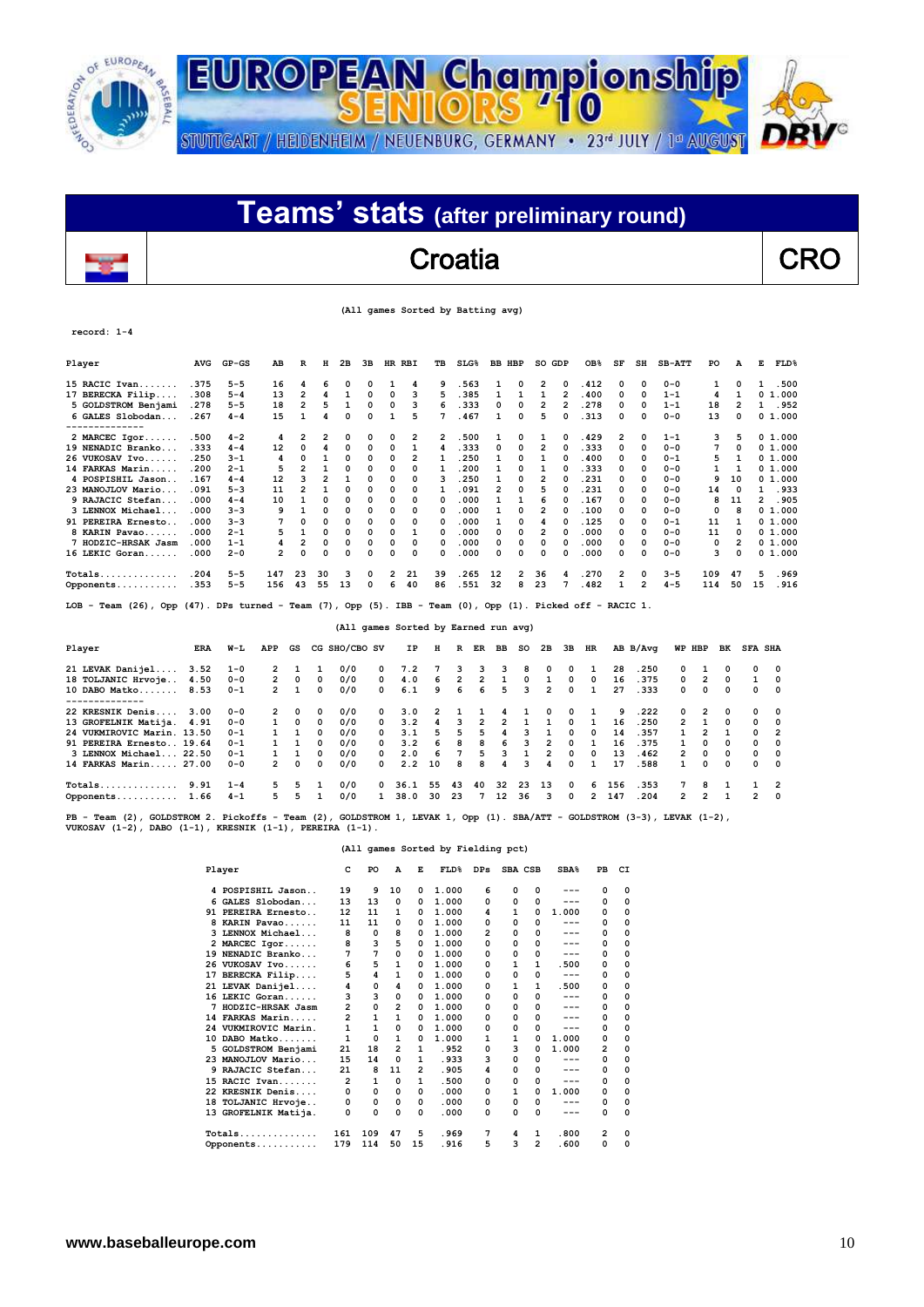![](_page_10_Picture_0.jpeg)

## Czech Republic  $\qquad \qquad$  CZE

 **(All games Sorted by Batting avg)**

| Player                    | AVG   | $GP - GS$ | AВ  | R        | н  | 2в       | 3B | HR       | RBI | TВ | $SLG\$ | BB | HBP      | so             | GDP      | OB <sub>8</sub> | SF           | SH           | $SB-ATT$ | PO  | А        | Е  | <b>FLD%</b> |
|---------------------------|-------|-----------|-----|----------|----|----------|----|----------|-----|----|--------|----|----------|----------------|----------|-----------------|--------------|--------------|----------|-----|----------|----|-------------|
| 21 POLANSKY Tomas         | .500  | $5 - 5$   | 16  | 4        | 8  | 3        | 0  |          |     | 14 | .875   | 2  | 0        | 4              |          | .526            |              | $\mathbf{o}$ | $0 - 0$  | 4   | 12       | 3  | .842        |
| 25 MALIK Jakub            | .333  | $5 - 5$   | 18  | з        | 6  |          | 0  | $\Omega$ | 2   |    | .389   |    | 0        |                |          | . 368           | 0            | $\Omega$     | $2 - 3$  | 9   | $\Omega$ |    | 0 1.000     |
| $16$ DRABEK Jan           | .308  | $4 - 4$   | 13  | 0        |    | $\Omega$ | 0  | 0        | 3   | 4  | 308    | ٥  |          |                |          | .357            | 0            | 0            | $0 - 1$  |     |          |    | 01.000      |
| 29 HAJTMAR Jakub          | .300  | $5 - 5$   | 20  | ٦        | 6  |          | 0  | 0        |     |    | .350   |    |          | 5              |          | .364            | 0            |              | $1 - 3$  | 3   | 10       | 4  | .765        |
| 4 BAROCH Petr             | .273  | $5 - 5$   | 11  | 2        | ٩  | $\Omega$ | 0  | $\Omega$ | 3   |    | .273   | 6  | O        |                | n        | .529            | <sup>0</sup> |              | $0 - 0$  | 7   | 14       | 2  | .913        |
| . - - - - - - - - - - - - |       |           |     |          |    |          |    |          |     |    |        |    |          |                |          |                 |              |              |          |     |          |    |             |
| 18 DRONG Martin 1.000     |       | $3 - 0$   | 3   |          | ٩  | 0        | 0  | $\Omega$ | 0   |    | 31.000 |    | 0        | 0              |          | 01.000          | 0            | 0            | $0 - 0$  | 5   | 9        |    | .933        |
| 26 HRUSOVSKY Karel        | .545  | $4 - 3$   | 11  |          |    |          | 0  | $\Omega$ | 0   |    | . 636  |    | $\Omega$ |                |          | . 583           | 0            | $\Omega$     | $0 - 0$  | 2   | $\Omega$ |    | 01.000      |
| 17 SLADEK Jakub.          | .500  | $3 - 3$   | 10  |          |    |          | 0  | 0        | 4   | 9  | .900   |    |          | ٩              |          | .583            | 0            | 0            | $0 - 0$  | 34  |          |    | 0 1.000     |
| 44 ONDRACEK Michal        | .417  | $5 - 3$   | 12  | 2        | 5  |          | O  | 0        | 2   | 6  | . 500  |    | 0        | 0              | 0        | .462            | 0            | $\Omega$     | $1 - 1$  | 3   | $\Omega$ |    | 0 1.000     |
| 15 VOJAK Jakub            | . 250 | $3 - 3$   | 8   | 2        |    | $\Omega$ | 0  | 0        | 0   |    | .250   | 3  | 2        | 3              | $\Omega$ | .538            | 0            | $\Omega$     | $0 - 0$  | 14  |          |    | 0 1.000     |
| 39 VESELY Martin          | .250  | $2 - 2$   | 8   | 0        |    | 0        | 0  | 0        | 0   | 2  | 250    | O  | 0        | 3              |          | 250             | 0            | 0            | $0 - 0$  |     | O        |    | 0 1.000     |
| 24 BUDSKY Pavel.          | .182  | $4 - 2$   | 11  |          |    | $\Omega$ | 0  |          | 2   | 5  | .455   | 0  | $\Omega$ | 5              | O        | .182            | 0            | 0            | $0 - 0$  | 23  |          |    | .960        |
| 33 CECH Petr.             | .111  | $3 - 2$   | 9   | $\Omega$ |    |          | 0  | 0        | 0   |    | .222   | 0  |          | $\overline{2}$ | n        | .200            | 0            | $\Omega$     | $0 - 0$  | 9   |          |    | 0 1.000     |
| 13 SCHNEIDER Martin.      | . 111 | $2 - 2$   | 9   |          |    |          | 0  | 0        | 0   | 2  | . 222  | 0  | o        | з              |          | 111             | 0            | 0            | $0 - 0$  | 4   |          |    | 01.000      |
| 1 NAVRATIL Ales.          | .000  | $2 - 1$   | 6   | 0        | n  | 0        | O  | 0        | 0   | 0  | .000   | n  | 0        | O              | 2        | .000            | 0            | $\Omega$     | $0 - 0$  | 0   | 0        | 0  | .000        |
| $Totals$                  | .327  | $5 - 5$   | 165 | 25       | 54 | 13       | 0  | 2        | 24  | 73 | .442   | 17 | 6        | 33             | 8        | .407            |              | 2            | $4 - 8$  | 120 | 63       | 12 | . 938       |
| Opponents                 | .263  | $5 - 5$   | 156 | 21       | 41 | 4        | n  | 4        | 18  | 57 | .365   | 11 |          | 22             |          | .314            |              | 5            | $1 - 2$  | 124 | 61       | 4  | .979        |

**LOB - Team (42), Opp (33). DPs turned - Team (4), Opp (9). Picked off - ONDRACEK 1.** 

|  |  | (All games Sorted by Earned run avg) |  |  |
|--|--|--------------------------------------|--|--|
|  |  |                                      |  |  |

| Player               | ERA  | W−L     | APP          | GS       |            | CG SHO/CBO SV |              | ΙP   | н        | R            | ER           | вв           | so           | 2B         | 3B           | HR       |     | AB B/Avq |               | WP HBP       | вĸ           | <b>SFA SHA</b> |                         |
|----------------------|------|---------|--------------|----------|------------|---------------|--------------|------|----------|--------------|--------------|--------------|--------------|------------|--------------|----------|-----|----------|---------------|--------------|--------------|----------------|-------------------------|
| 46 MINARIK Petr      | 1.12 | $1 - 0$ |              |          |            | 0/0           | 0            | 8.0  |          |              |              |              | 2            | $^{\circ}$ | 0            | 0        | 30  | .233     | $\Omega$      | 0            | 0            | $^{\circ}$     | $\overline{\mathbf{0}}$ |
| 13 SCHNEIDER Martin. | 2.16 | $1 - 0$ | $\mathbf{2}$ |          |            | 0/0           | 0            | 8.1  |          | ٩            | 2            | 2            |              |            | 0            |          | 32  | .156     | $\Omega$      | 0            | $\Omega$     | $\Omega$       |                         |
| 6 BOKAJ Boris        | 4.50 | $0 - 1$ |              |          |            | 0/0           | 0            | 8.0  | я        | б.           |              |              |              |            | 0            |          | 29  | .276     | <sup>0</sup>  |              | $\Omega$     | $\Omega$       | $\overline{2}$          |
| 36 KUBAT Leos        | 4.50 | $0 - 1$ |              |          | 0          | 0/0           | 0            | 6.0  | ٩        | ٦            | ٩            |              | 5.           | $^{\circ}$ | 0            | 0        | 26  | .346     | $\Omega$      | 0            | 0            | $^{\circ}$     | $\mathbf{1}$            |
| 22 REHACEK Jan       | 0.00 | $0 - 0$ |              | $\Omega$ | 0          | 0/0           |              | 1.0  | $\Omega$ | <sup>0</sup> | <sup>n</sup> |              | 2            | $^{\circ}$ | 0            | $\Omega$ | 3   | .000     | $\Omega$      | 0            | 0            | 0              | $\overline{0}$          |
| 23 CHROUST Radim     | 0.00 | $0 - 0$ |              | $\Omega$ | $\Omega$   | 0/0           | <sup>0</sup> | 0.2  |          |              | <sup>0</sup> |              |              | $\Omega$   | 0            | $\Omega$ | 3   | . 333    |               | 0            | 0            | $^{\circ}$     | $\overline{\mathbf{0}}$ |
| 39 VESELY Martin     | 3.00 | $0 - 0$ |              | $\Omega$ | $\Omega$   | 0/0           | <sup>0</sup> | 3.0  |          |              |              | $\Omega$     | 0            | $\Omega$   | 0            |          | 11  | .273     | <sup>0</sup>  | 0            | $\Omega$     | $\Omega$       | $\overline{\mathbf{0}}$ |
| 3 JELINEK Vojtech    | 4.50 | $0 - 0$ |              | $\Omega$ | $^{\circ}$ | 0/0           | n.           | 2.0  |          |              |              | <sup>0</sup> | <sup>n</sup> |            | 0            | 0        | 9.  | . 222    | $\Omega$      | 0            | 0            | $\Omega$       | - 0                     |
| 10 PROCHAZKA Radek   | 9.00 | $0 - 0$ | $\mathbf{1}$ | $\Omega$ | $\Omega$   | 0/0           | $\Omega$     | 1.0  |          |              |              |              |              |            | <sup>o</sup> | $\Omega$ | 5.  | .400     | $\Omega$      | $\Omega$     | $\Omega$     | $^{\circ}$     | $\overline{\mathbf{0}}$ |
| 28 HOMOLKA Jan 13.50 |      | $0 - 1$ |              |          | 0          | 0/0           | <sup>o</sup> | 2.0  |          |              |              |              | <sup>o</sup> | $\Omega$   | <sup>o</sup> |          | я   | .500     | $\Omega$      | <sup>o</sup> | <sup>0</sup> |                | $\overline{\mathbf{1}}$ |
| $Totals$             | 3.60 | $2 - 3$ | 5.           | 5        | 3          | 0/0           |              | 40.0 | 41       | 21           | 16           | 11           | 22           | 4          | 0            |          | 156 | . 263    |               |              | $\Omega$     |                | 5                       |
| Opponents            | 5.23 | $3 - 2$ |              |          | $\Omega$   | 0/0           |              |      | 54       | 25           | 24           | 17           | 33           | 13         | n            |          | 165 | .327     | $\mathcal{P}$ | 6            | <sup>0</sup> |                | $\overline{2}$          |

**PB - Team (1), VOJAK 1. Pickoffs - Team (3), CECH 2, MINARIK 1, Opp (1). SBA/ATT - VOJAK (1-2), KUBAT (1-1), CHROUST (0-1).** 

### **(All games Sorted by Fielding pct)**

| Player                  | c   | PO  | A              | Е        | FLD <sup>8</sup> | DPs |          | SBA CSB | SBA <sup>8</sup> | PB       | CI       |
|-------------------------|-----|-----|----------------|----------|------------------|-----|----------|---------|------------------|----------|----------|
| $SLADEK$ $Jakub$<br>17  | 35  | 34  | 1              | 0        | 1.000            | 4   | 0        | 0       | ---              | 0        | $\Omega$ |
| 15 VOJAK Jakub          | 16  | 14  | 2              | 0        | 1.000            | 0   | 1        | 1       | .500             | 1        | 0        |
| 33 CECH Petr            | 13  | 9   | 4              | 0        | 1.000            | 1   | 0        | 0       | ---              | $\Omega$ | 0        |
| 25 MALIK Jakub          | 9   | 9   | 0              | 0        | 1.000            | 0   | 0        | 0       | ---              | 0        | 0        |
| SCHNEIDER Martin.<br>13 | 6   | 4   | 2              | 0        | 1.000            | 0   | 0        | 0       | ---              | 0        | 0        |
| 6 BOKAJ Boris           | 4   | 1   | 3              | 0        | 1.000            | 0   | 0        | 0       | ---              | 0        | 0        |
| 44 ONDRACEK Michal      | з   | з   | 0              | $\Omega$ | 1.000            | 0   | 0        | 0       |                  | 0        | 0        |
| 26 HRUSOVSKY Karel      | 2   | 2   | 0              | 0        | 1.000            | 0   | 0        | 0       |                  | 0        | 0        |
| 3 JELINEK Vojtech       | 2   | 0   | $\overline{2}$ | 0        | 1.000            | 0   | 0        | 0       | $- - -$          | 0        | $\Omega$ |
| 16 DRABEK Jan           | 2   | 1   | $\mathbf{1}$   | $\Omega$ | 1.000            | 0   | $\Omega$ | 0       |                  | 0        | 0        |
| 46 MINARIK Petr         | 2   | 0   | 2              | 0        | 1.000            | 0   | 0        | 0       |                  | 0        | 0        |
| 39 VESELY Martin        | 1   | 1   | 0              | 0        | 1.000            | 0   | 0        | 0       | ---              | 0        | 0        |
| 24 BUDSKY Pavel         | 25  | 23  | 1              | 1        | .960             | 0   | 0        | 0       |                  | 0        | 0        |
| 18 DRONG Martin         | 15  | 5   | 9              | 1        | . 933            | 2   | 0        | 0       | ---              | 0        | 0        |
| 4 BAROCH Petr           | 23  | 7   | 14             | 2        | .913             | 2   | 0        | 0       |                  | 0        | 0        |
| 21 POLANSKY Tomas       | 19  | 4   | 12             | 3        | .842             | 0   | 0        | 0       |                  | 0        | 0        |
| 29 HAJTMAR Jakub        | 17  | 3   | 10             | 4        | .765             | 2   | 0        | 0       | ---              | $\Omega$ | 0        |
| 28 HOMOLKA Jan          | 1   | 0   | 0              | 1        | .000             | 0   | 0        | 0       | ---              | $\Omega$ | 0        |
| 23 CHROUST Radim        | 0   | 0   | 0              | 0        | .000             | 0   | 0        | 1       | .000             | 0        | 0        |
| 1 NAVRATIL Ales         | 0   | 0   | 0              | 0        | .000             | 0   | 0        | 0       | ---              | 0        | 0        |
| 22 REHACEK Jan          | 0   | 0   | 0              | 0        | .000             | 0   | $\Omega$ | 0       | ---              | 0        | 0        |
| PROCHAZKA Radek<br>10   | 0   | 0   | 0              | 0        | .000             | 0   | $\Omega$ | 0       |                  | 0        | 0        |
| 36 KUBAT Leos           | 0   | 0   | 0              | 0        | .000             | 0   | 1        | 0       | 1.000            | 0        | 0        |
| $Totals$                | 195 | 120 | 63             | 12       | . 938            | 4   | 1        | ı       | .500             | 1        | $\Omega$ |
| Opponents               | 189 | 124 | 61             | 4        | .979             | 9   | 4        | 4       | .500             | 0        | 0        |

 $\overline{a}$ 

**record: 2-3**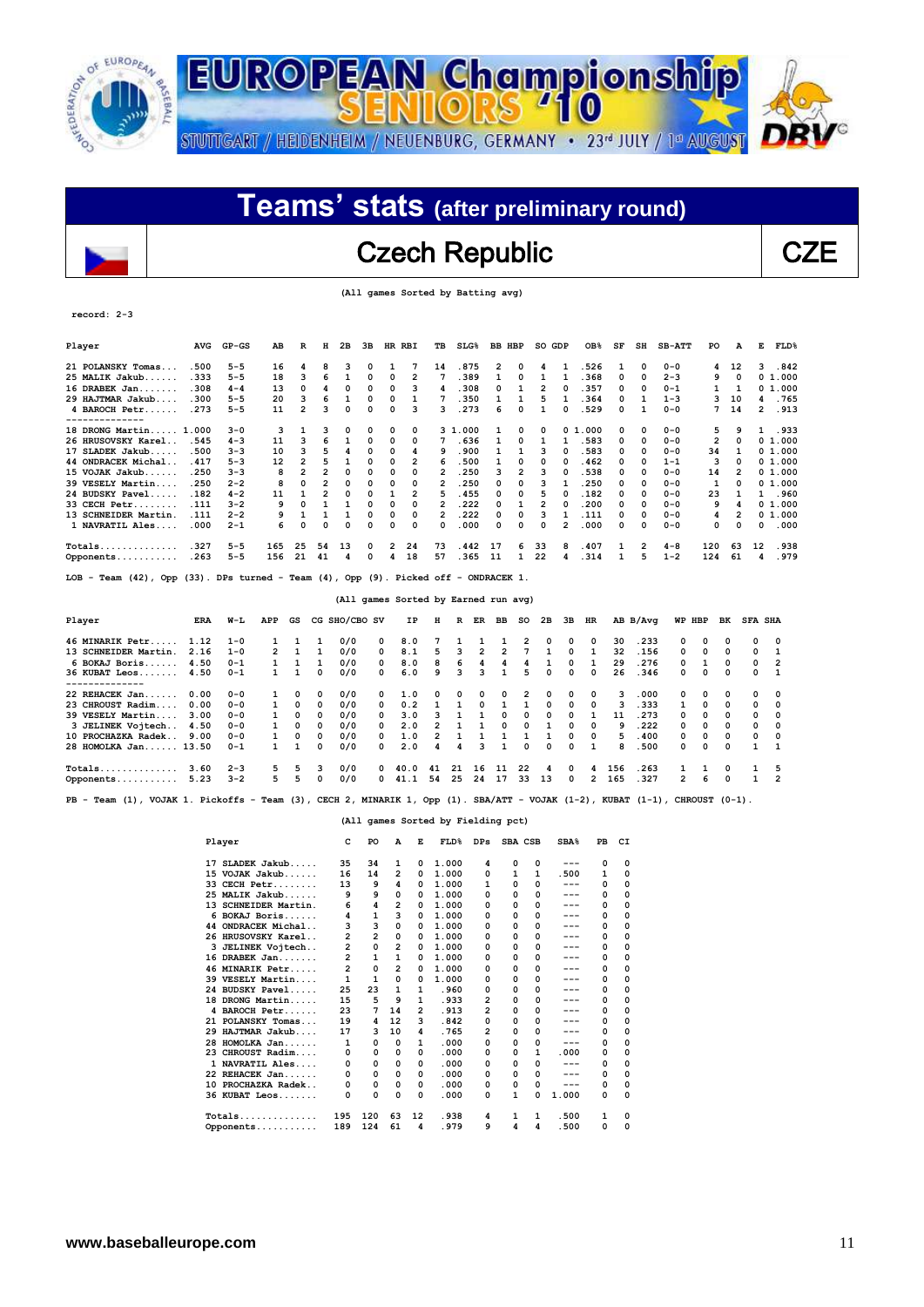![](_page_11_Picture_0.jpeg)

## **Teams' stats (after preliminary round)**  $\overline{\phantom{a}}$ France FRA

 **(All games Sorted by Batting avg)**

| Player                                                                                                      | <b>AVG</b> | $GP-GS$ | AВ           | R              | н            | 2в            | зв | HR RBI       |                | TВ | SLG <sup>8</sup>                     | <b>BB HBP</b>           |                | SO GDP         |              | OB <sub>8</sub> | SF           | SH       | $SB-ATT$ | PO                      | A              |   | $\texttt{FLD\$}$<br>Е |
|-------------------------------------------------------------------------------------------------------------|------------|---------|--------------|----------------|--------------|---------------|----|--------------|----------------|----|--------------------------------------|-------------------------|----------------|----------------|--------------|-----------------|--------------|----------|----------|-------------------------|----------------|---|-----------------------|
| 24 FESSY Gaspard                                                                                            | .438       | $5 - 3$ | 16           | 2              | 7            | з             | 0  | 0            | 5              | 10 | . 625                                | 0                       | 1              | 2              | 0            | .471            | $\Omega$     | 0        | $0 - 0$  | $\overline{\mathbf{2}}$ | 0              |   | 01.000                |
| 27 BERT Joris                                                                                               | .421       | $5 - 5$ | 19           | 4              | 8            | 0             | 0  | 0            | $\overline{2}$ | 8  | .421                                 | 0                       | 0              | 4              | 0            | .421            | 0            | 1        | $2 - 3$  | 13                      | 2              |   | .938<br>1             |
| 5 HAGIWARA Kenji                                                                                            | .389       | $5 - 5$ | 18           | 4              | 7            | 1             | 1  | 0            | 5              | 10 | .556                                 | 1                       | 0              | 7              | 0            | .421            | 0            | 0        | $1 - 1$  | 15                      | 0              |   | 0 1.000               |
| 20 WILLIAMS Omar                                                                                            | .368       | $5 - 5$ | 19           | 5              | 7            | 3             | 0  | $\mathbf{1}$ | 6              | 13 | .684                                 | 2                       | 0              | 7              | $\Omega$     | . 429           | 0            | 0        | $0 - 0$  | 4                       | q              |   | 0 1.000               |
| 13 MARCHE Boris                                                                                             | .235       | $5 - 5$ | 17           | 4              | 4            | 1             | 0  | 0            | 5              | 5  | .294                                 | 1                       | 1              | 6              | 0            | .316            | 0            | 0        | $0 - 0$  | 18                      | $\overline{2}$ |   | 0 1.000               |
| 23 GAUTHIER David                                                                                           | .222       | $5 - 5$ | 18           | 3              | 4            | 1             | 0  | 0            | $\overline{2}$ | 5  | .278                                 | $\overline{2}$          | 0              | 4              | 1            | .286            | 1            | 1        | $0 - 0$  | $\Omega$                | 0              |   | .000<br>0             |
| 4 BROWN Felix                                                                                               | .214       | $5 - 5$ | 14           | 4              | 3            | 0             | 0  | 0            | 1              | 3  | . 214                                | 8                       | 0              | 0              | 0            | .500            | 0            | 1        | $3 - 4$  | 7                       | 15             |   | .917<br>2             |
| 16 PEYRICHOU Florian                                                                                        | .200       | $5 - 5$ | 20           | $\overline{2}$ | 4            | 0             | 0  | 0            | 3              | 4  | .200                                 | $\overline{2}$          | $\mathbf{1}$   | 2              | $\mathbf{1}$ | .304            | 0            | 0        | $1 - 2$  | 50                      | 1              |   | 0, 1, 000             |
| 1 LEFEVRE Maxime<br>--------------                                                                          | .067       | $5 - 5$ | 15           | 4              | $\mathbf{1}$ | 0             | 0  | 0            | $\mathbf{1}$   | 1  | .067                                 | 5                       | $\mathbf{1}$   | 2              | $\Omega$     | . 333           | 0            | 1        | $1 - 3$  | 11                      | 21             |   | .970<br>$\mathbf{1}$  |
| 25 ROUSSEAU Jerome                                                                                          | .000       | $2 - 2$ | 4            | 0              | 0            | 0             | 0  | 0            | 0              | n  | .000                                 | 0                       | 0              | 2              | 0            | .000            | 0            | 0        | $0 - 0$  | 0                       | 0              |   | .000<br>1             |
| 19 MARTINEZ S Romain                                                                                        | .000       | $2 - 0$ | 0            | $\mathbf{1}$   | 0            | 0             | 0  | 0            | 0              | O  | .000                                 | 0                       | 0              | 0              | 0            | .000            | 0            | 0        | $0 - 0$  | 0                       | 0              |   | 0<br>.000             |
| $14$ SAMER Jean                                                                                             | .000       | $1 - 0$ | 0            | 0              | 0            | 0             | 0  | 0            | 0              | n  | .000                                 | 0                       | 0              | 0              | 0            | .000            | 0            | 0        | $0 - 0$  | 0                       | 1              |   | 1.000<br>0            |
| 15 PIQUET Luc                                                                                               | .000       | $1 - 0$ | 0            | 0              | 0            | 0             | 0  | 0            | 0              | O  | .000                                 | 0                       | 0              | 0              | $\Omega$     | . 000           | 0            | 0        | $0 - 0$  | 0                       | 0              |   | 1<br>.000             |
| $Totals$                                                                                                    | .281       | $5 - 5$ | 160          | 33             | 45           | 9             | 1  | 1            | 30             | 59 | .369                                 | 21                      | 4              | 36             | 2            | .376            | 1            | 4        | $8 - 13$ | 123                     | 60             |   | 7<br>.963             |
| Opponents                                                                                                   | .265       | $5 - 5$ | 155          | 25             | 41           | 8             | 0  | 2            | 21             | 55 | .355                                 | 25                      | 4              | 17             | 6            | .378            | $\mathbf{1}$ | 2        | $0 - 2$  | 120                     | 47             |   | 9<br>.949             |
| LOB - Team (37), Opp (39). DPs turned - Team (9), Opp (3). IBB - Team (0), Opp (1). Picked off - LEFEVRE 1. |            |         |              |                |              |               |    |              |                |    |                                      |                         |                |                |              |                 |              |          |          |                         |                |   |                       |
|                                                                                                             |            |         |              |                |              |               |    |              |                |    |                                      |                         |                |                |              |                 |              |          |          |                         |                |   |                       |
|                                                                                                             |            |         |              |                |              |               |    |              |                |    | (All games Sorted by Earned run avg) |                         |                |                |              |                 |              |          |          |                         |                |   |                       |
|                                                                                                             | <b>ERA</b> | W−L     | APP          | GS             |              | CG SHO/CBO SV |    |              | ΙP             | н  | ER<br>$\mathbb{R}$                   | ВB                      | so             | 2в             | 3B           | HR.             |              | AB B/Avq | WP HBP   |                         | BK             |   | <b>SFA SHA</b>        |
| 6 PIQUET Anthony                                                                                            | 0.00       | $1 - 0$ | 1            | 1              | 1            | 0/0           |    | 0            | 9.0            | 2  | 2<br>0                               | 4                       | 1              | 0              | 0            | 0               | 28           | .071     | 0        | 1                       | 0              | 0 | 0                     |
|                                                                                                             | 0.00       | $1 - 0$ | 1            | 1              | $\Omega$     | 0/0           |    | 0            | 8.1            | 6  | 0<br>1                               | 5                       | 6              | 1              | O            | $\Omega$        | 30           | .200     | 0        | 1                       | 0              | 0 | 1                     |
| 28 LEMESTRE Pierrick                                                                                        | 1.17       | $1 - 0$ | 2            | 1              | 0            | 0/0           |    | 0            | 7.2            | 9  | 2<br>1                               | 4                       | 3              | 0              | 0            | 0               | 29           | .310     | 2        | 0                       | 0              | 0 | 0                     |
| 26 DUBAUT Nicolas 14.54                                                                                     |            | $0 - 0$ | $\mathbf{1}$ | 1              | $\Omega$     | 0/0           |    | 0            | 4.1            | 7  | 7<br>8                               | 3                       | $\overline{2}$ | $\overline{2}$ | $\Omega$     | 0               | 18           | .389     | 0        | $\mathbf{1}$            | $\mathbf{1}$   | 1 | 0                     |
| --------------                                                                                              | 0.00       | $0 - 0$ | 2            | 0              | $\Omega$     | 0/0           |    | 0            | 2.2            | 0  | 0<br>0                               | 1                       | 2              | 0              | 0            | 0               | 8            | .000     | 0        | 0                       | 0              | 0 | 0                     |
| 3 CASTILLO Arold                                                                                            | 3.00       | $0 - 1$ | $\mathbf{1}$ | 0              | $\Omega$     | 0/0           |    | 0            | 3.0            | 3  | 2<br>$\mathbf{1}$                    | $\overline{\mathbf{2}}$ | $\overline{2}$ | 1              | $\Omega$     | $\mathbf{1}$    | 10           | .300     | 0        | 1                       | 0              | 0 | $\mathbf{1}$          |
|                                                                                                             | 6.75       | $0 - 0$ | 1            | 0              | 0            | 0/0           |    | 0            | 2.2            | 6  | 2<br>$\overline{2}$                  | 2                       | 0              | 2              | $\Omega$     | 0               | 15           | .400     | 0        | 0                       | 0              | 0 | 0                     |
|                                                                                                             |            | $0 - 1$ | $\mathbf{1}$ | $\mathbf{1}$   | $\Omega$     | 0/0           |    | 0            | 3.1            | 8  | $\overline{7}$<br>8                  | 4                       | $\mathbf{1}$   | $\overline{2}$ | $\Omega$     | $\mathbf{1}$    | 17           | . 471    | 1        | $\Omega$                | 0              | 0 | 0                     |
| Player<br>10 MEURANT Samuel<br>18 CROS Greogory<br>12 ALLEMAND Robin<br>11 NAVARRO Joris 18.90<br>$Totals$  | 3.95       | $3 - 2$ | 5            | 5              | 1            | 0/0           |    | 0            | 41.0           | 41 | 25<br>18                             | 25                      | 17             | 8              | 0            | 2               | 155          | .265     | з        | 4                       | 1              | 1 | 2                     |

### **(All games Sorted by Fielding pct)**

| Player               | c   | PO             | А  | Е        | FLD <sup>8</sup> | <b>DPs</b> | SBA CSB |                | SBA <sub>8</sub> | PB       | CI       |
|----------------------|-----|----------------|----|----------|------------------|------------|---------|----------------|------------------|----------|----------|
| 16 PEYRICHOU Florian | 51  | 50             | 1  | 0        | 1.000            | 6          | 0       | 0              | $---$            | 0        | 0        |
| 13 MARCHE Boris      | 20  | 18             | 2  | 0        | 1.000            | 0          | 0       | $\overline{2}$ | .000             | 1        | 0        |
| 5 HAGIWARA Kenji     | 15  | 15             | 0  | 0        | 1.000            | 0          | 0       | 0              | ---              | 0        | 0        |
| 20 WILLIAMS Omar     | 13  | 4              | 9  | 0        | 1.000            | 1          | 0       | 0              | ---              | 0        | $\Omega$ |
| 10 MEURANT Samuel    | 4   | $\mathbf{1}$   | 3  | 0        | 1.000            | 1          | 0       | 0              | ---              | $\Omega$ | $\Omega$ |
| 24 FESSY Gaspard     | 2   | $\overline{2}$ | 0  | 0        | 1.000            | 0          | 0       | 0              | ---              | $\Omega$ | 0        |
| 28 LEMESTRE Pierrick | 2   | 1              | 1  | 0        | 1.000            | 1          | 0       | 0              | ---              | 0        | 0        |
| 3 CASTILLO Arold     | 2   | 0              | 2  | $\Omega$ | 1.000            | 0          | 0       | 0              | ---              | 0        | 0        |
| 11 NAVARRO Joris     |     | 0              | 1  | 0        | 1.000            | 0          | 0       | 0              | ---              | $\Omega$ | 0        |
| 14 SAMER Jean        | 1   | 0              | 1  | 0        | 1.000            | 0          | 0       | 0              | ---              | 0        | $\Omega$ |
| 12 ALLEMAND Robin    | 1   | 0              | 1  | $\Omega$ | 1.000            | 0          | 0       | 0              | ---              | $\Omega$ | $\Omega$ |
| 1 LEFEVRE Maxime     | 33  | 11             | 21 | 1        | .970             | 8          | 0       | 0              | ---              | 0        | 0        |
| $27$ BERT Joris      | 16  | 13             | 2  | 1        | .938             | 1          | 0       | 0              | ---              | 0        | 0        |
| 4 BROWN Felix        | 24  | 7              | 15 | 2        | .917             | 2          | 0       | 0              | ---              | 0        | 0        |
| 6 PIQUET Anthony     | 3   | 1              | 1  | 1        | .667             | 0          | 0       | 1              | .000             | 0        | 0        |
| 25 ROUSSEAU Jerome   | 1   | 0              | 0  | 1        | .000             | 0          | 0       | 0              | ---              | $\Omega$ | 0        |
| 15 PIQUET Luc        | 1   | 0              | 0  | 1        | .000             | 0          | 0       | 0              | ---              | 0        | $\Omega$ |
| 23 GAUTHIER David    | 0   | 0              | 0  | 0        | .000             | 0          | 0       | 0              | ---              | 0        | 0        |
| 18 CROS Greogory     | 0   | 0              | 0  | $\Omega$ | .000             | 0          | 0       | 0              | ---              | 0        | 0        |
| 26 DUBAUT Nicolas    | 0   | 0              | 0  | 0        | .000             | 0          | 0       | 1              | .000             | 0        | 0        |
| 19 MARTINEZ S Romain | 0   | 0              | 0  | 0        | .000             | 0          | 0       | 0              | ---              | $\Omega$ | 0        |
| Totals.<br>.         | 190 | 123            | 60 | 7        | .963             | 9          | 0       | $\overline{2}$ | .000             | 1        | 0        |
| $Opponents$          | 176 | 120            | 47 | 9        | .949             | 3          | 8       | 5              | .615             | 1        | 0        |

**record: 3-2**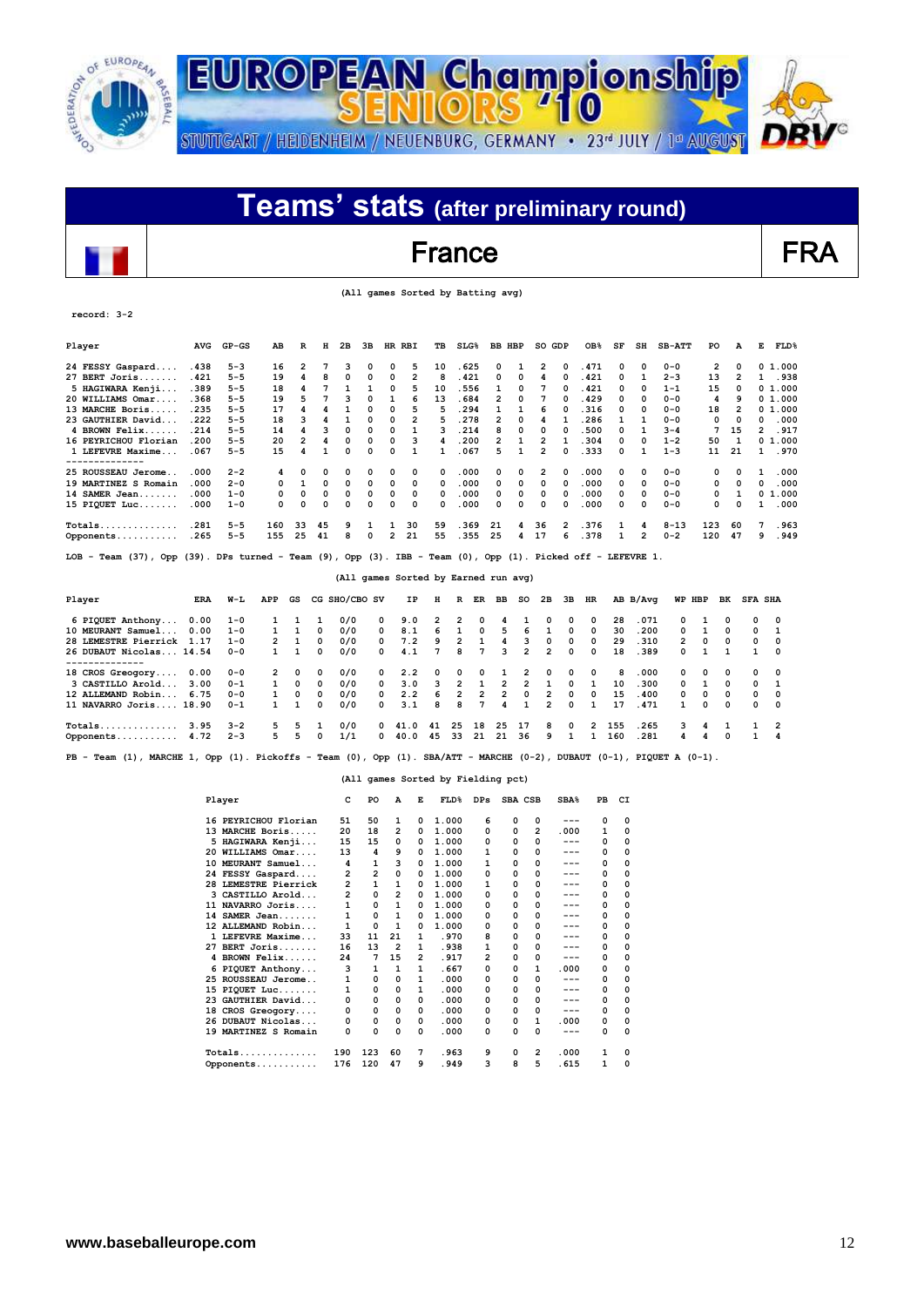![](_page_12_Picture_0.jpeg)

## Germany GER

| (All games Sorted by Batting avg) |  |  |  |
|-----------------------------------|--|--|--|
|-----------------------------------|--|--|--|

| Player                                                                                                                                               | AVG  | $GP - GS$ | AВ                      | $\mathbb{R}$   | н              | 2в             | 3B | HR RBI         |                | TВ                                   |    | SLG <sup>8</sup> | <b>BB HBP</b>           |                         | SO GDP         |                | OB <sub>8</sub> | SF       | SH             | $SB-ATT$     | PO             | A              |              | Е<br><b>FLD%</b>     |  |
|------------------------------------------------------------------------------------------------------------------------------------------------------|------|-----------|-------------------------|----------------|----------------|----------------|----|----------------|----------------|--------------------------------------|----|------------------|-------------------------|-------------------------|----------------|----------------|-----------------|----------|----------------|--------------|----------------|----------------|--------------|----------------------|--|
|                                                                                                                                                      |      |           |                         |                |                |                |    |                |                |                                      |    |                  |                         |                         |                |                |                 |          |                |              |                |                |              |                      |  |
| 31 GRUBER Robert                                                                                                                                     | .500 | $5 - 4$   | 14                      | 4              | 7              | 1              | 0  | 1              | 5              | 11                                   |    | .786             | 1                       | 0                       | 2              | 0              | .533            | 0        | 1              | $0 - 1$      | 7              | 0              |              | 0 1.000              |  |
| 16 GUHRING Simon                                                                                                                                     | .471 | $5 - 5$   | 17                      | 4              | 8              | $\overline{2}$ | 0  | $\mathbf{1}$   | 5              | 13                                   |    | .765             | 2                       | $\overline{2}$          | $\mathbf{1}$   | 0              | .571            | 0        | $\Omega$       | $0 - 0$      | 44             | 5              |              | 01.000               |  |
| 2 LUTZ Sacha                                                                                                                                         | .313 | $5 - 5$   | 16                      | 2              | 5              | 1              | 0  | 0              | 5              | 6                                    |    | .375             | 4                       | $\mathbf{1}$            | 0              | 0              | .476            | 0        | 0              | $1 - 1$      | 4              | 1              |              | 01.000               |  |
| 17 BASSEL Cedric                                                                                                                                     | .300 | $5 - 4$   | 10                      | 3              | 3              | 0              | 0  | 0              | 0              | 3                                    |    | .300             | $\overline{2}$          | $\mathbf{1}$            | $\mathbf{1}$   | 0              | .462            | 0        | $\mathbf{1}$   | $0 - 0$      | 4              | 0              |              | 0, 1, 000            |  |
| 12 WULF Dominik                                                                                                                                      | .273 | 5-5       | 22                      | 6              | 6              | 3              | 0  | 2              | 5              | 15                                   |    | .682             | O                       | 0                       | 4              | O              | .273            | 0        | $\Omega$       | $0 - 0$      | 0              |                | 9            | .900<br>1            |  |
| 28 GLASER Ludwig                                                                                                                                     | .235 | $5 - 5$   | 17                      | 5              | 4              | $\overline{2}$ | 0  | 0              | $\overline{2}$ | 6                                    |    | .353             | 4                       | 0                       | $\overline{2}$ | 0              | .381            | 0        | $\Omega$       | $0 - 0$      | 48             | $\Omega$       |              | 0, 1, 000            |  |
| 21 MARTINEZ Edward                                                                                                                                   | .231 | $5 - 5$   | 13                      | $\overline{2}$ | 3              | 0              | 0  | $\overline{2}$ | 4              | 9                                    |    | .692             | $\overline{2}$          | $\mathbf{1}$            | 4              | 0              | .375            | 0        | $\overline{2}$ | $0 - 0$      | $\overline{2}$ | 13             |              | $\mathbf{1}$<br>.938 |  |
| 24 HOPFENSPERGER Kla                                                                                                                                 | .231 | $4 - 4$   | 13                      | $\mathbf{1}$   | 3              | $\mathbf{1}$   | 0  | 0              | 3              | 4                                    |    | .308             | 1                       | 0                       | 3              | $\mathbf{1}$   | .267            | 1        | $\Omega$       | $0 - 0$      | $\Omega$       | 0              |              | .000<br>0            |  |
| 14 SPEER Jendrick<br>--------------                                                                                                                  | .000 | $5 - 4$   | 16                      | $\mathbf{1}$   | 0              | 0              | 0  | 0              | 0              | 0                                    |    | .000             | $\overline{a}$          | 0                       | 3              | 1              | . 111           | $\Omega$ | 1              | $0 - 0$      | 8              | 11             |              | .950<br>1            |  |
| 33 HOWARD Christophe                                                                                                                                 | .286 | $3 - 2$   | 7                       | $\overline{2}$ | $\overline{2}$ | 1              | 0  | 0              | 0              | 3                                    |    | 429              | 0                       | 0                       | 0              | O              | .286            | 0        | $\Omega$       | $0 - 0$      | 5              | 1              |              | 01.000               |  |
| 4 HOWARD Philipp                                                                                                                                     | .000 | $3 - 1$   | 5                       | 3              | 0              | 0              | 0  | 0              | 0              | 0                                    |    | .000             | 1                       | 0                       | 1              | 1              | .167            | 0        | 0              | $0 - 0$      | 2              |                | 3            | 01.000               |  |
| 11 UELSCHEN Julius                                                                                                                                   | .000 | $3 - 1$   | 4                       | $\mathbf{1}$   | 0              | 0              | 0  | 0              | $\mathbf{1}$   | 0                                    |    | .000             | 1                       | 0                       | 0              | 0              | .200            | $\Omega$ | 1              | $0 - 0$      | 4              | 0              |              | 01.000               |  |
| 23 BOLDT Maximillian                                                                                                                                 | .000 | $3 - 0$   | 2                       | 0              | 0              | 0              | 0  | 0              | 0              | 0                                    |    | .000             | 0                       | 0                       | 0              | 0              | .000            | 0        | $\Omega$       | $0 - 0$      | 1              | 0              |              | 01.000               |  |
|                                                                                                                                                      |      |           |                         |                |                |                |    |                |                |                                      |    |                  |                         |                         |                |                |                 |          |                |              |                |                |              |                      |  |
|                                                                                                                                                      | .263 | $5 - 5$   | 156                     | 34             | 41             | 11             | 0  | 6              | 30             | 70                                   |    | .449             | 20                      | 5                       | 21             | 3              | . 363           | 1        | 6              | $1 - 2$      | 129            | 50             |              | 3<br>.984            |  |
| Opponents                                                                                                                                            | .245 | $5 - 5$   | 163                     | 18             | 40             | 3              | 0  | 2              | 17             | 49                                   |    | .301             | 18                      | 1                       | 48             | $\overline{2}$ | .324            | 0        | 5              | $5 - 7$      | 123            | 58             | 12           | .938                 |  |
| LOB - Team (31), Opp (40). DPs turned - Team (2), Opp (5). IBB - Team (1), GLASER 1. Picked off - MARTINEZ 1, GUHRING 1.                             |      |           |                         |                |                |                |    |                |                |                                      |    |                  |                         |                         |                |                |                 |          |                |              |                |                |              |                      |  |
|                                                                                                                                                      |      |           |                         |                |                |                |    |                |                | (All games Sorted by Earned run avg) |    |                  |                         |                         |                |                |                 |          |                |              |                |                |              |                      |  |
|                                                                                                                                                      |      |           |                         |                |                |                |    |                |                |                                      |    |                  |                         |                         |                |                |                 |          |                |              |                |                |              |                      |  |
| Player                                                                                                                                               | ERA  | W−L       | APP                     | GS             |                | CG SHO/CBO SV  |    |                | ΙP             | н                                    | R  | ER               | BB                      | so                      | 2в             | 3B             | <b>HR</b>       |          | AB B/Avq       |              | WP HBP         | вĸ             |              | <b>SFA SHA</b>       |  |
| 9 MARQUEZ R Enorbel                                                                                                                                  | 0.00 | $1 - 0$   | 1                       | 1              | 0              | 0/0            |    | 0              | 7.0            | 7                                    | 0  | 0                | $\overline{\mathbf{2}}$ | 8                       | $\Omega$       | $\Omega$       | 0               | 26       | .269           | 0            | 0              | $\Omega$       | 0            | $\Omega$             |  |
| 25 HENKENJOHANN Tim.                                                                                                                                 | 2.84 | $0 - 1$   | 1                       | $\mathbf{1}$   | 0              | 0/0            |    | 0              | 6.1            | 4                                    | 2  | $\overline{2}$   | 6                       | 4                       | $\Omega$       | 0              | $\Omega$        | 22       | .182           | 0            | 0              | $\Omega$       | 0            | $\mathbf{1}$         |  |
| 29 HUGHES Andre                                                                                                                                      | 4.50 | $1 - 0$   | 1                       | 1              | 0              | 0/0            |    | 0              | 6.0            | 5                                    | 3  | 3                | 3                       | 3                       | 1              | 0              | 1               | 20       | .250           | 0            | 0              | $\Omega$       | 0            | з                    |  |
| 5 DEWALD Martin                                                                                                                                      | 4.82 | $1 - 0$   | 2                       | $\overline{2}$ | 0              | 0/1            |    | 0              | 9.1            | 9                                    | 6  | 5                | 3                       | 14                      | $\mathbf 0$    | 0              | $\Omega$        | 34       | .265           | 0            | 0              | 0              | 0            | 1                    |  |
| --------------<br>15 HOFFSCHILD Philip                                                                                                               | 0.00 | $0 - 0$   | 1                       | 0              | $\Omega$       | 0/0            |    | 0              | 3.1            | 6                                    | 3  | 0                | $\Omega$                | 2                       | 1              | 0              | $\Omega$        | 17       | . 353          | 0            | 0              | $\Omega$       | 0            | 0                    |  |
| 8 HARTINGER Dominik                                                                                                                                  | 0.00 | $0 - 0$   | 1                       | 0              | 0              | 0/1            |    | 0              | 2.0            | 0                                    | 0  | 0                | 0                       | 3                       | 0              | 0              | $\mathbf 0$     | 6        | .000           | 0            | 0              | $\Omega$       | 0            | 0                    |  |
| 32 HARTKOPF Nils                                                                                                                                     | 0.00 | $1 - 0$   | 1                       | $\mathbf 0$    | $\Omega$       | 0/0            |    | 0              | 1.1            | 0                                    | 0  | 0                | 0                       | 4                       | $\Omega$       | $\Omega$       | $\Omega$        | 4        | .000           | 1            | 1              | $\Omega$       | 0            | $\Omega$             |  |
| 19 SCKAER Moritz                                                                                                                                     | 0.00 | $0 - 0$   | 1                       | 0              | 0              | 0/1            |    | 0              | 1.0            | 0                                    | 0  | 0                | $\overline{2}$          | $\overline{2}$          | $\Omega$       | 0              | $\Omega$        | 3        | .000           | 0            | 0              | $\Omega$       | 0            | 0                    |  |
| 30 WINKLER Markus                                                                                                                                    | 3.00 | $0 - 0$   | 1                       | $\mathbf 0$    | 0              | 0/0            |    | 1              | 3.0            | 5                                    | 1  | 1                | 1                       | $\overline{\mathbf{c}}$ | $\Omega$       | $\Omega$       | $\mathbf 0$     | 15       | .333           | 1            | $\Omega$       | $\Omega$       | 0            | 0                    |  |
| 7 HEILMANN Eugen                                                                                                                                     | 7.36 | $0 - 0$   | $\overline{\mathbf{c}}$ | $\Omega$       | 0              | 0/0            |    | 0              | 3.2            | 4                                    | ٩  | ٩                | $\mathbf{1}$            | 6                       | 1              | O              | 1               | 16       | .250           | 0            | 0              | $\Omega$       | 0            | 0                    |  |
|                                                                                                                                                      |      |           |                         |                |                |                |    |                |                |                                      |    |                  |                         |                         |                |                |                 |          |                |              |                |                |              |                      |  |
| $Totals$                                                                                                                                             | 2.93 | $4 - 1$   | 5<br>5                  | 5<br>5         | 0              | 1/1            |    | 1              | 43.0           | 40                                   | 18 | 14               | 18                      | 48                      | 3              | 0              | $\overline{2}$  | 163      | .245           | 2            | 1<br>5         | 0              | 0            | 5                    |  |
| Opponents                                                                                                                                            | 5.93 | $1 - 4$   |                         |                | 1              | 1/1            |    | 1              | 41.0           | 41                                   | 34 | 27               | 20                      | 21                      | 11             | 0              | 6               | 156      | .263           | $\mathbf{1}$ |                | $\overline{2}$ | $\mathbf{1}$ | 6                    |  |
| Team (0), Opp (1). Pickoffs - Team (0), Opp (2). SBA/ATT - GUHRING (2-4), HOWARD C (3-3), HUGHES (3-3), DEWALD (2-2),<br>$PB -$<br>$MARQUEZ (0-2)$ . |      |           |                         |                |                |                |    |                |                |                                      |    |                  |                         |                         |                |                |                 |          |                |              |                |                |              |                      |  |

### **(All games Sorted by Fielding pct)**

| Player               | c   | PO           | A  | Е  | FLD <sup>8</sup> | DPs | SBA CSB        |                | SBA <sup>8</sup> | PВ       | CI          |
|----------------------|-----|--------------|----|----|------------------|-----|----------------|----------------|------------------|----------|-------------|
| 16 GUHRING Simon     | 49  | 44           | 5  | 0  | 1.000            | 0   | 2              | 2              | .500             | 0        | 0           |
| 28 GLASER Ludwig     | 48  | 48           | 0  | 0  | 1.000            | 2   | 0              | 0              | $---$            | 0        | 0           |
| 31 GRUBER Robert     | 7   | 7            | 0  | 0  | 1.000            | 0   | 0              | 0              | ---              | 0        | 0           |
| 33 HOWARD Christophe | 6   | 5            | 1  | 0  | 1.000            | 0   | 3              | 0              | 1.000            | 0        | $\Omega$    |
| 4 HOWARD Philipp     | 5   | 2            | 3  | 0  | 1.000            | 0   | 0              | 0              | ---              | 0        | 0           |
| 2 LUTZ Sacha         | 5   | 4            | 1  | 0  | 1.000            | 0   | 0              | 0              | ---              | 0        | 0           |
| 11 UELSCHEN Julius   | 4   | 4            | 0  | 0  | 1.000            | 0   | 0              | 0              | ---              | 0        | 0           |
| 17 BASSEL Cedric     | 4   | 4            | 0  | 0  | 1.000            | 0   | 0              | 0              | ---              | 0        | 0           |
| 5 DEWALD Martin      | 3   | 0            | 3  | 0  | 1.000            | 0   | $\overline{2}$ | 0              | 1.000            | 0        | $\Omega$    |
| 29 HUGHES Andre      | 3   | 0            | 3  | 0  | 1.000            | O   | 3              | O              | 1.000            | 0        | $\Omega$    |
| 23 BOLDT Maximillian | 1   | $\mathbf{1}$ | 0  | 0  | 1.000            | 0   | 0              | 0              | ---              | 0        | 0           |
| 25 HENKENJOHANN Tim. | 1   | 0            | 1  | 0  | 1.000            | 0   | 0              | 0              | ---              | 0        | 0           |
| 14 SPEER Jendrick    | 20  | 8            | 11 | 1  | .950             | 2   | $\Omega$       | 0              |                  | 0        | 0           |
| 21 MARTINEZ Edward   | 16  | 2            | 13 | 1  | .938             | 1   | 0              | 0              | ---              | 0        | 0           |
| 12 WULF Dominik      | 10  | 0            | 9  | 1  | .900             | 1   | 0              | 0              | ---              | 0        | 0           |
| 9 MAROUEZ R Enorbel  | 0   | 0            | 0  | 0  | .000             | 0   | $\Omega$       | 2              | .000             | 0        | $\mathbf 0$ |
| 8 HARTINGER Dominik  | 0   | 0            | 0  | 0  | .000             | 0   | 0              | 0              | ---              | 0        | 0           |
| 30 WINKLER Markus    | 0   | 0            | 0  | 0  | .000             | 0   | 0              | 0              | $---$            | 0        | 0           |
| 19 SCKAER Moritz     | 0   | 0            | 0  | 0  | .000             | 0   | 0              | 0              |                  | 0        | 0           |
| 32 HARTKOPF Nils     | 0   | 0            | 0  | 0  | .000             | 0   | 0              | 0              | ---              | $\Omega$ | 0           |
| 7 HEILMANN Eugen     | 0   | 0            | 0  | 0  | .000             | 0   | 0              | 0              |                  | 0        | 0           |
| 24 HOPFENSPERGER Kla | 0   | 0            | 0  | 0  | .000             | 0   | $\Omega$       | 0              |                  | 0        | 0           |
| 15 HOFFSCHILD Philip | 0   | 0            | 0  | 0  | .000             | 0   | 0              | 0              | ---              | 0        | 0           |
| Totals               | 182 | 129          | 50 | 3  | .984             | 2   | 5              | $\overline{2}$ | .714             | 0        | 0           |
| Opponents            | 193 | 123          | 58 | 12 | . 938            | 5   | 1              | 1              | .500             | 1        | 0           |

 $\overline{\phantom{a}}$ 

**record: 4-1**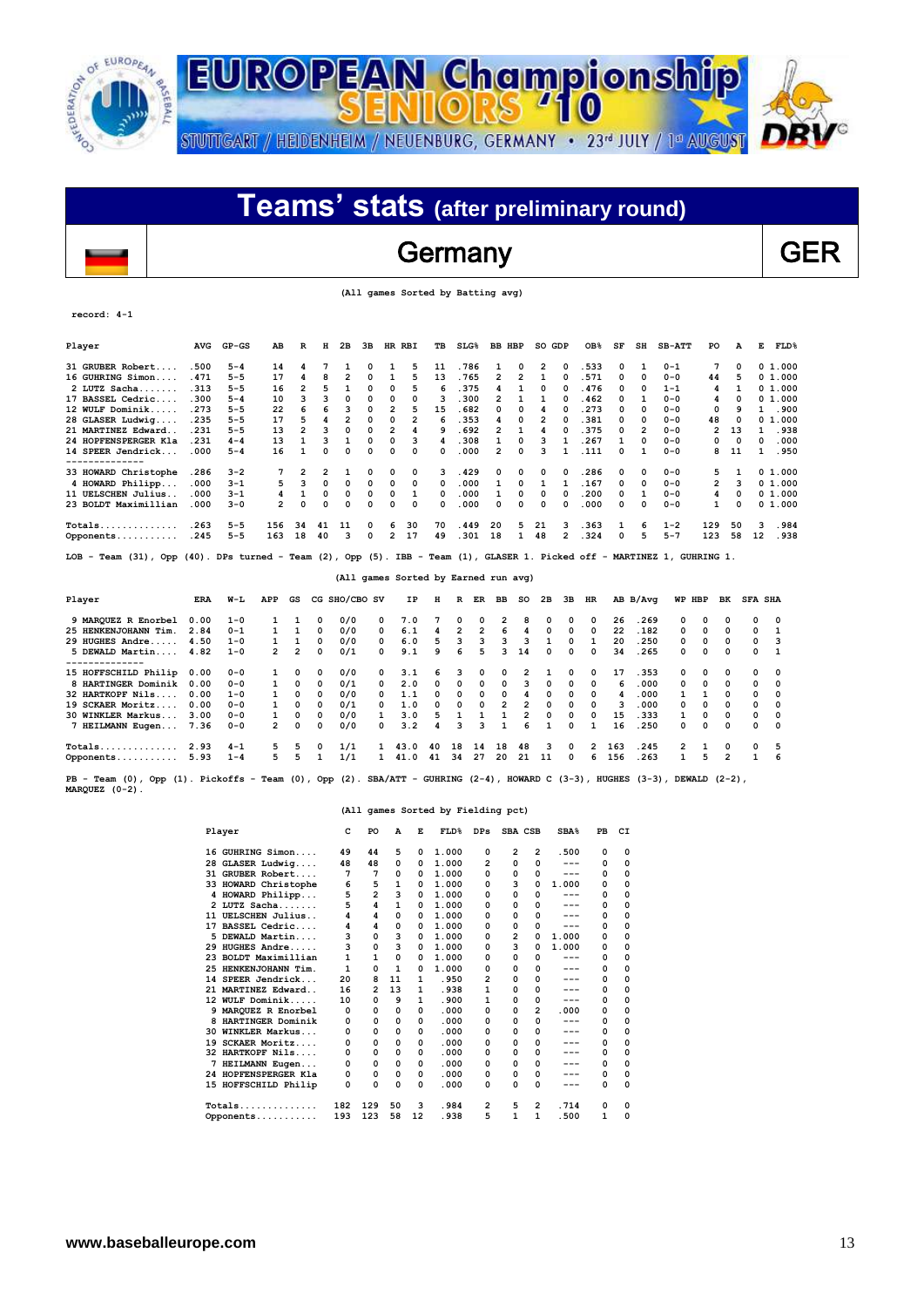![](_page_13_Picture_0.jpeg)

## Great Britain **GBR**

 **(All games Sorted by Batting avg)**

### **record: 2-3**

 $\overline{\phantom{a}}$ 

| Player                                                                                                                                            | <b>AVG</b> | $GP - GS$ | AВ           | R                       | н              | 2B            | ЗВ | HR RBI       |                | TВ                                   | $SLG\$ |    | BB HBP                  |                 | SO GDP         |              | OB%            | SF  | SH       | <b>SB-ATT</b>  | PO             | A              | Е              |                | <b>FLD%</b> |
|---------------------------------------------------------------------------------------------------------------------------------------------------|------------|-----------|--------------|-------------------------|----------------|---------------|----|--------------|----------------|--------------------------------------|--------|----|-------------------------|-----------------|----------------|--------------|----------------|-----|----------|----------------|----------------|----------------|----------------|----------------|-------------|
| 25 MCGRAW Matthew                                                                                                                                 | .450       | $5 - 5$   | 20           | 3                       | 9              | 2             | 0  | 1            | 1              | 14                                   | .700   |    | 2                       | 1               | 2              | 1            | .522           | 0   | $\Omega$ | $1 - 1$        | 10             | 0              |                | 0 1.000        |             |
| 2 MARCELINO Bradley                                                                                                                               | .389       | $5 - 5$   | 18           | 0                       | 7              | 0             | 0  | 0            | $\overline{2}$ | 7                                    | .389   |    | $\overline{2}$          | 0               | 5              | 0            | .450           | 0   | 1        | $0 - 0$        | 9              | 0              |                | 01.000         |             |
| 32 ROMANCHUK Evan                                                                                                                                 | .333       | $5 - 5$   | 18           | 5                       | 6              | 2             | 0  | 1            | 3              | 11                                   | .611   |    | 4                       | 0               | 2              | 1            | .455           | 0   | 0        | $0 - 0$        | 11             | 1              |                | 01.000         |             |
| 10 JOHNSON Michael                                                                                                                                | .278       | $5 - 5$   | 18           | 1                       | 5              | 2             | 0  | 0            | 5              | 7                                    | .389   |    | 1                       | $\Omega$        | 1              | 1            | .300           | 1   | $\Omega$ | $0 - 0$        | 6              | 7              | 1              |                | .929        |
| 20 KLIJN Richard                                                                                                                                  | .238       | $5 - 5$   | 21           | 1                       | 5              | 1             | 0  | 0            | 0              | 6                                    | .286   |    | 3                       | $\Omega$        | 4              |              | .333           | 0   | $\Omega$ | $0 - 0$        | 9              | 20             |                | .935<br>2      |             |
| 16 WILEY Samuel                                                                                                                                   | .200       | $5 - 5$   | 20           | 4                       |                | 0             | 0  | 1            | 4              |                                      | .350   |    | 0                       | 2               | 0              |              | .261           | 1   | $\Omega$ | $0 - 0$        | 50             | $\overline{2}$ |                | 01.000         |             |
| 26 EVANS Mitch                                                                                                                                    | .200       | $5 - 5$   | 15           | 5                       | 3              | $\Omega$      | 0  | 0            | 1              | 3                                    | .200   |    | $\mathbf{1}$            | $\overline{2}$  | $\overline{2}$ |              | .333           | 0   | $\Omega$ | $0 - 0$        | 13             | 5              | 1              |                | .947        |
| 14 WHITEHEAD Samuel.                                                                                                                              | .067       | $5 - 5$   | 15           | $\mathbf{1}$            | 1              | $\Omega$      | 0  | O            | 0              | 1                                    | .067   |    | 7                       | 0               | 3              | O            | .364           | 0   | $\Omega$ | $0 - 0$        | 14             | 18             |                | 1.970          |             |
| 15 FALLS Christopher                                                                                                                              | .286       | $2 - 1$   | 7            | 1                       | 2              | $\Omega$      | 0  | 0            | 0              | $\overline{2}$                       | .286   |    | 0                       | 0               | 3              | $\Omega$     | .286           | 0   | 0        | $0 - 0$        | 3              | 1              |                | 01.000         |             |
| 17 TRASK Michael                                                                                                                                  | .182       | $3 - 3$   | 11           | $\Omega$                | $\overline{2}$ | $\Omega$      | 0  | 0            | 1              | 2                                    | .182   |    | 0                       | 1               | 5              | $\Omega$     | .250           | 0   | $\Omega$ | $0 - 0$        | $\overline{2}$ | 0              |                | 01.000         |             |
| 22 HORNOSTAJ Aaron                                                                                                                                | .000       | $2 - 1$   | 3            | 0                       | 0              | $\Omega$      | 0  | 0            | $\mathbf{1}$   | 0                                    | .000   |    | $\mathbf{1}$            | 0               | 1              | $\Omega$     | .250           | 0   | $\Omega$ | $0 - 0$        | $\overline{2}$ | 3              |                | 01.000         |             |
| $Totals$                                                                                                                                          | .265       | $5 - 5$   | 166          | 21                      | 44             | 7             | 0  | 3            | 18             | 60                                   | .361   |    | 21                      | 6               | 28             | 5            | .364           | 2   | 1        | $1 - 1$        | 131            | 66             | 5              |                | .975        |
| Opponents                                                                                                                                         | .247       | $5 - 5$   | 158          | 22                      | 39             | 7             | 0  | 4            | 21             | 58                                   | .367   |    | 26                      | 3               | 20             | 6            | .362           | 1   | 3        | $6 - 9$        | 129            | 49             |                | 7              | .962        |
| LOB - Team (48), Opp (40). DPs turned - Team (7), Opp (7). IBB - Team (0), Opp (2). Picked off - MARCELINO 1.                                     |            |           |              |                         |                |               |    |              |                |                                      |        |    |                         |                 |                |              |                |     |          |                |                |                |                |                |             |
|                                                                                                                                                   |            |           |              |                         |                |               |    |              |                | (All games Sorted by Earned run avg) |        |    |                         |                 |                |              |                |     |          |                |                |                |                |                |             |
| Player                                                                                                                                            | <b>ERA</b> | W−L       | APP          | GS                      |                | CG SHO/CBO SV |    |              | IP             | н                                    | R      | ER | BB                      | so              | 2в             | ЗВ           | HR             |     | AB B/Avq |                | WP HBP BK      |                | <b>SFA SHA</b> |                |             |
| 31 SPRAGG Stephen                                                                                                                                 | 0.00       | $1 - 1$   | 4            | 0                       | 0              | 0/0           |    | 0            | 8.2            | з                                    | 2      | 0  | 10                      | 6               | 0              | 0            | 0              | 24  | .125     | 0              | 0              | O              | 0              | $\overline{2}$ |             |
| 21 MOTTL Jeffrey                                                                                                                                  | 1.29       | $0 - 0$   | з            | 1                       | 0              | 0/0           |    | 0            | 7.0            | 6                                    | 1      | 1  | $\overline{\mathbf{2}}$ | 3               | 0              | <sup>o</sup> | 1              | 25  | .240     | 1              | 1              | O              | 0              | 1              |             |
| 30 SMITH Alexander                                                                                                                                | 1.93       | $1 - 0$   | 2            | $\overline{\mathbf{2}}$ | 0              | 0/0           |    | 0            | 14.0           | 9                                    | 3      | 3  | 5                       | $7\phantom{.0}$ | 1              | 0            | 0              | 47  | .191     | 0              | 0              | $\Omega$       | 1              | 0              |             |
| 33 ESSERY Brian                                                                                                                                   | 5.14       | $0 - 1$   |              | 1                       | 0              | 0/0           |    | 0            | 7.0            | 8                                    | 4      | 4  | 2                       | 1               | 2              | 0            | 0              | 29  | .276     | 0              | 0              | 1              | 0              | 0              |             |
| 8 RENERY Michael 18.00<br>--------------                                                                                                          |            | $0 - 1$   | 1            | 1                       | 0              | 0/0           |    | 0            | 4.0            | 9                                    | 8      | 8  | 4                       | $\mathbf{1}$    | $\overline{a}$ | 0            | $\overline{2}$ | 20  | .450     | 2              | 1              | $\Omega$       | 0              | 0              |             |
| 19 GIESCHEN Ted                                                                                                                                   | 0.00       | $0 - 0$   | 2            | 0                       | 0              | 0/0           |    | 0            | 1.0            | 1                                    | 0      | 0  | 0                       | 1               | 1              | 0            | 0              | 4   | .250     | 0              | 0              | 0              | 0              | 0              |             |
| 27 MACK Ethan 18.00                                                                                                                               |            | 0-0       | $\mathbf{1}$ | $\Omega$                | 0              | 0/0           |    | 0            | 2.0            | 3                                    | 4      | 4  | 3                       | $\mathbf{1}$    | $\mathbf{1}$   | 0            | $\mathbf{1}$   | 9   | .333     | $\overline{2}$ | $\mathbf{1}$   | $\Omega$       | 0              | $\Omega$       |             |
| $Totals$                                                                                                                                          | 4.12       | 2-3       | 5            | 5                       | 0              | 0/0           |    | 0            | 43.2           | 39                                   | 22     | 20 | 26                      | 20              | 7              | 0            | 4              | 158 | .247     | 5              |                | 1              | 1              | з              |             |
| Opponents 3.14                                                                                                                                    |            | $3 - 2$   | 5            | 5                       | 0              | 0/0           |    | $\mathbf{1}$ | 43.0           | 44                                   | 21     | 15 | 21                      | 28              | 7              | 0            | 3              | 166 | .265     | 6              | 6              | $\Omega$       | $\overline{2}$ | $\mathbf{1}$   |             |
| PB - Team (0), Opp (1). Pickoffs - Team (1), EVANS 1, Opp (1). SBA/ATT - EVANS (4-7), SMITH (4-5), SPRAGG (1-2), WILEY (2-2),<br>RENERY $(1-2)$ . |            |           |              |                         |                |               |    |              |                |                                      |        |    |                         |                 |                |              |                |     |          |                |                |                |                |                |             |

| Player               | c   | PO             | A              | Е            | FLD <sup>8</sup> | <b>DPs</b> | SBA CSB        |          | SBA <sup>8</sup> | PB       | CI |
|----------------------|-----|----------------|----------------|--------------|------------------|------------|----------------|----------|------------------|----------|----|
| 16 WILEY Samuel      | 52  | 50             | 2              | $\Omega$     | 1.000            | 5          | $\overline{2}$ | 0        | 1.000            | 0        | 0  |
| 32 ROMANCHUK Evan    | 12  | 11             | 1              | 0            | 1.000            | 2          | 0              | 0        | ---              | 0        | 0  |
| 25 MCGRAW Matthew    | 10  | 10             | 0              | 0            | 1.000            | 0          | 0              | 0        | ---              | $\Omega$ | 0  |
| 2 MARCELINO Bradley  | 9   | 9              | 0              | 0            | 1.000            | 0          | 0              | 0        | ---              | 0        | 0  |
| 22 HORNOSTAJ Aaron   | 5   | 2              | 3              | 0            | 1.000            | 0          | 0              | 0        | ---              | 0        | 0  |
| 15 FALLS Christopher | 4   | 3              | 1              | 0            | 1.000            | 0          | 0              | 0        | ---              | 0        | 0  |
| 31 SPRAGG Stephen    | 4   | 0              | 4              | 0            | 1.000            | 1          | 1              | 1        | .500             | 0        | 0  |
| 21 MOTTL Jeffrey     | 3   | 1              | $\overline{2}$ | 0            | 1.000            | 0          | 0              | 0        | ---              | 0        | 0  |
| 17 TRASK Michael     | 2   | $\overline{2}$ | 0              | 0            | 1.000            | 0          | 0              | 0        | ---              | 0        | 0  |
| 30 SMITH Alexander   | 2   | 0              | $\overline{2}$ | 0            | 1.000            | 0          | 4              | 1        | .800             | 0        | 0  |
| 33 ESSERY Brian      | 2   | $\mathbf{1}$   | 1              | <sup>0</sup> | 1.000            | 0          | 0              | 0        | ---              | 0        | 0  |
| 14 WHITEHEAD Samuel. | 33  | 14             | 18             | 1            | .970             | 4          | 0              | 0        | ---              | 0        | 0  |
| 26 EVANS Mitch       | 19  | 13             | 5              | 1            | .947             | 0          | 4              | 3        | .571             | 0        | 0  |
| 20 KLIJN Richard     | 31  | 9              | 20             | 2            | .935             | 5          | 0              | 0        | $---$            | 0        | 0  |
| 10 JOHNSON Michael   | 14  | 6              | 7              | 1            | .929             | 2          | 0              | 0        | ---              | $\Omega$ | 0  |
| 8 RENERY Michael     | 0   | 0              | 0              | 0            | .000             | 0          | $\mathbf{1}$   | 1        | .500             | 0        | 0  |
| 19 GIESCHEN Ted      | 0   | 0              | 0              | 0            | .000             | 0          | 0              | $\Omega$ | $---$            | 0        | 0  |
| 27 MACK Ethan        | 0   | 0              | 0              | 0            | .000             | 0          | 0              | 0        | ---              | 0        | 0  |
| Totals<br>.          | 202 | 131            | 66             | 5            | .975             | 7          | 6              | 3        | . 667            | 0        | 0  |
| Opponents            | 185 | 129            | 49             | 7            | . 962            | 7          | 1              | 0        | 1.000            | 1        | 0  |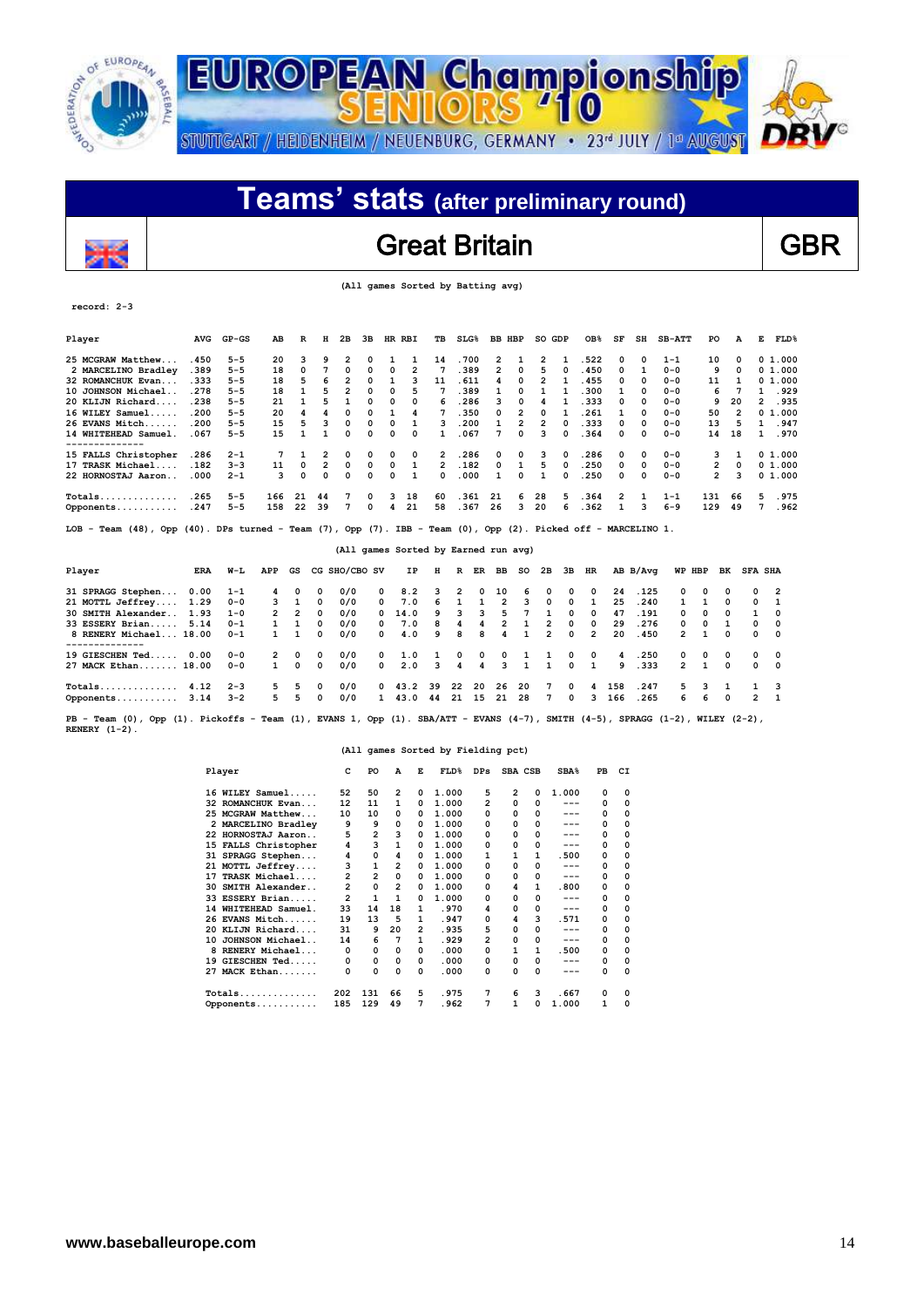![](_page_14_Picture_0.jpeg)

## **Teams' stats (after preliminary round)**  $\overline{\phantom{a}}$ Greece GRE

 **(All games Sorted by Batting avg)**

**record: 3-2**

**CHEILAKIS 1.** 

| Player                                                                                                                    | <b>AVG</b> | $GP - GS$ | AB             | R              | н              | 2в       | 3B | HR       | RBI | TВ | SLG <sup>8</sup> | вв | HBP | SO | GDP | OB <sub>8</sub> | SF       | SH       | $SB-ATT$ | PO  | А              | Е              | <b>FLD%</b> |
|---------------------------------------------------------------------------------------------------------------------------|------------|-----------|----------------|----------------|----------------|----------|----|----------|-----|----|------------------|----|-----|----|-----|-----------------|----------|----------|----------|-----|----------------|----------------|-------------|
| 11 WARREN Max $J$                                                                                                         | .500       | $3 - 3$   | 12             | 3              | 6              | 1        | 0  | 0        | 2   |    | .583             | 1  | 0   | 1  | 0   | .538            | 0        | 1        | $2 - 3$  | 1   | 0              |                | 0 1.000     |
| 24 LEMONIS Christoph                                                                                                      | .375       | $4 - 4$   | 16             | O              | 6              | $\Omega$ | 0  | 0        | з   | 6  | .375             | 0  | 0   | 1  | 2   | .375            | 0        | 0        | $0 - 0$  | 27  | 3              | 0              | 1.000       |
| 5 KOUTSOANTONAKIS M                                                                                                       | . 357      | $4 - 4$   | 14             | ٦              | 5              | 2        | 0  | 1        | 7   | 10 | .714             | 2  | 1   | ٩  | 1   | 444             | 1        | 0        | $0 - 0$  | 2   | ۹              | $\overline{2}$ | .846        |
| 21 THEODOROU Nichola                                                                                                      | . 333      | 4 – 4     | 18             | 6              | 6              | 1        | O  | O        |     |    | .389             | 2  | O   |    |     | 400             | 0        |          | $1 - 2$  | 9   | 9              | 1              | .947        |
| 10 DEMETRAL James C                                                                                                       | .278       | $5 - 4$   | 18             |                |                | $\Omega$ | O  | n        | 3   | 5  | .278             | ٩  | O   |    |     | .381            | 0        | 0        | $0 - 0$  | 14  | 17             |                | 0, 1, 000   |
| 7 PANAGOTACOS Const                                                                                                       | .273       | 4-4       | 11             |                | ٩              | O        | O  | O        | 2   | ٦  | .273             | 4  | O   | 1  | 0   | .438            | 1        | 0        | $0 - 0$  | 9   | 0              |                | 01.000      |
| 15 MAESTRALES Peter                                                                                                       | .214       | 4 – 4     | 14             |                | 3              |          | O  |          | 6   |    | .500             |    |     |    | 0   | 421             | 0        | $\Omega$ | $2 - 2$  |     | 0              |                | 01.000      |
| 38 ZACHOS Jason                                                                                                           | .167       | $5 - 4$   | 12             | $\overline{2}$ | $\overline{a}$ | 0        | 0  |          |     | 5  | .417             | 3  | 0   | 4  | 0   | . 333           | $\Omega$ | 0        | $0 - 0$  | 6   | 0              |                | 01.000      |
| 8 PAPPAS Erik D                                                                                                           | .071       | $5 - 4$   | 14             | 3              | 1              | $\Omega$ | O  | $\Omega$ | 2   |    | .071             | 5  | 0   | 4  | 0   | .316            | O        | 0        | $0 - 0$  | 28  | 2              |                | 01.000      |
|                                                                                                                           |            |           |                |                |                |          |    |          |     |    |                  |    |     |    |     |                 |          |          |          |     |                |                |             |
| 30 CHEILAKIS Panagio                                                                                                      | .667       | $4 - 1$   | 3              | 1              | 2              | $\Omega$ | 0  | 0        | 0   | 2  | . 667            | 0  | 0   | 1  | O   | .667            | 0        | 0        | $0 - 1$  | 2   | 3              | 0              | 1.000       |
| 37 CHATZIKYRIAKOS Di                                                                                                      | .333       | $2 - 1$   |                | 0              |                | 0        | 0  | 0        | 0   |    | . 333            | 0  | 0   | 0  | 0   | . 333           | 0        | 0        | $1 - 1$  |     | 0              |                | .875        |
| 20 PALOS Stephen H                                                                                                        | .000       | $3 - 2$   |                | O              | 0              | $\Omega$ | O  | O        | 0   | 0  | .000             | 1  | O   | 2  | 0   | .143            | 0        | $\Omega$ | $0 - 0$  | 5   | 1              | 0              | .000<br>1   |
| 4 APOSTOLOPOULOS IO                                                                                                       | .000       | $2 - 1$   |                | O              | O              | O        | O  | O        | 0   | O  | .000             | 0  | O   | ŋ  | 0   | .000            | $\Omega$ | 0        | $0 - 0$  |     | O              | 2              | .333        |
| 23 TSERONIS Thomas.                                                                                                       | .000       | $2 - 1$   |                | O              | O              | 0        | O  | 0        | 0   | O  | .000             | 0  | 0   | 2  | 0   | .000            | 0        | 0        | $0 - 0$  | 1   | O              | 2              | .333        |
| 33 MARKOU Athanasios                                                                                                      | .000       | $2 - 1$   | $\overline{2}$ | 0              | 0              | 0        | O  | 0        | 0   | 0  | .000             | o  | 0   | 2  | 0   | .000            | 0        | $\Omega$ | $0 - 0$  | 1   | 0              | 1              | 500         |
| 26 ROMPINSON Christo                                                                                                      | .000       | $2 - 1$   | $\overline{2}$ | O              | O              | O        | O  | 0        | 0   | 0  | .000             | 1  | 0   | 1  | 0   | 333             | $\Omega$ | $\Omega$ | $0 - 0$  | 0   | $\overline{a}$ | 0              | 1.000       |
| 9 BRACK Andrew J                                                                                                          | .000       | $1 - 0$   | 2              | O              | O              | $\Omega$ | O  | O        | 0   | O  | .000             | O  | O   | n  | 0   | .000            | 0        | 0        | $0 - 0$  | 2   | 2              | 1              | . 800       |
| 28 PIPERGIAS Georgio                                                                                                      | .000       | $1 - 0$   |                | O              | 0              | O        | 0  | 0        | 0   | O  | .000             | 0  | 0   | 1  | 0   | .000            | 0        | 0        | $0 - 0$  | ٥   | O              | 0              | .000        |
| 32 GAZIS Dimitrios.                                                                                                       | .000       | $1 - 1$   |                | O              | 0              | $\Omega$ | 0  | 0        | 0   | 0  | .000             | 0  | 0   | 1  | 0   | .000            | 0        | 0        | $0 - 0$  | 0   | 0              | 1              | .000        |
| 6 KANELLOPOULOS Kon                                                                                                       | .000       | $1 - 0$   |                | O              | 0              | O        |    | 0        | 0   | O  | .000             | O  | 0   | 1  | 0   | .000            | 0        | 0        | $0 - 0$  | ٥   | 0              | 0              | .000        |
| 36 ARGYROPOULUS Ange                                                                                                      | .000       | $1 - 1$   |                | O              | O              | 0        | 0  | 0        | 0   | 0  | .000             | 0  | 0   | 0  | 0   | .000            | 0        | $\Omega$ | $0 - 0$  | ٥   | 0              | 0              | .000        |
| 14 KAPOTHANASIS Cons                                                                                                      | .000       | $1 - 0$   | O              | O              | O              | $\Omega$ | O  | 0        | O   | 0  | .000             | O  | 0   | ٥  | 0   | .000            | 0        | 0        | $0 - 0$  | ٥   | 0              | 0              | .000        |
| $Totals$                                                                                                                  | .256       | $5 - 5$   | 156            | 31             | 40             | 5        | 0  | з        | 27  | 54 | .346             | 26 | 2   | 28 | 5   | 366             | 2        | 2        | $6 - 9$  | 123 | 50             | 12             | 935         |
| Opponents                                                                                                                 | .357       | $5 - 5$   | 182            | 47             | 65             | 7        | n  | 7        | 43  | 93 | .511             | 27 | 6   | 31 | 5   | 450             | ٩        | ٩        | $4 - 7$  | 125 | 50             | 8              | .956        |
| Team (34), Opp (53). DPs turned - Team (7), Opp (6). IBB - Team (1), DEMETRAL 1, Opp (1). Picked off - PAPPAS 1,<br>LOB - |            |           |                |                |                |          |    |          |     |    |                  |    |     |    |     |                 |          |          |          |     |                |                |             |

### **(All games Sorted by Earned run avg)**

| Player                     | ERA  | W-L     | APP            | GS             |   | CG SHO/CBO SV |          | IP.  | н             | R             | ER            | BB       | so            | 2B             | 3B           | HR             |     | AB B/Avq |                | WP HBP        | вĸ             | <b>SFA SHA</b> |                |
|----------------------------|------|---------|----------------|----------------|---|---------------|----------|------|---------------|---------------|---------------|----------|---------------|----------------|--------------|----------------|-----|----------|----------------|---------------|----------------|----------------|----------------|
| 13 MELECHES Meleti R       | 2.00 | $2 - 0$ | $\overline{2}$ |                | 0 | 0/0           | 0        | 9.0  | 10            |               | 2             |          |               | 3              | 0            | $^{\circ}$     | 37  | . 270    | 2              |               |                |                | - 0            |
| 9 BRACK Andrew J           | 6.23 | $0 - 0$ | 3              | $\overline{2}$ | 0 | 0/0           | $\Omega$ | 13.0 | 19            | 9             | 9             | 5        | 11            | $\overline{2}$ | $\Omega$     | 1              | 55  | .345     | <sup>o</sup>   | 3             | $\Omega$       | $\Omega$       | 0              |
| 25 KARKATSELOS Efthy 10.80 |      | $0 - 1$ |                |                | 0 | 0/0           | 0        | 5.0  |               | 6             | 6             |          |               | $\Omega$       | 0            | $\overline{2}$ | 18  | .389     |                |               | $\Omega$       | 0              | ٦              |
| 14 KAPOTHANASIS Cons 16.20 |      | $1 - 1$ | ٩              |                | 0 | 0/0           | $\Omega$ | 5.0  | 14            | 10            | 9             | 5.       |               | $\Omega$       | 0            | $\Omega$       | 29  | .483     |                | <sup>0</sup>  | $\Omega$       | $\Omega$       | 0              |
| 26 ROMPINSON Christo 19.29 |      | $0 - 0$ | $\overline{2}$ | $\Omega$       | 0 | 0/0           | $\Omega$ | 4.2  | я             | 14            | 10            | ٩        | $\mathcal{P}$ |                | <sup>0</sup> |                | 25  | .320     | $\overline{2}$ | $\Omega$      | $\Omega$       | $\overline{2}$ | $\Omega$       |
| . - - - - - - - - - - -    |      |         |                |                |   |               |          |      |               |               |               |          |               |                |              |                |     |          |                |               |                |                |                |
| 24 LEMONIS Christoph       | 0.00 | $0 - 0$ |                | $\Omega$       | 0 | 0/0           | $\Omega$ | 0.1  | $\Omega$      | 0             | <sup>n</sup>  | $\Omega$ | <sup>0</sup>  | $\Omega$       | 0            | $\Omega$       |     | . 000    | <sup>o</sup>   | 0             | 0              | $\Omega$       | 0              |
| 11 WARREN Max J            | 4.50 | $0 - 0$ |                | $\Omega$       | 0 | 0/0           |          | 2.0  | $\mathcal{P}$ |               |               | $\Omega$ | 2             | $\Omega$       | $\Omega$     |                |     | .286     |                | 0             | $^{\circ}$     | $\Omega$       | 0              |
| 15 MAESTRALES Peter.       | 6.75 | $0 - 0$ | $\mathbf{1}$   | $\Omega$       | 0 | 0/0           | $\Omega$ | 1.1  | ٦             |               |               | $\Omega$ | <sup>n</sup>  | $\Omega$       | $\Omega$     |                | 6   | .500     | $\mathbf{1}$   | $\Omega$      | $\Omega$       | $\Omega$       | $\Omega$       |
| 6 KANELLOPOULOS Kon 27.00  |      | $0 - 0$ |                | $\Omega$       | 0 | 0/0           | 0        | 0.2  | $\mathcal{P}$ | $\mathcal{P}$ | $\mathcal{P}$ | $\Omega$ |               |                | $\Omega$     |                |     | .500     | <sup>o</sup>   |               |                | $\Omega$       | $\Omega$       |
| $Totals$ 8.34              |      | $3 - 2$ | 5.             | 5              | 0 | 0/0           |          | 41.0 | 65            | 47            | 38            | 27       | 31            | 7              | $^{\circ}$   |                | 182 | .357     | 8              | 6             | $\overline{2}$ | 3              | -3             |
| Opponents                  | 5.40 | $2 - 3$ | 5.             | 5              |   | 0/0           | n.       | 41.2 | 40            | 31            | 25            | 26       | 28            | 5              | 0            | 3              | 156 | .256     | $\mathbf{2}$   | $\mathcal{P}$ |                | $\mathcal{P}$  | $\overline{2}$ |
|                            |      |         |                |                |   |               |          |      |               |               |               |          |               |                |              |                |     |          |                |               |                |                |                |

**PB - Team (0), Opp (1). Pickoffs - Team (0), Opp (2). SBA/ATT - PAPPAS (3-3), KAPOTHANASIS (1-2), PALOS (1-2), BRACK (1-2), KARKATSELOS (2-2), MELECHES (0-1).** 

|    | Player                 | c              | PO           | A              | Е        | FLD <sup>8</sup> | DPs |              | SBA CSB | SBA <sup>8</sup> | PB | CI          |
|----|------------------------|----------------|--------------|----------------|----------|------------------|-----|--------------|---------|------------------|----|-------------|
|    | 10 DEMETRAL James C.   | 31             | 14           | 17             | 0        | 1.000            | 6   | 0            | 0       |                  | 0  | 0           |
| 8  | PAPPAS Erik D          | 30             | 28           | 2              | 0        | 1.000            | 1   | з            | 0       | 1.000            | 0  | 0           |
|    | 24 LEMONIS Christoph   | 30             | 27           | 3              | 0        | 1.000            | 6   | 0            | 0       | ---              | 0  | $\Omega$    |
|    | PANAGOTACOS Const      | 9              | 9            | 0              | 0        | 1.000            | 0   | $\Omega$     | 0       | ---              | 0  | 0           |
|    | 15 MAESTRALES Peter.   | 7              | 7            | 0              | $\Omega$ | 1.000            | O   | $\Omega$     | 0       |                  | 0  | 0           |
| 38 | ZACHOS Jason           | 6              | 6            | 0              | 0        | 1.000            | 0   | 0            | 0       | ---              | 0  | 0           |
| 20 | PALOS Stephen H        | 6              | 5            | 1              | 0        | 1.000            | 0   | 1            | 1       | .500             | 0  | $\mathbf 0$ |
|    | 30 CHEILAKIS Panagio   | 5              | 2            | 3              | 0        | 1.000            | 0   | 0            | 0       | $---$            | 0  | 0           |
|    | 13 MELECHES Meleti R   | 2              | 0            | 2              | 0        | 1.000            | 0   | 0            | 1       | .000             | 0  | $\Omega$    |
|    | 26 ROMPINSON Christo   | $\overline{2}$ | 0            | $\overline{2}$ | 0        | 1.000            | 0   | 0            | 0       | $---$            | 0  | 0           |
|    | 11 WARREN Max $J$      | 1              | 1            | 0              | 0        | 1.000            | 0   | $\Omega$     | 0       | ---              | 0  | 0           |
| 21 | THEODOROU Nichola      | 19             | 9            | 9              | 1        | .947             | 4   | O            | 0       |                  | 0  | 0           |
|    | 37 CHATZIKYRIAKOS Di   | 8              | 7            | 0              | 1        | .875             | 0   | 0            | 0       | ---              | 0  | 0           |
| 5. | KOUTSOANTONAKIS M      | 13             | 2            | 9              | 2        | .846             |     | $\Omega$     | 0       | $---$            | 0  | $\mathbf 0$ |
|    | 9 BRACK Andrew J       | 5              | 2            | 2              | 1        | .800             | 1   | 1            | 1       | .500             | 0  | $\Omega$    |
|    | 25 KARKATSELOS Efthy   | 2              | $\mathbf{1}$ | 0              | 1        | .500             | 0   | 2            | 0       | 1.000            | 0  | 0           |
|    | 33 MARKOU Athanasios   | 2              | $\mathbf{1}$ | 0              | 1        | .500             | 0   | 0            | 0       | ---              | 0  | 0           |
| 23 | <b>TSERONIS Thomas</b> | 3              | 1            | 0              | 2        | .333             | 0   | $\Omega$     | 0       | ---              | 0  | 0           |
|    | 4 APOSTOLOPOULOS IO    | 3              | $\mathbf{1}$ | 0              | 2        | .333             | 0   | O            | 0       |                  | 0  | 0           |
|    | 32 GAZIS Dimitrios     | 1              | 0            | 0              | 1        | .000             | 0   | $\Omega$     | 0       | ---              | 0  | 0           |
|    | 6 KANELLOPOULOS Kon    | 0              | 0            | 0              | 0        | .000             | 0   | $\Omega$     | 0       |                  | 0  | 0           |
|    | 36 ARGYROPOULUS Ange   | 0              | 0            | 0              | 0        | .000             | 0   | 0            | 0       | ---              | 0  | 0           |
|    | 28 PIPERGIAS Georgio   | 0              | 0            | 0              | 0        | .000             | 0   | 0            | 0       | $---$            | 0  | 0           |
|    | 14 KAPOTHANASIS Cons   | 0              | 0            | 0              | $\Omega$ | .000             | 0   | $\mathbf{1}$ | 1       | .500             | 0  | 0           |
|    | Totals<br>.            | 185            | 123          | 50             | 12       | .935             | 7   | 4            | 3       | .571             | 0  | 0           |
|    | Opponents              | 183            | 125          | 50             | 8        | .956             | 6   | 6            | 3       | .667             | 1  | $\Omega$    |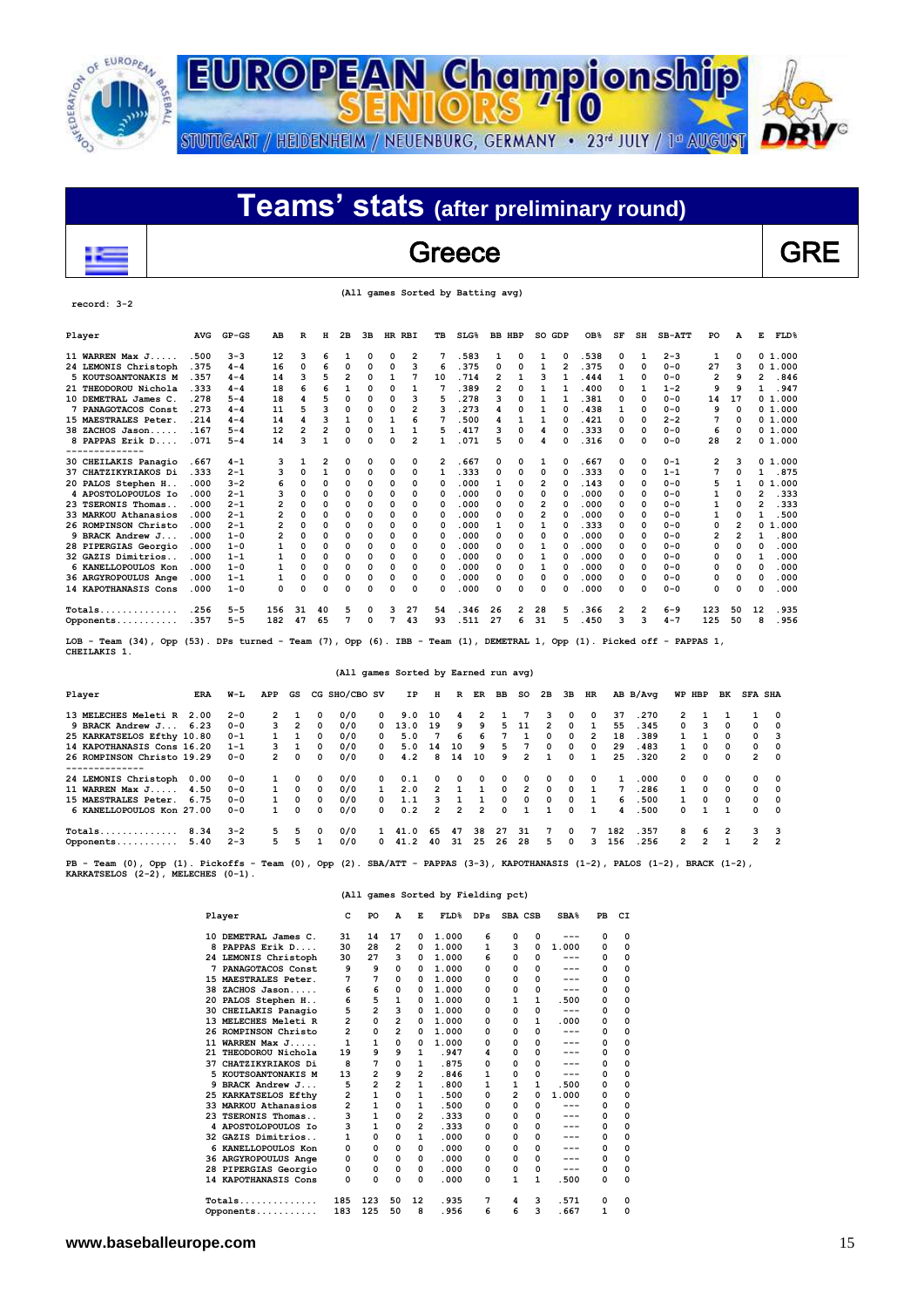![](_page_15_Picture_0.jpeg)

 $\overline{\phantom{a}}$ 

![](_page_15_Picture_1.jpeg)

![](_page_15_Picture_2.jpeg)

# Italy **ITA**

|  |  | (All games Sorted by Batting avg) |  |
|--|--|-----------------------------------|--|
|  |  |                                   |  |

| $record: 4-0$                                                                                         |            |           |                |                |                |               |          |                                      |                |                |                  |                |                         |                |                         |          |                 |     |              |          |                         |             |          |                        |  |
|-------------------------------------------------------------------------------------------------------|------------|-----------|----------------|----------------|----------------|---------------|----------|--------------------------------------|----------------|----------------|------------------|----------------|-------------------------|----------------|-------------------------|----------|-----------------|-----|--------------|----------|-------------------------|-------------|----------|------------------------|--|
| Player                                                                                                | <b>AVG</b> | $GP - GS$ | AB             | R              | н              | 2в            | 3B       | HR RBI                               |                | TВ             | SLG <sup>8</sup> |                | <b>BB HBP</b>           |                | SO GDP                  |          | OB <sub>8</sub> | SF  | SH           | $SB-ATT$ | PO                      |             | А        | Е<br><b>FLD%</b>       |  |
| 32 CHAPELLI Jiminez.                                                                                  | .750       | $4 - 4$   | 16             | 6              | 12             | 2             | O        | 3                                    | 9              |                | 23 1.438         |                | 2                       | 0              | 1                       | $\Omega$ | .778            | 0   | $\Omega$     | $1 - 2$  | 5                       |             | 0        | 0 1.000                |  |
| 45 CHIARINI Mario                                                                                     | .583       | $4 - 4$   | 12             | 8              | 7              | 2             | $\Omega$ | $\overline{\mathbf{2}}$              | 6              |                | 15 1.250         |                | 5                       | 1              | 0                       | $\Omega$ | . 684           | 1   | 0            | $0 - 0$  | 5                       |             | 0        | 01.000                 |  |
| 4 DESIMONI Stefano.                                                                                   | .444       | $4 - 4$   | 9              | $\overline{2}$ | 4              | 1             | 0        | $\mathbf 0$                          | $\overline{2}$ | 5              | .556             |                | 5                       | $\mathbf 0$    | 0                       | $\circ$  | . 643           | 0   | 0            | $1 - 1$  | $\overline{\mathbf{2}}$ |             | 0        | 01.000                 |  |
| 3 GRANATO Anthony                                                                                     | .421       | 4-4       | 19             | 8              | 8              | 1             | 0        | $\overline{\mathbf{2}}$              | 7              | 15             | .789             |                | 0                       | 0              | 1                       | 1        | .421            | 0   | 1            | $0 - 0$  | 2                       |             | 4        | .857<br>1              |  |
| 1 SANTORA Jack                                                                                        | .400       | 4 – 4     | 10             | 4              | 4              | $\Omega$      | 0        | $\mathbf{1}$                         | 4              | 7              | .700             |                | 3                       | 0              | 0                       | 1        | .538            | 0   | $\mathbf{1}$ | $1 - 1$  | 3                       | 12          |          | 0, 1, 000              |  |
| 6 INFANTE Juan C                                                                                      | .357       | $4 - 4$   | 14             | 4              | 5              | 0             | $\Omega$ | $\Omega$                             | 3              | 5              | .357             |                | 4                       | 0              | 1                       | $\Omega$ | .500            | 0   | 1            | $0 - 0$  | $\overline{\mathbf{2}}$ | 10          |          | . 923<br>1             |  |
| 40 MAZZANTI Giuseppe                                                                                  | .333       | $4 - 4$   | 18             | 6              | 6              | 1             | 0        | 3                                    | 11             | 16             | .889             |                | 0                       | 1              | 5                       | $\Omega$ | .368            | 0   | $\Omega$     | $0 - 0$  | 27                      |             | 4        | 01.000                 |  |
| 26 GIZZI Jairo R<br>--------------                                                                    | .333       | 4-4       | 15             | 3              | 5              | 2             | $\Omega$ | $\Omega$                             | 3              | 7              | .467             |                | $\overline{2}$          | $\mathbf 0$    | $\overline{\mathbf{2}}$ | 1        | .412            | 0   | $\mathbf 0$  | $0 - 0$  | 2                       |             | $\Omega$ | 01.000                 |  |
| 9 MAZZUCA Joseph 1.000                                                                                |            | $3 - 0$   | 1              | 1              | 1              | 0             | 0        | 0                                    | 0              |                | 1 1.000          |                | 1                       | 1              | $\Omega$                |          | 01.000          | 0   | $\Omega$     | $0 - 0$  | 1                       |             | 1        | 01.000                 |  |
| 28 ALBANESE Simone                                                                                    | .333       | $2 - 2$   | 6              | $\mathbf{1}$   | $\overline{2}$ | $\Omega$      | $\Omega$ | $\Omega$                             | 0              | $\overline{2}$ | .333             |                | $\overline{2}$          | 1              | 0                       | 1        | .556            | 0   | 0            | $0 - 0$  | 16                      |             | $\Omega$ | 01.000                 |  |
| 14 ANGRISANO Juan P.                                                                                  | .167       | $3 - 2$   | 6              | $\overline{2}$ | 1              | 1             | 0        | $\Omega$                             | 0              | $\overline{2}$ | .333             |                | $\overline{2}$          | 0              | $\overline{\mathbf{2}}$ | 1        | .375            | 0   | $\Omega$     | $1 - 1$  | 22                      |             | 1        | 0, 1, 000              |  |
| 25 AVAGNINA Lorenzo.                                                                                  | .000       | $4 - 0$   | 3              | $\overline{2}$ | 0              | $\Omega$      | 0        | $\mathbf 0$                          | 0              | 0              | .000             |                | 1                       | $\mathbf 0$    | 0                       | $\Omega$ | .250            | 0   | $\mathbf 0$  | $0 - 0$  | 0                       |             | 0        | 0<br>.000              |  |
| 22 AMBROSINO Paolino                                                                                  | .000       | $3 - 0$   | 2              | 0              | $\Omega$       | O             | $\Omega$ | $\Omega$                             | 0              | O              | .000             |                | $\mathbf{1}$            | $\Omega$       | $\Omega$                | $\Omega$ | . 333           | 0   | $\Omega$     | $0 - 0$  | 0                       |             | $\Omega$ | .000<br>0              |  |
| $Totals$                                                                                              | .420       | $4 - 4$   | 131            | 47             | 55             | 10            | 0        | 11                                   | 45             | 98             | .748             |                | 28                      | 4              | 12                      | 5        | .530            | 1   | 3            | $4 - 5$  | 90                      | 36          |          | $\overline{2}$<br>.984 |  |
| Opponents                                                                                             | .151       | $4 - 4$   | 106            | 5              | 16             | 2             | 0        | $\mathbf{1}$                         | 4              | 21             | .198             |                | 4                       | $\mathbf 0$    | 39                      | 1        | .182            | 0   | 0            | $2 - 2$  | 84                      | 33          |          | .967<br>4              |  |
| LOB - Team $(36)$ , Opp $(15)$ . DPs turned - Team $(1)$ , Opp $(5)$ . IBB - Team $(1)$ , CHIARINI 1. |            |           |                |                |                |               |          | (All games Sorted by Earned run avg) |                |                |                  |                |                         |                |                         |          |                 |     |              |          |                         |             |          |                        |  |
| Player                                                                                                | ERA        | W−L       | APP            | GS             |                | CG SHO/CBO SV |          |                                      | IP             | н              | R                | ER             | вв                      | SO             | 2B                      | Зв       | HR              |     | AB B/Avq     |          | WP HBP                  | вĸ          |          | <b>SFA SHA</b>         |  |
| 29 CILLO Cody D                                                                                       | 0.00       | $1 - 0$   | 1              | 1              | 0              | 0/0           |          | 0                                    | 5.0            | 1              | 0                | $\Omega$       | $\overline{\mathbf{2}}$ | 7              | 0                       | 0        | 0               | 16  | .063         | 0        | 0                       | $\Omega$    | $\Omega$ | 0                      |  |
| 13 CORRADINI Roberto                                                                                  | 0.00       | $0 - 0$   | 1              | $\mathbf{1}$   | 0              | 0/0           |          | 0                                    | 4.0            | 3              | 1                | O              | 0                       | 6              | 1                       | 0        | 0               | 16  | .188         | 0        | 0                       | $\Omega$    | 0        | $\Omega$               |  |
| 27 COOPER Christophe                                                                                  | 1.50       | $1 - 0$   | 1              | 1              | 0              | 0/0           |          | 0                                    | 6.0            | 7              | 1                | 1              | 1                       | 6              | 0                       | 0        | 0               | 24  | .292         | 0        | 0                       | $\Omega$    | 0        | $\Omega$               |  |
| 35 DA SILVA Tiago Fe<br>--------------                                                                | 1.80       | $1 - 0$   | 1              | 1              | $\Omega$       | 0/0           |          | 0                                    | 5.0            | $\overline{2}$ | 1                | $\mathbf{1}$   | 1                       | 5              | 0                       | $\Omega$ | 0               | 17  | .118         | 1        | 0                       | 0           | 0        | $\Omega$               |  |
| 11 CICATELLO Justin.                                                                                  | 0.00       | $0 - 0$   | $\overline{2}$ | 0              | $\Omega$       | 0/0           |          | 0                                    | 3.0            | $\Omega$       | 0                | $\Omega$       | 0                       | 4              | 0                       | 0        | 0               | 9   | .000         | 0        | 0                       | $\Omega$    | 0        | $\Omega$               |  |
| 30 PEZZULLO Carlos A                                                                                  | 0.00       | $0 - 0$   | 1              | 0              | $\Omega$       | 0/0           |          | 0                                    | 2.0            | $\Omega$       | 0                | $\Omega$       | 0                       | $\overline{2}$ | 0                       | 0        | 0               | 6   | .000         | 0        | 0                       | $\Omega$    | 0        | $\Omega$               |  |
| 16 GRIFANTINI Marco.                                                                                  | 0.00       | $0 - 0$   | $\overline{2}$ | 0              | $\Omega$       | 0/0           |          | 0                                    | 2.0            | $\mathbf 0$    | 0                | $\Omega$       | 0                       | 5              | 0                       | 0        | 0               | 6   | .000         | 0        | $\mathbf 0$             | $\Omega$    | 0        | $\Omega$               |  |
| 42 D AMICO Yovani                                                                                     | 0.00       | $1 - 0$   | 1              | 0              | 0              | 0/0           |          | 0                                    | 1.0            | 0              | 0                | 0              | 0                       | 3              | 0                       | 0        | 0               | 3   | .000         | 0        | 0                       | 0           | 0        | $\Omega$               |  |
| 34 DI ROMA Christoph                                                                                  | 9.00       | $0 - 0$   | $\mathbf{1}$   | 0              | 0              | 0/0           |          | 0                                    | 2.0            | 3              | $\overline{2}$   | $\overline{2}$ | 0                       | 1              | 1                       | O        | 1               | 9   | .333         | 0        | $\mathbf 0$             | $\mathbf 0$ | 0        | $\mathbf 0$            |  |
| Totals                                                                                                | 1.20       | $4 - 0$   | 4              | 4              | 0              | 0/0           |          | 0<br>30.0                            |                | 16             | 5                | 4              | 4                       | 39             | 2                       | 0        | 1               | 106 | .151         | 1        | 0                       | $\Omega$    | 0        | $\Omega$               |  |
| Opponents $15.11$                                                                                     |            | $0 - 4$   | 4              | 4              | 0              | 0/0           |          | 0<br>28.0                            |                | 55             | 47               | 47             | 28                      | 12             | 10                      | 0        | 11              | 131 | .420         | 10       | 4                       | $\mathbf 0$ | 1        | 3                      |  |
| $SBA/ATT - ALBANESE (2-2)$ , DA SILVA (2-2).                                                          |            |           |                |                |                |               |          |                                      |                |                |                  |                |                         |                |                         |          |                 |     |              |          |                         |             |          |                        |  |
|                                                                                                       |            |           |                |                |                |               |          | (All games Sorted by Fielding pct)   |                |                |                  |                |                         |                |                         |          |                 |     |              |          |                         |             |          |                        |  |

|     | Player               | c        | PO             | A            | Е        | FLD <sup>8</sup> | DPs |                | SBA CSB | SBA <sup>8</sup> | PB | CI |
|-----|----------------------|----------|----------------|--------------|----------|------------------|-----|----------------|---------|------------------|----|----|
|     | 40 MAZZANTI Giuseppe | 31       | 27             | 4            | 0        | 1.000            | 1   | 0              | 0       | ---              | 0  | 0  |
|     | 14 ANGRISANO Juan P. | 23       | 22             | 1            | 0        | 1.000            | 0   | 0              | 0       |                  | 0  | 0  |
|     | 28 ALBANESE Simone   | 16       | 16             | 0            | 0        | 1.000            | 0   | $\overline{2}$ | 0       | 1.000            | 0  | 0  |
|     | $SANTORA$ $Jack$     | 15       | 3              | 12           | 0        | 1.000            | 1   | 0              | O       | ---              | 0  | 0  |
| 45. | CHIARINI Mario       | 5        | 5              | 0            | 0        | 1.000            | 0   | 0              | 0       | ---              | 0  | 0  |
|     | 32 CHAPELLI Jiminez. | 5        | 5              | 0            | 0        | 1.000            | 0   | 0              | 0       | ---              | 0  | 0  |
|     | 35 DA SILVA Tiago Fe | 3        | 2              | 1            | 0        | 1.000            | 0   | 2              | 0       | 1.000            | 0  | 0  |
|     | 26 GIZZI Jairo R     | 2        | $\overline{2}$ | 0            | O        | 1.000            | 0   | 0              | 0       | ---              | 0  | 0  |
|     | 9 MAZZUCA Joseph     | 2        | $\mathbf{1}$   | $\mathbf{1}$ | 0        | 1.000            | 0   | 0              | 0       | ---              | 0  | 0  |
|     | 4 DESIMONI Stefano.  | 2        | $\overline{a}$ | 0            | 0        | 1.000            | 0   | 0              | O       | ---              | 0  | 0  |
|     | 13 CORRADINI Roberto | 1        | 0              | 1            | 0        | 1.000            | 0   | 0              | O       | ---              | 0  | 0  |
|     | 27 COOPER Christophe | 1        | 0              | 1            | 0        | 1.000            | 0   | 0              | 0       | ---              | 0  | 0  |
|     | 29 CILLO Cody D      | 1        | $\mathbf{1}$   | $\Omega$     | 0        | 1.000            | 0   | 0              | 0       | ---              | 0  | 0  |
|     | 30 PEZZULLO Carlos A | 1        | 0              | 1            | 0        | 1.000            | 0   | 0              | 0       | ---              | 0  | 0  |
|     | 6 INFANTE Juan C     | 13       | $\overline{2}$ | 10           | 1        | .923             | 1   | $\Omega$       | 0       | ---              | 0  | 0  |
|     | 3 GRANATO Anthony    | 7        | $\overline{2}$ | 4            | 1        | .857             | 0   | $\Omega$       | 0       | ---              | 0  | 0  |
|     | 22 AMBROSINO Paolino | 0        | 0              | 0            | $\Omega$ | .000             | 0   | 0              | 0       | ---              | 0  | 0  |
|     | 42 D AMICO Yovani    | 0        | 0              | 0            | 0        | .000             | 0   | 0              | O       | ---              | 0  | 0  |
|     | 34 DI ROMA Christoph | 0        | 0              | 0            | 0        | .000             | 0   | 0              | 0       | ---              | 0  | 0  |
|     | 25 AVAGNINA Lorenzo. | 0        | 0              | 0            | 0        | .000             | 0   | 0              | 0       | ---              | 0  | 0  |
|     | 16 GRIFANTINI Marco. | $\Omega$ | 0              | 0            | 0        | .000             | 0   | 0              | 0       | ---              | 0  | 0  |
|     | 11 CICATELLO Justin. | 0        | 0              | 0            | 0        | .000             | 0   | ٥              | 0       | ---              | 0  | 0  |
|     |                      | 128      | 90             | 36           | 2        | .984             | 1   | 2              | 0       | 1.000            | 0  | 0  |
|     | Opponents            | 121      | 84             | 33           | 4        | .967             | 5   | 4              | 1       | .800             | 0  | 0  |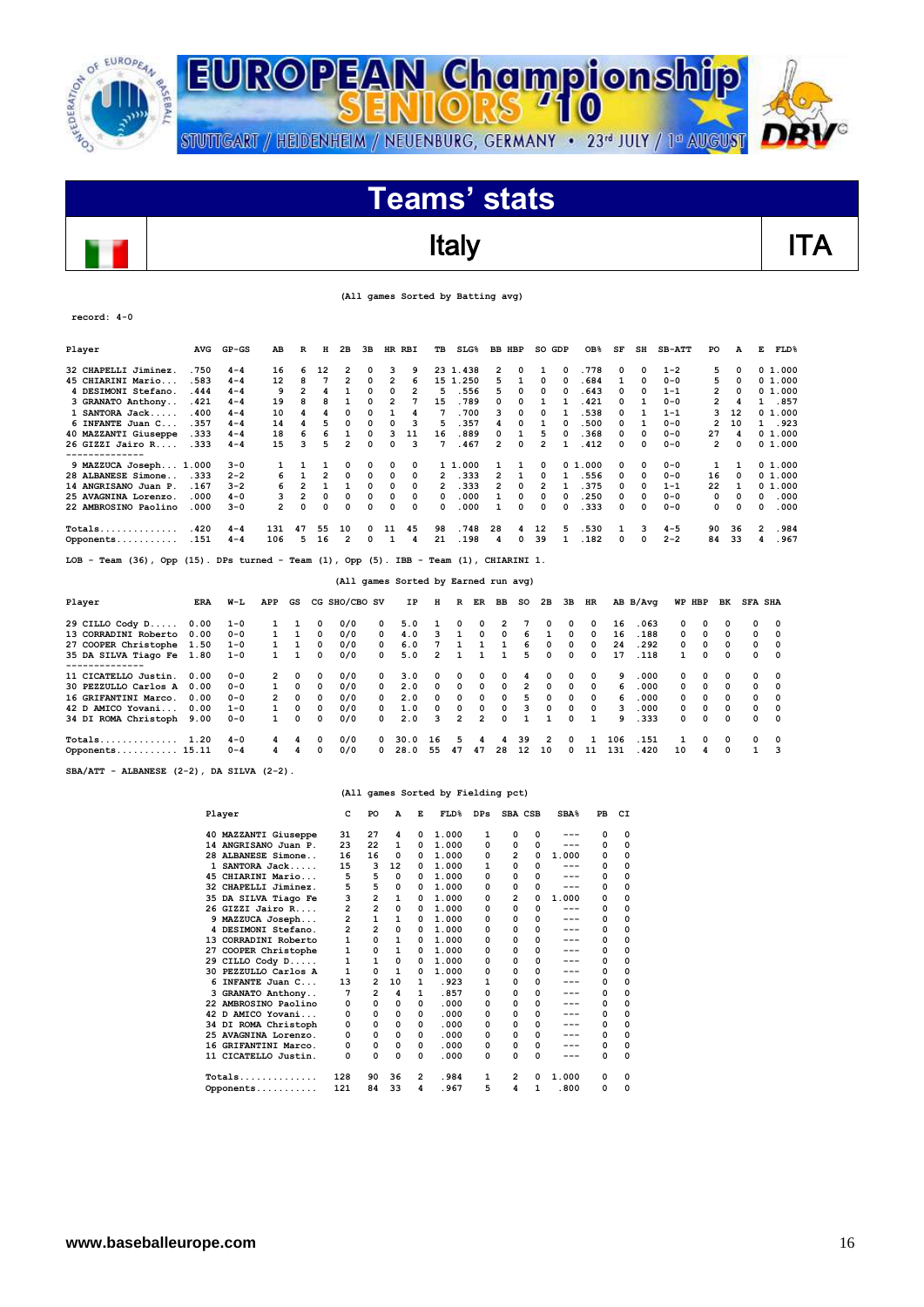![](_page_16_Picture_0.jpeg)

## Netherlands NED

 **(All games Sorted by Batting avg)**

| Player                                                                 | <b>AVG</b> | $GP - GS$ | AB  | R              | н              | 2B             | 3B |          | HR RBI         | TВ             | $SLG\$                               |                | BB HBP   | so             | GDP      | OB <sub>8</sub> | SF | SH           | $SB-ATT$ | PO  | А        | Е            | <b>FLD%</b> |
|------------------------------------------------------------------------|------------|-----------|-----|----------------|----------------|----------------|----|----------|----------------|----------------|--------------------------------------|----------------|----------|----------------|----------|-----------------|----|--------------|----------|-----|----------|--------------|-------------|
| $26$ JONG de Bas                                                       | .471       | $4 - 4$   | 17  | 4              | 8              | 0              | 0  |          | 5              | 11             | .647                                 |                | 0        | $\overline{2}$ |          | . 471           | 0  | 0            | $0 - 0$  | 28  | 4        |              | .970        |
| 30 LEGITO Raylinoe                                                     | .467       | $4 - 4$   | 15  | 6              |                | з              | 0  |          | 5              | 13             | .867                                 | 3              | $\Omega$ | 0              | 0        | .556            | 0  | 0            | $0 - 0$  | 2   | 15       | 1            | .944        |
| 27 ROMBLEY Danny                                                       | .429       | $4 - 4$   | 14  | 2              | 6              | 2              |    | 0        | 0              | 8              | .571                                 | 0              | 0        |                | 0        | . 429           | 0  | 2            | $0 - 0$  | 4   | 0        |              | 0 1.000     |
| 24 JONG de Sidney                                                      | .417       | $4 - 4$   | 12  | 3              |                | 2              | 0  | 0        | з              |                | .583                                 |                | 0        |                | $\Omega$ | . 563           | 0  | 0            | $0 - 0$  | 26  | 0        |              | 0 1.000     |
| 8 DUURSMA Michael                                                      | .385       | $4 - 4$   | 13  | 5              |                | $\Omega$       | 0  |          | 2              | 8              | .615                                 | $\overline{2}$ | 0        |                | $\Omega$ | .467            | 0  | 0            | $0 - 0$  | 5   |          |              | .923        |
| 7 KEMP Dwayne                                                          | .375       | $5 - 5$   | 16  | 2              |                |                |    | 0        | 2              | 9              | .563                                 |                | 0        | 0              |          | .412            | 0  | 1            | $0 - 1$  | 7   | 13       | $\mathbf{2}$ | .909        |
| 18 KLOOSTER v t Dirk                                                   | .333       | $5 - 4$   | 18  | 4              |                |                | 0  | 2        | 6              | 13             | .722                                 |                |          | $\Omega$       | 0        | .400            | 0  | 0            | $0 - 0$  | 8   | 0        |              | 01.000      |
| 37 ENGELHARDT Bryan.                                                   | .267       | $4 - 4$   | 15  | 3              |                | $\Omega$       | 0  |          | 4              | 7              | .467                                 |                | 0        |                | 0        | . 353           | 0  | $\Omega$     | $0 - 0$  | 12  | 3        |              | .938        |
| 21 KINGSALE Eugene                                                     | .231       | $4 - 4$   | 13  | 6              | ٩              | $\overline{2}$ | O  |          |                | 8              | .615                                 | 6              | 0        | 2              | $\Omega$ | .474            | 0  | $\Omega$     | $1 - 1$  | 3   | 0        |              | 01.000      |
|                                                                        |            |           |     |                |                |                |    |          |                |                |                                      |                |          |                |          |                 |    |              |          |     |          |              |             |
| 5 SLUIJTER Jeroen                                                      | .500       | $3 - 1$   | 6   | 2              | 3              | 0              | 0  |          | 3              |                | 61.000                               |                | 0        |                |          | .429            |    | $\Omega$     | $0 - 0$  | 3   |          |              | 01.000      |
| 15 NOOIJ Sebastiaan                                                    | .400       | $2 - 1$   | 5   | $\overline{2}$ | 2              | $\Omega$       | n  | 0        |                | 2              | .400                                 | <sup>o</sup>   | 0        |                | 0        | .400            | 0  | 0            | $0 - 0$  |     | 0        |              | 01.000      |
| 4 HALMAN Jason                                                         | .250       | $2 - 2$   | 8   | 0              | $\overline{2}$ | $\Omega$       | 0  | 0        |                | $\overline{2}$ | .250                                 | <sup>0</sup>   | 0        |                |          | .250            | 0  | 0            | $0 - 0$  | 5   | $\Omega$ |              | 01.000      |
| 2 DAANTJI Shaldimar                                                    | . 222      | $4 - 3$   | 9   | $\overline{2}$ | 2              | 0              | 0  |          | $\overline{2}$ | 5              | .556                                 | $\mathbf{2}$   | 0        | 0              | 0        | .333            | 1  | 0            | $2 - 2$  | 1   | $\Omega$ |              | 0 1.000     |
| 41 ROOI McVince                                                        | .200       | $5 - 1$   | 5   |                |                | O              | O  | $\Omega$ | ٩              |                | .200                                 | <sup>0</sup>   | 0        |                |          | .167            | 1  | 0            | $0 - 0$  | 6   | 5        |              | .917        |
| $Totals$                                                               | .361       | $5 - 5$   | 166 | 42             | 60             | 11             | 1  | 9        | 39             | 100            | .602                                 | 21             | 1        | 12             | 5        | . 429           | 3  | 3            | $3 - 4$  | 123 | 52       | 7            | .962        |
| Opponents                                                              | .164       | $5 - 5$   | 140 | 3              | 23             | 4              |    | 0        | 3              | 29             | .207                                 | 8              | 2        | 37             | 6        | .220            | 0  | $\mathbf{1}$ | $2 - 3$  | 114 | 49       | 6            | .964        |
| LOB - Team $(38)$ , Opp $(25)$ . DPs turned - Team $(7)$ , Opp $(5)$ . |            |           |     |                |                |                |    |          |                |                | (All games Sorted by Earned run avg) |                |          |                |          |                 |    |              |          |     |          |              |             |

|                                               |      |         |               |              |          |               |              |      | $-1$           |              |                |                |                |               |              |          |     |          |              |                |          |          |                |
|-----------------------------------------------|------|---------|---------------|--------------|----------|---------------|--------------|------|----------------|--------------|----------------|----------------|----------------|---------------|--------------|----------|-----|----------|--------------|----------------|----------|----------|----------------|
| Player                                        | ERA  | W−L     | APP           | GS           |          | CG SHO/CBO SV |              | IP   | н              | R            | ER             | вв             | so             | 2B            | 3B           | HR       |     | AB B/Avq |              | WP HBP         | вĸ       |          | <b>SFA SHA</b> |
| 23 HEIJSTEK Kevin                             | 0.00 | $1 - 0$ |               |              | 0        | 0/1           | $^{\circ}$   | 8.0  |                | <sup>0</sup> |                |                |                |               |              | $\Omega$ | 26  | .154     | 0            | 0              | $\Omega$ | 0        | 0              |
| 44 BOYD Leon                                  | 0.00 | $1 - 0$ |               |              | $\Omega$ | 0/1           | $^{\circ}$   | 7.0  | $\overline{2}$ | $\Omega$     | $\Omega$       |                | 6              | 0             | 0            | $\Omega$ | 23  | .087     | 0            |                | $\Omega$ | $\Omega$ |                |
| 19 CORDEMANS Robbie.                          | 0.00 | $1 - 0$ |               |              | $\Omega$ | 0/1           | 0            | 6.0  | $\Omega$       | $\Omega$     | <sup>0</sup>   |                | 8              | 0             | 0            | $\Omega$ | 17  | .000     | $^{\circ}$   | $^{\circ}$     | $\Omega$ | $\Omega$ | $\Omega$       |
| 36 MARKWELL Diegomar                          | 1.23 | $1 - 0$ |               |              | 0        | 0/0           | $^{\circ}$   | 7.1  | 10             |              |                |                | 6              | $\mathcal{P}$ | <sup>n</sup> | $\Omega$ | 29  | .345     | <sup>o</sup> |                | $\Omega$ | $\Omega$ | $\Omega$       |
| 40 GUSTINA Gregory                            | 4.50 | $1 - 0$ |               | 0            | 0        | 0/0           | $^{\circ}$   | 4.0  | 5              | $\mathbf{2}$ | $\overline{2}$ |                | $\overline{2}$ |               |              | $\Omega$ | 17  | .294     |              | $\Omega$       | $\Omega$ | $\Omega$ | $\Omega$       |
| . - - - - - - - - - - - -<br>25 BERGMAN David | 0.00 | $0 - 0$ |               |              | 0        | 0/0           | 0            | 3.0  | $\Omega$       | 0            |                | <sup>0</sup>   |                | 0             | 0            | $\Omega$ | 9   | . 000    | 0            | 0              | $\Omega$ | $\Omega$ | - 0            |
| 14 DRAIJER Dorotheus                          | 0.00 | $0 - 0$ | $\mathcal{P}$ | $\Omega$     | $\Omega$ | 0/2           | $^{\circ}$   | 2.0  | $\Omega$       | $^{\circ}$   | $\Omega$       | $\overline{2}$ |                | 0             | $\Omega$     | $\Omega$ | 6   | .000     | $\Omega$     | $\Omega$       | $\Omega$ | $\Omega$ | $\Omega$       |
| 33 ASJES Arschwin                             | 0.00 | $0 - 0$ |               | <sup>o</sup> | $\Omega$ | 0/1           |              | 2.0  |                | <sup>0</sup> | $\Omega$       |                | ٩              | 0             | <sup>0</sup> | $\Omega$ | 7   | .143     | $\Omega$     | $\Omega$       | $\Omega$ | $\Omega$ | $\Omega$       |
| 3 DRIEL v Berry                               | 0.00 | $0 - 0$ |               | $\Omega$     | $\Omega$ | 0/0           | $^{\circ}$   | 1.2  |                | <sup>o</sup> | $\Omega$       | <sup>o</sup>   |                | <sup>o</sup>  | <sup>o</sup> | $\Omega$ | 6   | .167     | <sup>o</sup> | $\Omega$       | $\Omega$ | $\Omega$ | $\Omega$       |
| $Totals$                                      | 0.66 | $5 - 0$ | 5.            | 5.           | $\Omega$ | 3/3           |              | 41.0 | 23             | 3            | ٦              | 8              | 37             | 4             | 1.           | 0        | 140 | .164     |              | $\overline{2}$ | $\Omega$ | $\Omega$ |                |
| Opponents                                     | 9.47 | $0 - 5$ | 5.            | 5            | $\Omega$ | 0/0           | <sup>n</sup> | 38.0 | 60             | 42           | 40             | 21             | 12             | 11            |              | ۹        | 166 | .361     |              |                |          | ٩        | ્વ             |

**Pickoffs - Team (1), MARKWELL 1. SBA/ATT - MARKWELL (1-2), NOOIJ (2-2), DRIEL van (1-1).** 

### **(All games Sorted by Fielding pct)**

|    | Player               | c   | PO           | A  | Е        | FLD <sup>8</sup> | DPs |                | SBA CSB | SBA <sup>8</sup> | PB | CI |
|----|----------------------|-----|--------------|----|----------|------------------|-----|----------------|---------|------------------|----|----|
|    | 24 JONG de Sidney    | 26  | 26           | 0  | 0        | 1.000            | 0   | 0              | 0       | $---$            | 0  | 0  |
|    | 18 KLOOSTER v t Dirk | 8   | 8            | 0  | 0        | 1.000            | 0   | 0              | 0       | ---              | 0  | 0  |
|    | 15 NOOIJ Sebastiaan. | 7   | 7            | 0  | 0        | 1.000            | 0   | $\overline{2}$ | 0       | 1.000            | 0  | 0  |
|    | 4 HALMAN Jason       | 5   | 5            | 0  | 0        | 1.000            | 0   | 0              | 0       | $---$            | 0  | 0  |
|    | 36 MARKWELL Diegomar | 5   | 3            | 2  | 0        | 1.000            | 1   | 1              | 1       | .500             | 0  | 0  |
|    | 5 SLUIJTER Jeroen    | 4   | 3            | 1  | 0        | 1.000            |     | 0              | 0       | ---              | 0  | 0  |
| 27 | ROMBLEY Danny        | 4   | 4            | 0  | 0        | 1.000            | 0   | 0              | 0       |                  | 0  | 0  |
|    | 21 KINGSALE Eugene   | 3   | 3            | 0  | 0        | 1.000            | 0   | 0              | 0       | ---              | 0  | 0  |
|    | 44 BOYD Leon         | 2   | 2            | 0  | 0        | 1.000            | 0   | 0              | 0       | ---              | 0  | 0  |
|    | 40 GUSTINA Gregory   | 1   | 0            | 1  | 0        | 1.000            | 0   | 0              | 0       | ---              | 0  | 0  |
|    | 2 DAANTJI Shaldimar  | 1   | 1            | 0  | 0        | 1.000            | 0   | 0              | 0       | ---              | 0  | 0  |
| 19 | CORDEMANS Robbie.    | 1   | 0            | 1  | 0        | 1.000            | 0   | 0              | 0       | ---              | 0  | 0  |
| 23 | HEIJSTEK Kevin       | 1   | $\mathbf{1}$ | 0  | $\Omega$ | 1.000            | O   | 0              | 0       |                  | 0  | 0  |
|    | 26 JONG de Bas       | 33  | 28           | 4  | 1        | .970             | 3   | 0              | 0       |                  | 0  | 0  |
|    | 30 LEGITO Raylinoe   | 18  | 2            | 15 | 1        | .944             | 3   | 0              | 0       | ---              | 0  | 0  |
|    | 37 ENGELHARDT Bryan. | 16  | 12           | з  | 1        | .938             | 3   | 0              | 0       |                  | 0  | 0  |
| 8  | DUURSMA Michael      | 13  | 5            | 7  | 1        | .923             | 3   | 0              | 0       | ---              | 0  | 0  |
|    | 41 ROOI McVince      | 12  | 6            | 5  | 1        | .917             | 1   | 0              | 0       |                  | 0  | 0  |
|    | 7 KEMP Dwayne        | 22  | 7            | 13 | 2        | .909             | 2   | 0              | 0       |                  | 0  | 0  |
|    | 33 ASJES Arschwin    | 0   | 0            | 0  | 0        | .000             | 0   | 0              | 0       | ---              | 0  | 0  |
|    | 25 BERGMAN David     | 0   | 0            | 0  | 0        | .000             | 0   | $\Omega$       | 0       |                  | 0  | 0  |
|    | 14 DRAIJER Dorotheus | 0   | 0            | 0  | 0        | .000             | 0   | 0              | 0       |                  | 0  | 0  |
|    | 3 DRIEL v Berry      | 0   | 0            | 0  | 0        | .000             | 0   | 1              | 0       | 1.000            | 0  | 0  |
|    | Totals               | 182 | 123          | 52 | 7        | .962             | 7   | 2              | 1       | .667             | 0  | 0  |
|    | Opponents            | 169 | 114          | 49 | 6        | .964             | 5   | 3              | 1       | .750             | 0  | 0  |

 $\overline{\phantom{a}}$ 

**record: 5-0**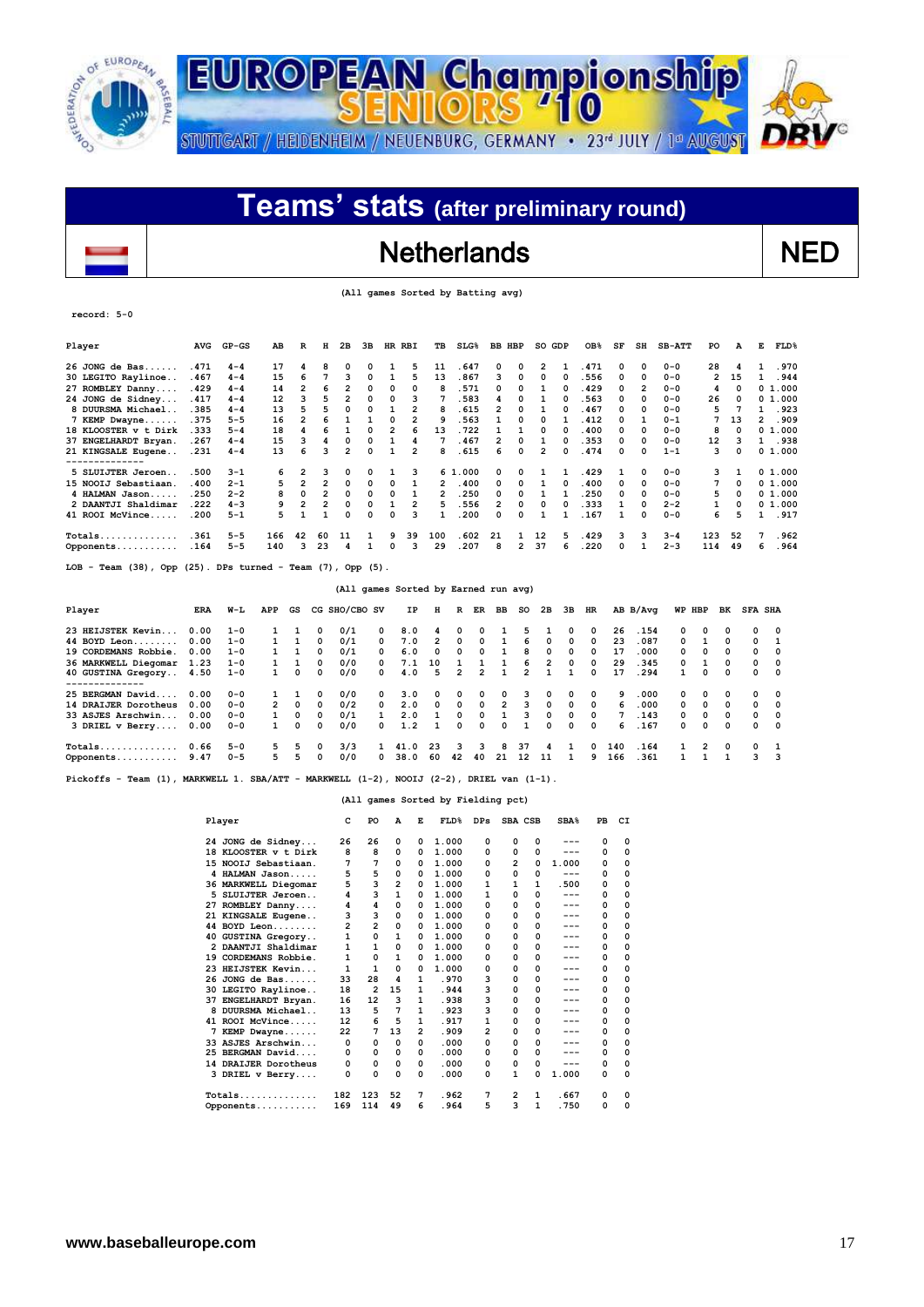![](_page_17_Picture_0.jpeg)

## Spain BSP

 **(All games Sorted by Batting avg)**

**record: 2-3**

 $\overline{\phantom{a}}$ 

| Player                                          | AVG   | $GP - GS$ | AВ  | R  | н  | 2B       | 3B           | HR | RBI | TВ | $SLG$ <sup>8</sup> | BB | HBP          | so | GDP | OB <sub>8</sub> | SF | SH       | $SB-ATT$ | PO  | A  | Е        | FLD <sup>8</sup> |
|-------------------------------------------------|-------|-----------|-----|----|----|----------|--------------|----|-----|----|--------------------|----|--------------|----|-----|-----------------|----|----------|----------|-----|----|----------|------------------|
| 1 SANCHEZ Daniel E.                             | .417  | $5 - 5$   | 12  | 4  | 5  | 0        | 0            |    |     | 8  | . 667              | 4  | $\Omega$     |    | 0   | .563            | 0  |          | $1 - 2$  | 6   | 9  |          | .938             |
| 12 DOMERO William J                             | . 375 | $4 - 4$   | 16  | 4  | 6  |          | 0            |    | 6   | 11 | 688                | 0  | 2            | 3  |     | .444            | 0  | 0        | $0 - 0$  | 5   |    |          | 0 1.000          |
| 24 MARTINEZ Daniel A                            | 350   | $5 - 5$   | 20  | 6  |    | 0        |              |    | 6   | 13 | . 650              | 5  |              | 3  |     | .480            | 0  |          | $0 - 0$  | 10  |    |          | 01.000           |
| 3 FEBLES Emmanuel Y                             | .318  | $5 - 5$   | 22  | 4  |    | $\Omega$ | 0            | 0  |     |    | .318               | 4  | <sup>0</sup> |    | 4   | .423            | 0  | $\Omega$ | $0 - 0$  | 9   | 10 | 4        | .826             |
| 33 PEREZ Luis J.<br>$\sim$ $\sim$ $\sim$ $\sim$ | .300  | $5 - 5$   | 20  | 2  | 6  | 0        | 0            | 0  | 3   | 6  | 300                | 4  | 0            | 3  |     | .417            | 0  | 0        | $0 - 0$  | 0   |    | 0        | .000             |
| $25$ RIERA Jose $L$                             | . 300 | $4 - 3$   | 10  | 3  | ٦  | $\Omega$ | 0            | 0  | 2   | ٩  | 300                |    |              |    |     | .467            |    | $\Omega$ | $0 - 0$  | 19  |    |          | 0 1.000          |
| 17 CARRILLO Marc.                               | .294  | $5 - 5$   | 17  | 0  | 5  | 2        | 0            | 0  | 4   |    | .412               | 2  |              | ٩  |     | . 429           | 0  | 0        | $1 - 1$  | 4   |    |          | . 733            |
| 7 DIAZ Orlando J                                | .273  | $4 - 3$   | 11  | 2  |    | $\Omega$ | 0            | 0  | 0   |    | 273                | 2  |              | 2  |     | . 429           | 0  | 0        | $0 - 0$  | 11  |    |          | 01.000           |
| 11 CASTILLO Jesus E                             | .222  | $4 - 3$   | 9   | ٦  |    | $\Omega$ | 0            | 0  |     |    | 222                | ٩  |              |    | 0   | .462            | 0  |          | $0 - 0$  | 5   |    |          | . 929            |
| 9 NAVARRO Dewis F.                              | .167  | $4 - 4$   | 12  | 2  |    |          | 0            | 0  |     | 3  | 250                | 0  |              | 2  |     | 286             | 0  |          | $0 - 0$  | 33  |    |          | 0 1.000          |
|                                                 |       |           |     |    |    |          |              |    |     |    |                    |    |              |    |     |                 |    |          |          |     |    |          |                  |
| 19 GALVAN Lesther A.                            | .500  | $4 - 1$   |     | 4  | 4  | 0        | 0            | 0  | 3   | 4  | 500                |    | 0            | 0  | 0   | .556            | 0  | 0        | $0 - 0$  | 2   |    |          | 01.000           |
| 22 MONTIEL Richard H                            | .286  | $4 - 2$   |     | 0  |    |          | 0            | 0  |     | 3  | .429               | 3  |              | 2  |     | 545             | 0  | 0        | $0 - 0$  | 16  |    |          | 0 1.000          |
| 21 LOPEZ Victor                                 | .000  | $1 - 0$   |     | 0  | O  | $\Omega$ | O            | 0  | 0   | O  | .000               | O. | $\Omega$     |    | O   | .000            | 0  | $\Omega$ | $0 - 0$  | 0   |    | $\Omega$ | .000             |
| $Totals$                                        | .315  | $5 - 5$   | 165 | 34 | 52 | 6        | 0            | 4  | 32  | 70 | .424               | 32 | 9            | 29 | 9   | .449            |    |          | $2 - 3$  | 123 | 43 | 12       | . 933            |
| Opponents                                       | .287  | $5 - 5$   | 171 | 39 | 49 |          | <sup>0</sup> | 5. | 36  | 71 | .415               | 24 | 6            | 40 | 6   | .391            |    | 2        | $1 - 1$  | 125 | 65 |          | .979             |

**LOB - Team (52), Opp (42). DPs turned - Team (6), Opp (10). IBB - Team (1), PEREZ 1. Picked off - GALVAN 1.** 

 **(All games Sorted by Earned run avg)**

| Player                     | ERA  | W-L     | APP           | GS       |          | CG SHO/CBO SV |              | IP        | н  | R  | ER           | BB | so | 2B       | 3B           | HR       |     | AB B/Avq |              | WP HBP       | вк           | <b>SFA SHA</b> |                |
|----------------------------|------|---------|---------------|----------|----------|---------------|--------------|-----------|----|----|--------------|----|----|----------|--------------|----------|-----|----------|--------------|--------------|--------------|----------------|----------------|
| 29 HERNANDEZ Yoel          | 0.00 | $1 - 0$ |               |          | 0        | 0/0           | <sup>0</sup> | 7.0       |    |    | <sup>n</sup> |    | ۹  | 0        | 0            | $\Omega$ | 23  | .130     | 0            | 0            | 0            | $\Omega$       | $^{\circ}$     |
| 15 NOGUERA Antonio         | 1.93 | $0 - 0$ | $\mathbf{2}$  |          | 0        | 0/0           | <sup>n</sup> | 4.2       | 5  | ٩  |              |    | 5. | $\Omega$ | 0            | $\Omega$ | 19  | . 263    | 1.           | 0            | $^{\circ}$   | $\Omega$       | 1              |
| 35 GRANADOS Ivan M         | 3.18 | $0 - 1$ |               |          | 0        | 0/0           | 0            | 5.2       |    | 2  |              |    |    |          | O            |          | 21  | .238     | <sup>o</sup> |              | $\Omega$     | $\Omega$       | - 0            |
| 20 BELMONTE Pedro P.       | 7.11 | $0 - 0$ |               | $\Omega$ | 0        | 0/0           | <sup>0</sup> | 6.1       | 11 | 5  | 5            |    |    | 2        | O            |          | 29  | . 379    | <sup>o</sup> |              | $\Omega$     | $\Omega$       | $\Omega$       |
| 27 LEAL Remigio 13.50      |      | $1 - 0$ | $\mathbf{2}$  | $\Omega$ | 0        | 0/0           | <sup>o</sup> | 5.1       |    | ۹  | я            |    | б. | 2        | <sup>o</sup> |          | 23  | .304     | 0            | $\mathbf{2}$ | $\Omega$     | $\Omega$       | $\Omega$       |
| ------------               |      |         |               |          |          |               |              |           |    |    |              |    |    |          |              |          |     |          |              |              |              |                |                |
| 57 GUTIERREZ Fernand       | 0.00 | $0 - 0$ | $\mathbf{2}$  | $\Omega$ | 0        | 0/0           | <sup>0</sup> | 2.2       | 0  | 0  | $\Omega$     | 2  |    | 0        | 0            | 0        | 6   | .000     |              | 0            | <sup>0</sup> |                | - 0            |
| 5 FENTE Ruben D            | 0.00 | $0 - 0$ | $\mathbf{1}$  | $\Omega$ | $\Omega$ | 0/0           | $\Omega$     | 1.2       | 3  | 5. | $\Omega$     | 2  | 2  | $\Omega$ | 0            | $\Omega$ | 11  | .273     | <sup>o</sup> | $\Omega$     | $\Omega$     | $\Omega$       | $\Omega$       |
| 45 SACRAMENTO Lowuin       | 3.38 | $0 - 0$ | $\mathcal{P}$ | $\Omega$ | $\Omega$ | 0/0           | <sup>o</sup> | 2.2       | 2  |    |              |    |    |          | O            |          | 11  | .182     |              |              |              | <sup>0</sup>   | 0              |
| $54$ CRUZ Jose E           | 9.00 | $0 - 0$ | $\mathcal{P}$ | $\Omega$ | 0        | 0/0           |              | 1.0       |    |    |              |    |    | 0        | <sup>o</sup> | $\Omega$ | 5.  | .400     | <sup>n</sup> |              | $\Omega$     | $\Omega$       |                |
| 16 OLIVERA Manual T. 13.50 |      | $0 - 1$ | $\mathcal{P}$ |          | 0        | 0/0           | 0            | 2.2       |    |    |              |    |    |          | 0            |          | 14  | .500     |              | 0            | $\Omega$     | $\Omega$       | $\Omega$       |
| 23 DeLos SANTOS Samm 33.75 |      | $0 - 1$ |               |          | O        | 0/0           | n.           | 1.1       | Δ  | 6  | 5            | 2  | ٩  | $\Omega$ | <sup>o</sup> |          | ۹   | .444     | 0            | <sup>o</sup> | $\Omega$     | $\Omega$       | $\Omega$       |
| $Totals$                   | 5.93 | $2 - 3$ | 5.            | 5        | 0        | 0/0           |              | 41<br>- 0 | 49 | 39 | 27           | 24 | 40 | 7        | $\Omega$     | 5.       | 171 | .287     | 4            | 6            |              |                | $\overline{2}$ |
| Opponents                  | 7.13 | $3 - 2$ | 5.            | 5        | $\Omega$ | 0/0           |              | 41.2      | 52 | 34 | 33           | 32 | 29 | 6        | <sup>0</sup> |          | 165 | .315     | 4            | ۹            |              |                | 4              |

**PB - Team (1), NAVARRO 1. Pickoffs - Team (1), GRANADOS 1, Opp (1). SBA/ATT - GRANADOS (1-1), NAVARRO (1-1).** 

|     | Player               | c   | PO  | A  | E            | <b>FLD%</b> | DPs          | SBA CSB        |              | SBA <sub>8</sub> | PB           | CI       |
|-----|----------------------|-----|-----|----|--------------|-------------|--------------|----------------|--------------|------------------|--------------|----------|
|     | 9 NAVARRO Dewis F    | 35  | 33  | 2  | $\Omega$     | 1.000       | 0            | 1              | 0            | 1.000            | 1            | $\Omega$ |
|     | 25 RIERA Jose L      | 20  | 19  | 1  | 0            | 1.000       | 2            | 0              | 0            | $---$            | 0            | 0        |
|     | 22 MONTIEL Richard H | 18  | 16  | 2  | n            | 1.000       | 4            | O              | 0            |                  | 0            | 0        |
|     | 7 DIAZ Orlando J     | 11  | 11  | 0  | 0            | 1.000       | 0            | 0              | 0            | ---              | 0            | 0        |
|     | 24 MARTINEZ Daniel A | 10  | 10  | 0  | 0            | 1.000       | <sup>0</sup> | O              | 0            |                  | 0            | 0        |
|     | 12 DOMERO William J. | 5   | 5   | 0  | 0            | 1.000       | 0            | $\Omega$       | 0            | ---              | 0            | 0        |
|     | 35 GRANADOS Ivan M   | 3   | 0   | 3  | 0            | 1.000       | 0            | 1              | O            | 1.000            | 0            | 0        |
|     | 19 GALVAN Lesther A. | 2   | 2   | 0  | $\Omega$     | 1.000       | 0            | 0              | 0            | ---              | 0            | 0        |
|     | 57 GUTIERREZ Fernand | 1   | 1   | 0  | 0            | 1.000       | <sup>0</sup> | $\Omega$       | 0            | ---              | 0            | 0        |
|     | 20 BELMONTE Pedro P. | 1   | 0   | 1  | 0            | 1.000       | 1            | $\Omega$       | 0            | $---$            | 0            | 0        |
| 45. | SACRAMENTO Lowuin    | 1   | 1   | 0  | 0            | 1.000       | <sup>0</sup> | O              | O            | ---              | 0            | 0        |
|     | 1 SANCHEZ Daniel E.  | 16  | 6   | 9  | 1            | .938        | 2            | 0              | 0            |                  | 0            | 0        |
|     | 11 CASTILLO Jesus E. | 14  | 5   | 8  | 1            | .929        | 3            | 0              | 0            | ---              | 0            | 0        |
|     | 3 FEBLES Emmanuel Y  | 23  | 9   | 10 | 4            | .826        | 5            | 0              | 0            | ---              | 0            | 0        |
|     | 17 CARRILLO Marc     | 15  | 4   | 7  | 4            | .733        | 0            | $\Omega$       | 0            | ---              | 0            | 0        |
|     | 15 NOGUERA Antonio   | 2   | 1   | 0  | 1            | .500        | 0            | $\Omega$       | 0            | ---              | 0            | 0        |
|     | 29 HERNANDEZ Yoel    | 1   | 0   | 0  | 1            | .000        | <sup>0</sup> | 0              | 0            |                  | 0            | 0        |
|     | 33 PEREZ Luis J      | 0   | 0   | 0  | 0            | .000        | 0            | $\Omega$       | 0            | ---              | $\Omega$     | 0        |
|     | 5 FENTE Ruben D      | 0   | 0   | O  | <sup>0</sup> | .000        | <sup>0</sup> | O              | <sup>0</sup> |                  | <sup>0</sup> | 0        |
| 27  | LEAL Remigio         | 0   | 0   | 0  | 0            | .000        | 0            | $\Omega$       | 0            | ---              | 0            | 0        |
|     | 23 DeLos SANTOS Samm | 0   | 0   | 0  | 0            | .000        | 0            | 0              | 0            | ---              | 0            | 0        |
|     | $54$ CRUZ Jose E     | 0   | 0   | 0  | 0            | .000        | 0            | 0              | 0            |                  | 0            | $\Omega$ |
|     | 16 OLIVERA Manual T. | 0   | 0   | 0  | 0            | .000        | 0            | $\Omega$       | 0            | ---              | 0            | 0        |
|     | 21 LOPEZ Victor      | 0   | 0   | 0  | $\Omega$     | .000        | 0            | O              | 0            | ---              | 0            | 0        |
|     | $Totals$             | 178 | 123 | 43 | 12           | . 933       | 6            | 1              | <sup>n</sup> | 1.000            | 1            | $\Omega$ |
|     | Opponents            | 194 | 125 | 65 | 4            | .979        | 10           | $\overline{2}$ | 1            | .667             | 0            | 0        |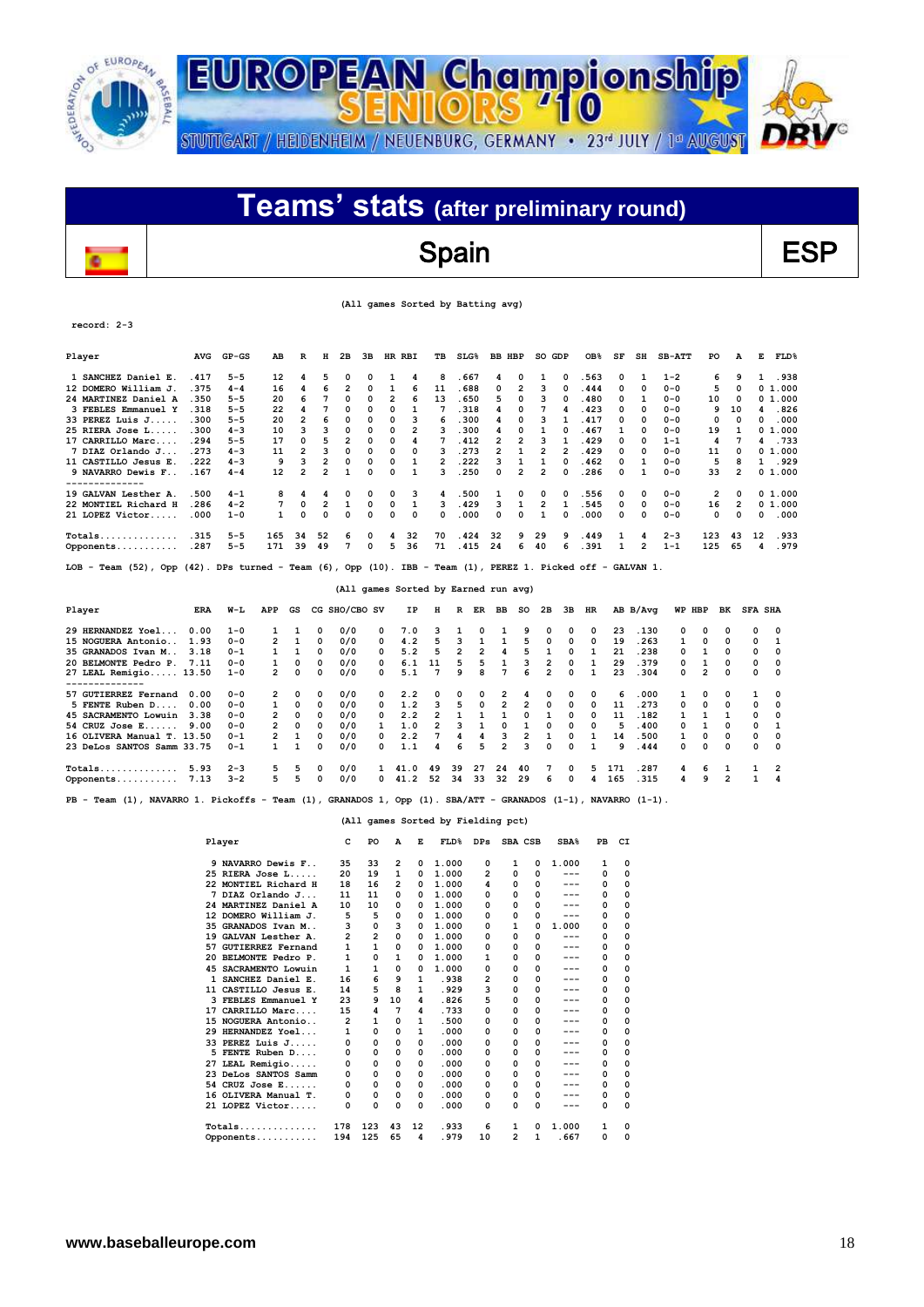![](_page_18_Picture_0.jpeg)

# **Teams' stats**

## Sweden SWE

| (All games Sorted by Batting avg) |  |  |  |
|-----------------------------------|--|--|--|
|-----------------------------------|--|--|--|

| Player                                                                                                                         | <b>AVG</b> | $GP - GS$            | AB             | R              | н                       | 2в                      | Зв              | HR RBI       |                         | TВ    | SLG <sup>8</sup>                     |                         | BB HBP         |    | SO GDP                  |                  | OB <sub>8</sub> | SF             | SH                      | SB-ATT  | PO       | А        | Е              | <b>FLD%</b>    |
|--------------------------------------------------------------------------------------------------------------------------------|------------|----------------------|----------------|----------------|-------------------------|-------------------------|-----------------|--------------|-------------------------|-------|--------------------------------------|-------------------------|----------------|----|-------------------------|------------------|-----------------|----------------|-------------------------|---------|----------|----------|----------------|----------------|
| 7 SORGI Adam                                                                                                                   | .500       | $4 - 4$              | 16             | 4              | 8                       | 1                       | 0               | 0            | $\overline{2}$          | 9     | .563                                 | $\overline{\mathbf{c}}$ |                | 1  | 1                       | 0                | .579            | 0              | 0                       | $0 - 0$ | 10       | 7        | 2              | .895           |
| 5 JOHANNESSEN Bjorn                                                                                                            | . 429      | $4 - 4$              | 14             | 2              | 6                       | $\Omega$                | 0               | 0            | з                       | 6     | .429                                 | 2                       |                | 0  | 2                       | 0                | .500            | 0              | $\Omega$                | $0 - 0$ | 13       | 3        |                | 01.000         |
| 11 JOHANNESSEN Peter                                                                                                           | .357       | $4 - 4$              | 14             | 5              | 5                       | 1                       | 0               | 2            | 6                       | 12    | .857                                 | 1                       |                | 2  | 3                       | 0                | .471            | 0              | 0                       | $2 - 3$ | 7        | 0        |                | 01.000         |
| 8 PILEGARD Magnus                                                                                                              | .353       | $4 - 4$              | 17             | 4              | 6                       | 1                       | 0               | 0            | 1                       | 7     | .412                                 | 1                       |                | 0  | 2                       | 1                | .389            | 0              | 1                       | $0 - 0$ | 36       | 3        |                | 01.000         |
| 22 REIMER Rickard                                                                                                              | .333       | $4 - 4$              | 15             | 6              | 5                       | 0                       | 0               | 0            | $\overline{2}$          | 5     | .333                                 | 3                       |                | 1  | 6                       | 0                | .474            | 0              | 0                       | $0 - 0$ | 7        | 11       |                | 01.000         |
| 33 DERMENDZIEV Antho                                                                                                           | .316       | $4 - 4$              | 19             | 3              | 6                       | $\overline{\mathbf{2}}$ | 0               | 1            | 4                       | 11    | .579                                 | 0                       |                | 0  | 5                       | 1                | .316            | 0              | 1                       | $0 - 0$ | 7        | 0        |                | 01.000         |
| 20 JOHANSSON Christo                                                                                                           | .286       | $4 - 4$              | 14             | $\overline{2}$ | 4                       | 1                       | 0               | 0            | $\overline{\mathbf{c}}$ | 5     | .357                                 | $\overline{\mathbf{c}}$ |                | 0  | 5                       | 0                | .375            | 0              | $\mathbf 0$             | $0 - 0$ | 11       | 1        |                | 01.000         |
| 24 SJOBERG Kristoffe                                                                                                           | .250       | $4 - 4$              | 16             | $\overline{2}$ | 4                       | 1                       | 0               | 1            | 9                       | 8     | .500                                 | 1                       |                | 0  | 3                       | 0                | .294            | 0              | 0                       | $0 - 0$ | 1        | 10       | 4              | . 733          |
| 3 OHLSSON Lukas 1.000                                                                                                          |            | $1 - 0$              | 1              | 0              | 1                       | 0                       | 0               | 0            | 1                       |       | 1 1.000                              | 0                       |                | 0  | 0                       |                  | 01.000          | 0              | 0                       | $0 - 0$ | 0        | 1        |                | 01.000         |
| 34 JOHANSSON Henrik.                                                                                                           | .500       | $3 - 2$              | 4              | $\overline{2}$ | $\overline{\mathbf{2}}$ | $\overline{\mathbf{2}}$ | 0               | 0            | 0                       |       | 4 1.000                              | 3                       |                | 0  | 1                       | 0                | .714            | 0              | 0                       | $0 - 0$ | 0        | 0        | 0              | .000           |
| 13 LINDGREN Per                                                                                                                | .333       | $1 - 1$              | 3              | 1              | 1                       | 0                       | 0               | 0            | 0                       | 1     | .333                                 | 0                       |                | 0  | 1                       | 0                | . 333           | 0              | 0                       | $0 - 0$ | 0        | 0        | 0              | .000           |
| 25 JANSSON Thomas                                                                                                              | .000       | 3-1                  | 6              | $\Omega$       | 0                       | 0                       | 0               | 0            | 0                       | 0     | .000                                 | 0                       |                | 0  | $\overline{\mathbf{2}}$ | 1                | .000            | 0              | $\mathbf 0$             | $0 - 0$ | 0        | 0        | 0              | .000           |
| $Totals$                                                                                                                       | .345       | $4 - 4$              | 139            | 31             | 48                      | 9                       | 0               | 4            | 30                      | 69    | .496                                 | 15                      |                | 4  | 31                      | з                | .424            | 0              | $\overline{2}$          | $2 - 3$ | 95       | 42       | 7              | .951           |
| Opponents                                                                                                                      | .344       | $4 - 4$              | 131            | 31             | 45                      | 4                       | 0               | 4            | 29                      | 61    | .466                                 | 21                      |                | 4  | 11                      | 6                | .443            | 2              | $\overline{\mathbf{2}}$ | $1 - 2$ | 94       | 37       | 5              | .963           |
| LOB - Team (35), Opp (34). DPs turned - Team (9), Opp (4). IBB - Team (1), SORGI 1.                                            |            |                      |                |                |                         |                         |                 |              |                         |       |                                      |                         |                |    |                         |                  |                 |                |                         |         |          |          |                |                |
|                                                                                                                                |            |                      |                |                |                         |                         |                 |              |                         |       | (All games Sorted by Earned run avg) |                         |                |    |                         |                  |                 |                |                         |         |          |          |                |                |
| Player                                                                                                                         | ERA        | W−L                  | APP            | GS             |                         | CG SHO/CBO SV           |                 |              | ΙP                      | н     | R                                    | ER                      | ВB             | so | 2в                      | зв               | HR.             |                | AB B/Avg                |         | WP HBP   | вĸ       | <b>SFA SHA</b> |                |
| 31 KLASSON Jakob                                                                                                               | 0.00       | $1 - 0$              | 1              | 1              | 1                       | 0/0                     |                 | 0            | 7.0                     | 6     | 2                                    | 0                       | 2              | з  | 1                       | 0                | 1               | 26             | .231                    | 1       | 1        | 0        | 0              | 0              |
| 26 KLASSON Joakim                                                                                                              | 1.04       | $1 - 0$              | 1              | 1              | 0                       | 0/0                     |                 | 0            | 8.2                     | 9     | 1                                    | 1                       | 4              | 3  | 0                       | 0                | 0               | 31             | .290                    | 0       | 1        | O        | 0              | 0              |
| 15 SOUBIEA Nicholas. 10.12                                                                                                     |            | $0 - 1$              | 1              | 1              | 0                       | 0/0                     |                 | 0            | 5.1                     | 10    | 9                                    | 6                       | 2              | 1  | 1                       | 0                | 1               | 28             | .357                    | 0       | 0        | 0        | 0              | 0              |
| 19 KARLSSON Kent 15.75<br>---------                                                                                            |            | 0-1                  | $\overline{2}$ | 1              | 0                       | 0/0                     |                 | 1            | 4.0                     | 8     | 7                                    | 7                       | 3              | 1  | 1                       | 0                | 1               | 18             | .444                    | 0       | $\Omega$ | $\Omega$ | 1              | 1              |
| 37 SJORS Per 0.00                                                                                                              |            | $0 - 0$              | 1              | 0              | 0                       | 0/0                     |                 | 0            | 0.2                     | 1     | 0                                    | 0                       | 0              | 0  | 0                       | 0                | 0               | $\overline{2}$ | .500                    | 0       | 0        | 0        | 0              | 0              |
| 12 LEANDER Rickard 13.50                                                                                                       |            | $0 - 0$              | 1              | 0              | 0                       | 0/0                     |                 | 0            | 2.0                     | 1     | 3                                    | 3                       | 6              | 1  | 0                       | 0                | 1               | 7              | .143                    | 1       | 1        | 0        | 0              | 0              |
| 16 DIONNE Curtis 15.00                                                                                                         |            | $0 - 0$              | 2              | $\mathbf 0$    | 0                       | 0/0                     |                 | 0            | 3.0                     | 7     | 5                                    | 5                       | 2              | 2  | 1                       | 0                | $\Omega$        | 14             | .500                    | 0       | 0        | 0        | 1              | 1              |
| 29 ANDERSSON Michael 36.00                                                                                                     |            | $0 - 0$              | $\overline{2}$ | 0              | 0                       | 0/0                     |                 | $\Omega$     | 1.0                     | 3     | 4                                    | 4                       | $\overline{2}$ | 0  | 0                       | 0                | $\mathbf 0$     | 5              | .600                    | 0       | 1        | 0        | 0              | 0              |
| $Totals$                                                                                                                       | 7.39       | $2 - 2$              | 4              | 4              | 1                       | 0/0                     |                 | 1            | 31.2                    | 45    | 31                                   | 26                      | 21             | 11 | 4                       | 0                | 4               | 131            | .344                    | 2       | 4        | 0        | 2              | $\overline{2}$ |
| Opponents                                                                                                                      | 8.04       | 2-2                  | 4              | 4              | 0                       | 0/0                     |                 | 1            | 31.1                    | 48    | 31                                   | 28                      | 15             | 31 | 9                       | 0                | 4               | 139            | .345                    | 3       | 4        | 1        | 0              | $\overline{2}$ |
| Team (0), Opp (1). Pickoffs - Team (1), KLASSON Ja 1. SBA/ATT - JOHANNESSENB (1-2), KLASSON Ja (1-1), SOUBIEA (0-1).<br>$PB -$ |            |                      |                |                |                         |                         |                 |              |                         |       |                                      |                         |                |    |                         |                  |                 |                |                         |         |          |          |                |                |
|                                                                                                                                |            |                      |                |                |                         |                         |                 |              |                         |       | (All games Sorted by Fielding pct)   |                         |                |    |                         |                  |                 |                |                         |         |          |          |                |                |
|                                                                                                                                |            | Player               |                |                |                         | c                       | PO              | A            | Е                       |       | FLD%                                 | DPs                     | SBA CSB        |    |                         | SBA <sup>8</sup> | PB              | CI             |                         |         |          |          |                |                |
|                                                                                                                                |            | 8 PILEGARD Magnus    |                |                |                         | 39                      | 36              | з            | 0                       | 1.000 |                                      | 9                       | 0              |    | 0                       | $---$            | 0               | 0              |                         |         |          |          |                |                |
|                                                                                                                                |            | 22 REIMER Rickard    |                |                |                         | 18                      | $7\phantom{.0}$ | 11           | 0                       | 1.000 |                                      | з                       | $\mathbf 0$    |    | 0                       | $---$            | 0               | $\mathbf 0$    |                         |         |          |          |                |                |
|                                                                                                                                |            | 5 JOHANNESSEN Bjorn  |                |                |                         | 16                      | 13              | 3            | 0                       | 1.000 |                                      | 1                       | 1              |    | 1                       | . 500            | 0               | $\mathbf 0$    |                         |         |          |          |                |                |
|                                                                                                                                |            | 20 JOHANSSON Christo |                |                |                         | 12                      | 11              | 1            | 0                       | 1.000 |                                      | 1                       | 0              |    | $\Omega$                | $---$            | 0               | 0              |                         |         |          |          |                |                |
|                                                                                                                                |            | 11 JOHANNESSEN Peter |                |                |                         | 7                       | 7               | 0            | 0                       | 1.000 |                                      | 0                       | 0              |    | 0                       | $---$            | 0               | 0              |                         |         |          |          |                |                |
|                                                                                                                                |            | 33 DERMENDZIEV Antho |                |                |                         | 7                       | 7               | 0            | 0                       | 1.000 |                                      | 0                       | $\mathbf 0$    |    | $\Omega$                | $---$            | 0               | 0              |                         |         |          |          |                |                |
|                                                                                                                                |            | 31 KLASSON Jakob     |                |                |                         | $\overline{2}$          | $\mathbf{1}$    | $\mathbf{1}$ | 0                       | 1.000 |                                      | O                       | $\mathbf{1}$   |    | 0                       | 1.000            | $\Omega$        | O              |                         |         |          |          |                |                |

**16 DIONNE Curtis.... 2 0 2 0 1.000 0 0 0 --- 0 0 3 OHLSSON Lukas.... 1 0 1 0 1.000 0 0 0 --- 0 0 37 SJORS Per........ 1 0 1 0 1.000 1 0 0 --- 0 0 26 KLASSON Joakim... 1 0 1 0 1.000 1 0 0 --- 0 0 15 SOUBIEA Nicholas. 1 1 0 0 1.000 1 0 1 .000 0 0 7 SORGI Adam....... 19 10 7 2 .895 4 0 0 --- 0 0 24 SJOBERG Kristoffe 15 1 10 4 .733 2 0 0 --- 0 0 19 KARLSSON Kent.... 3 1 1 1 .667 0 0 0 --- 0 0 13 LINDGREN Per..... 0 0 0 0 .000 0 0 0 --- 0 0 34 JOHANSSON Henrik. 0 0 0 0 .000 0 0 0 --- 0 0 29 ANDERSSON Michael 0 0 0 0 .000 0 0 0 --- 0 0 25 JANSSON Thomas... 0 0 0 0 .000 0 0 0 --- 0 0 12 LEANDER Rickard.. 0 0 0 0 .000 0 0 0 --- 0 0** 

 **Totals.............. 144 95 42 7 .951 9 1 1 .500 0 0 Opponents........... 136 94 37 5 .963 4 2 1 .667 1 0** 

 $\overline{\phantom{a}}$ 

**record: 2-2**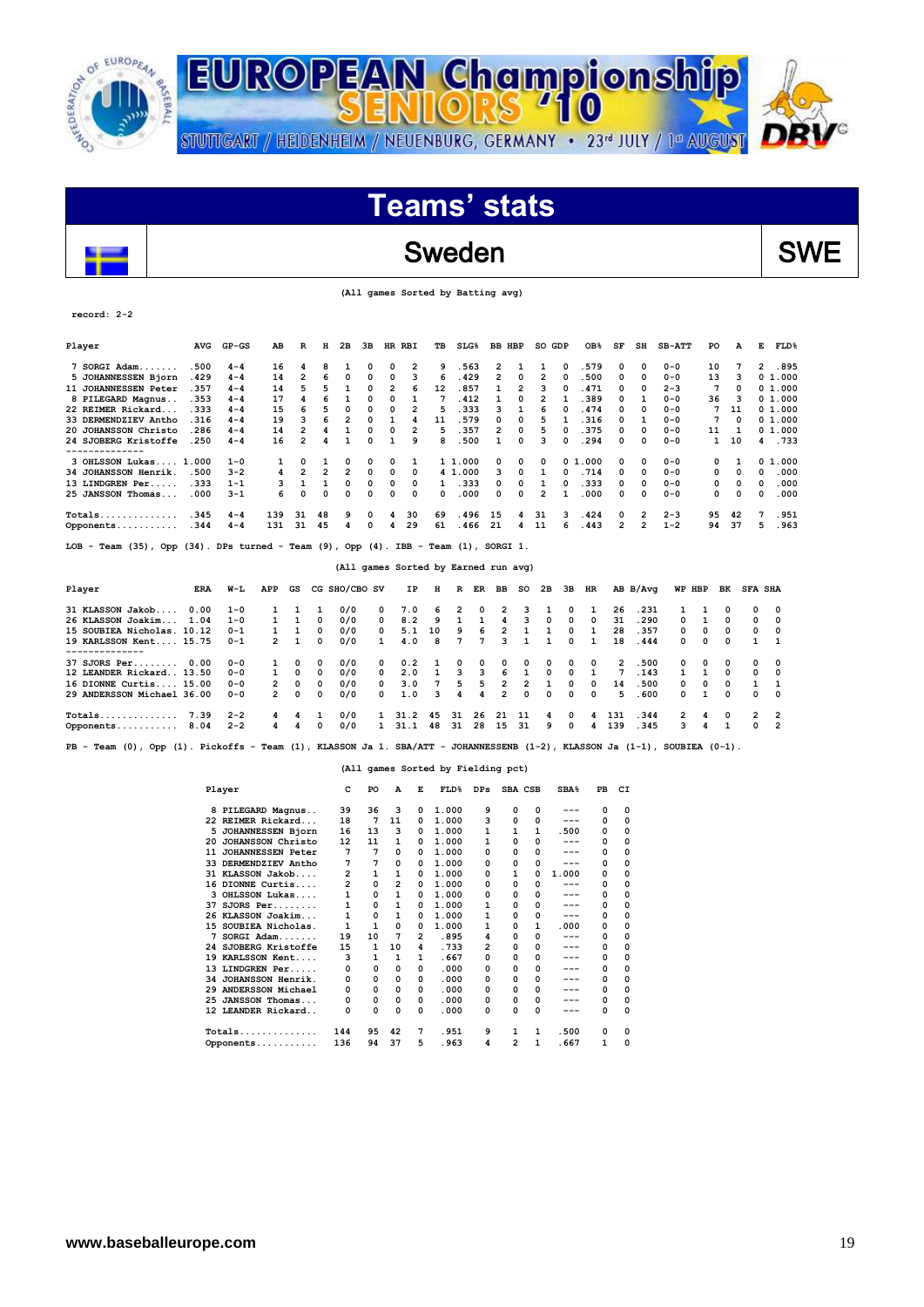![](_page_19_Picture_0.jpeg)

## Ukraine VKR

### **(All games Sorted by Batting avg)**

**record: 0-5**

 $\overline{a}$ 

| Player                       | AVG  | $GP - GS$ | AB  | R            | н            | 2B                          | 3B       | HR. | RBI          | TВ             | SLG <sup>8</sup> | BB | HBP          | SO GDP |   | OB <sub>8</sub> | SF       | SH       | $SB-ATT$ | PO           | А            | Е             | FLD <sup>8</sup> |
|------------------------------|------|-----------|-----|--------------|--------------|-----------------------------|----------|-----|--------------|----------------|------------------|----|--------------|--------|---|-----------------|----------|----------|----------|--------------|--------------|---------------|------------------|
| 7 KUBALSKYY Andriy.          | .143 | $5 - 5$   | 14  |              |              | 0                           |          | 0   | 0            | 4              | .286             | 0  |              | 8      | 0 | .200            | 0        | $\Omega$ | $0 - 0$  | 14           | <sup>0</sup> |               | .933             |
| 8 NELIPA Dmytro              | .143 | $5 - 5$   | 14  | 0            | 2            | $\Omega$                    | 0        | 0   | 0            | 2              | .143             | 2  | 0            | 4      |   | .250            | 0        | $\Omega$ | $0 - 0$  | 5            |              |               | .833             |
| 15 GLUKHIY Olexiy            | .125 | $5 - 5$   | 16  |              | 2            | $\Omega$                    | 0        | 0   | 0            | 2              | .125             |    | <sup>o</sup> |        |   | .176            | 0        | $\Omega$ | $0 - 0$  | 15           |              |               | 01.000           |
| 21 SYMCHYNA Maksym           | .083 | $5 - 4$   | 12  | 0            |              | $\Omega$                    | 0        | 0   | 0            |                | .083             | 2  | 0            | 2      |   | .214            | 0        | 0        | $0 - 0$  | 8            |              |               | 0 1.000          |
| 55 DEYKUN Ruslan             | .063 | $5 - 5$   | 16  |              |              |                             | 0        | 0   |              | $\overline{2}$ | .125             |    | 0            | 2      | O | .118            | 0        | 0        | $0 - 0$  | 22           | 2            |               | .960             |
|                              |      |           |     |              |              |                             |          |     |              |                |                  |    |              |        |   |                 |          |          |          |              |              |               |                  |
| 27 AGAPOV Denys              | .308 | $4 - 4$   | 13  | 2            |              |                             |          | 0   | 0            | 7              | 538              | 0  | 0            | ٩      |   | .308            | 0        | 0        | $0 - 0$  | 7            | 12           | ٦             | .864             |
| 1 TIKHONETS Serhiy.          | .182 | $5 - 4$   | 11  | 0            | 2            | 0                           | 0        | 0   | 0            | 2              | .182             | 0  | 0            | 3      | 0 | .182            | $\Omega$ | $\Omega$ | $0 - 1$  | 4            | 15           |               | .950             |
| 17 STOVBA Bogdan             | .143 | $4 - 2$   |     | <sup>0</sup> |              | $\Omega$                    | 0        | 0   |              |                | . 143            | 0  | 0            | 2      |   | .143            | 0        | $\Omega$ | $0 - 0$  | 5            |              |               | 01.000           |
| 33 LOPATA Roman              | .000 | $5 - 5$   | 11  | <sup>0</sup> | <sup>0</sup> | 0                           | 0        | 0   | 0            | n              | .000             | 2  | O            |        |   | .154            | 0        | 0        | $0 - 0$  | 10           |              |               | 01.000           |
| 12 ARBELAY Raydel B.         | .000 | $4 - 3$   | 8   | n            | O            | $\Omega$                    | 0        | O   | 0            | 0              | .000             |    | O            | O      |   | .111            | 0        | 0        | $0 - 0$  | 1            |              | $\mathcal{P}$ | .500             |
| 14 LIMARENKO Dmytro.         | .000 | $3 - 2$   | 6   | 0            | 0            | 0                           | 0        | 0   |              | 0              | .000             | 0  | 0            |        |   | .000            | 0        | 0        | $0 - 0$  | 13           |              |               | 01.000           |
| 3 BOYKO Roman                | .000 | $3 - 0$   | ٩   | $\Omega$     | $\Omega$     | $\Omega$                    | 0        | 0   | <sup>0</sup> | n              | .000             | O. | <sup>o</sup> | 2      |   | .000            | 0        | $\Omega$ | $0 - 0$  | <sup>o</sup> |              |               | .000             |
| 16 CHEREPANOV Ivan           | .000 | $1 - 1$   | 3   | 0            | 0            | 0                           | 0        | 0   | 0            | 0              | .000             | 0  | 0            | 2      |   | .000            | 0        | 0        | $0 - 0$  | 4            |              |               | 01.000           |
| 11 MAKSYMOV Serhniy.         | .000 | $1 - 0$   |     | 0            | 0            | 0                           | 0        | 0   | 0            | 0              | 000              | 0  | 0            | 0      | O | .000            | 0        | 0        | $0 - 0$  | 0            |              |               | 01.000           |
| $Totals$                     | .111 | $5 - 5$   | 135 | 5            | 15           |                             | 2        | 0   | 3            | 21             | .156             | 9  |              | 31     |   | .172            | 0        | 0        | $0 - 1$  | 111          | 55           | 10            | .943             |
| Opponents                    | .379 | $5 - 5$   | 169 | 52           | 64           | 18                          | 2        | 4   | 45           | 98             | .580             | 16 | 5.           | 15     | 3 | .445            |          | 2        | $7 - 12$ | 120          | 59           | 6             | .968             |
| $\sim$ $\sim$ $\sim$<br>____ |      | $\cdots$  |     |              |              | $\sim$ $\sim$ $\sim$ $\sim$ | $\cdots$ |     |              |                |                  |    |              |        |   |                 |          |          |          |              |              |               |                  |

**LOB - Team (20), Opp (30). DPs turned - Team (5), Opp (4).** 

### **(All games Sorted by Earned run avg)**

| Player                     | ERA  | W-L     | APP            | GS       |            | CG SHO/CBO SV |            | IP.  | н  |       | R ER           | BB            | so             | 2B             | 3B             | HR       |     | AB B/Avq |               | WP HBP        | вĸ                      | <b>SFA SHA</b> |                          |
|----------------------------|------|---------|----------------|----------|------------|---------------|------------|------|----|-------|----------------|---------------|----------------|----------------|----------------|----------|-----|----------|---------------|---------------|-------------------------|----------------|--------------------------|
| 36 LITVINCHUK Ihor         | 6.23 | $0 - 0$ | 3.             | 0        | $\Omega$   | 0/0           | $^{\circ}$ | 4.1  | 5. | 5.    | 3              |               | 3.             |                | 0              | 0        | 19  | .263     | $\mathcal{P}$ |               |                         |                | $\Omega$                 |
| 14 LIMARENKO Dmytro. 7.88  |      | $0 - 0$ | $\overline{2}$ | $\Omega$ | $\Omega$   | 0/0           | $\Omega$   | 8.0  | 15 | 8     | 7              | 4             | 4              | 5              | $\Omega$       | $\Omega$ | 37  | .405     | $\mathcal{P}$ |               | $\Omega$                | $\Omega$       | $^{\circ}$               |
| 19 KOROLEV Anatolliy 9.45  |      | $0 - 1$ |                |          | $\Omega$   | 0/0           | $^{\circ}$ | 6.2  | 10 | 8     |                | $\mathcal{P}$ | 3              | 4              | $\Omega$       |          | 30  | .333     | $\Omega$      |               | $\Omega$                | $\Omega$       | $\overline{\mathbf{0}}$  |
| 9 KOROLEV Konstyaty 12.86  |      | $0 - 1$ | $\sim$         |          | $\Omega$   | 0/0           | $^{\circ}$ | 7.0  | 10 | 10    | 10             | $\mathbf{2}$  | $\overline{2}$ | 3              | $^{\circ}$     | $\Omega$ | 30  | .333     | $\Omega$      | $\mathcal{P}$ | $\Omega$                | $^{\circ}$     | $\overline{\phantom{a}}$ |
| 88 YATSYUK Roman 15.75     |      | $0 - 1$ |                |          | $\Omega$   | 0/0           | $^{\circ}$ | 4.0  | 10 | 8     | 7              |               | $\overline{2}$ | 4              | $^{\circ}$     | $\Omega$ | 20  | .500     | $\mathcal{P}$ | $\Omega$      | $\Omega$                | $\Omega$       | $\overline{\phantom{a}}$ |
| 11 MAKSYMOV Serhniy, 18.00 |      | $0 - 1$ |                |          | 0          | 0/0           | $^{\circ}$ | 5.0  | 12 | 10    | 10             |               |                |                |                | 3        | 27  | .444     | <sup>o</sup>  | $\Omega$      |                         | <sup>o</sup>   | $\overline{\mathbf{0}}$  |
|                            |      |         |                |          |            |               |            |      |    |       |                |               |                |                |                |          |     |          |               |               |                         |                |                          |
| 23 DOVGALENKO Viktor 13.50 |      | $0 - 1$ | $\mathbf{1}$   |          | $\Omega$   | 0/0           | $\Omega$   | 2.0  |    | 2 3 3 |                |               | 5 0            | $\mathbf{o}$   |                | 1 0      |     | 6, 333   | $^{\circ}$    | $\Omega$      | $\overline{0}$          |                | $0\quad 0$               |
| $Totals$ $11.43$           |      | $0 - 5$ | 5.             | 5.       | $^{\circ}$ | 0/0           | $^{\circ}$ | 37.0 | 64 | 52    | 47             | 16            | 15             | 18             | $\overline{2}$ | 4        | 169 | .379     | 6             | 5.            | $\overline{\mathbf{2}}$ |                | 1 2                      |
| Opponents $0.45$           |      | $5 - 0$ | 5.             | 5        | 3          | 2/1           | $^{\circ}$ | 40.0 | 15 | 5.    | $\overline{2}$ | ۹             | 31             | $\overline{2}$ | $\overline{2}$ | $\Omega$ | 135 | .111     |               |               | $\Omega$                | <sup>o</sup>   | $\mathsf{n}$             |

**Pickoffs - Team (1), DOVGALENKO 1. SBA/ATT - LIMARENKO (2-5), STOVBA (4-5), SYMCHYNA (2-4), MAKSYMOV (2-3), KOROLEV K (2-2), KOROLEV A (1-1), CHEREPANOV (1-1), DOVGALENKO (0-1).** 

| Player | с                          | PO           | A                       | Е        | FLD <sup>8</sup> | DPs      | SBA CSB                 |                | SBA <sub>8</sub> | PB       | СI       |
|--------|----------------------------|--------------|-------------------------|----------|------------------|----------|-------------------------|----------------|------------------|----------|----------|
| 33     | 19<br>LOPATA Roman         | 10           | 9                       | 0        | 1.000            | 4        | 0                       | 0              |                  | 0        | $\Omega$ |
|        | 15 GLUKHIY Olexiy<br>16    | 15           | 1                       | 0        | 1.000            | 0        | 0                       | 0              | ---              | 0        | 0        |
|        | 15<br>14 LIMARENKO Dmytro. | 13           | 2                       | 0        | 1.000            | 2        | $\overline{\mathbf{2}}$ | 3              | .400             | 0        | 0        |
| 21     | 13<br>SYMCHYNA Maksym      | 8            | 5                       | $\Omega$ | 1.000            | 0        | $\overline{2}$          | $\overline{2}$ | .500             | 0        | 0        |
| 17     | 6<br>STOVBA Bogdan         | 5            | $\mathbf{1}$            | $\Omega$ | 1.000            | $\Omega$ | 4                       | 1              | .800             | 0        | $\Omega$ |
|        | 5<br>16 CHEREPANOV Ivan    | 4            | 1                       | 0        | 1.000            | 0        | 1                       | 0              | 1.000            | 0        | 0        |
|        | 4<br>19 KOROLEV Anatolliy  | 2            | $\overline{\mathbf{c}}$ | $\Omega$ | 1.000            | $\Omega$ | 1                       | 0              | 1.000            | 0        | 0        |
|        | 3<br>KOROLEV Konstyaty     | $\mathbf{1}$ | $\overline{2}$          | 0        | 1.000            | 0        | 2                       | 0              | 1.000            | 0        | 0        |
|        | 11 MAKSYMOV Serhniy.<br>1  | 0            | $\mathbf{1}$            | $\Omega$ | 1.000            | 0        | $\overline{2}$          | 1              | .667             | 0        | 0        |
|        | 1<br>23 DOVGALENKO Viktor  | 0            | 1                       | 0        | 1.000            | 0        | 0                       | 1              | .000             | 0        | 0        |
|        | 25<br>55 DEYKUN Ruslan     | 22           | 2                       | 1        | .960             | 2        | 0                       | 0              | ---              | 0        | 0        |
|        | 20<br>1 TIKHONETS Serhiy.  | 4            | 15                      | 1        | .950             | 1        | 0                       | 0              | ---              | 0        | 0        |
|        | 15<br>7 KUBALSKYY Andriy.  | 14           | 0                       | 1        | . 933            | 0        | 0                       | 0              | ---              | 0        | 0        |
|        | 22<br>27 AGAPOV Denys      | 7            | 12                      | 3        | .864             | 4        | 0                       | 0              | ---              | $\Omega$ | 0        |
|        | 6<br>8 NELIPA Dmytro       | 5            | 0                       | 1        | .833             | $\Omega$ | 0                       | 0              | ---              | 0        | 0        |
|        | 4<br>12 ARBELAY Raydel B.  | 1            | $\mathbf{1}$            | 2        | .500             | $\Omega$ | 0                       | 0              | ---              | 0        | 0        |
|        | 1<br>3 BOYKO Roman         | 0            | 0                       | 1        | .000             | 0        | 0                       | 0              | ---              | 0        | 0        |
|        | 88 YATSYUK Roman<br>0      | 0            | 0                       | 0        | .000             | 0        | 0                       | 0              | ---              | 0        | 0        |
|        | 36 LITVINCHUK Ihor<br>0    | 0            | 0                       | 0        | .000             | $\Omega$ | 0                       | 0              |                  | 0        | $\Omega$ |
|        | 176<br>$Totals$            | 111          | 55                      | 10       | . 943            | 5        | 7                       | 5              | .583             | 0        | 0        |
|        | 185<br>Opponents           | 120          | 59                      | 6        | .968             | 4        | 0                       | 1              | .000             | 0        | 0        |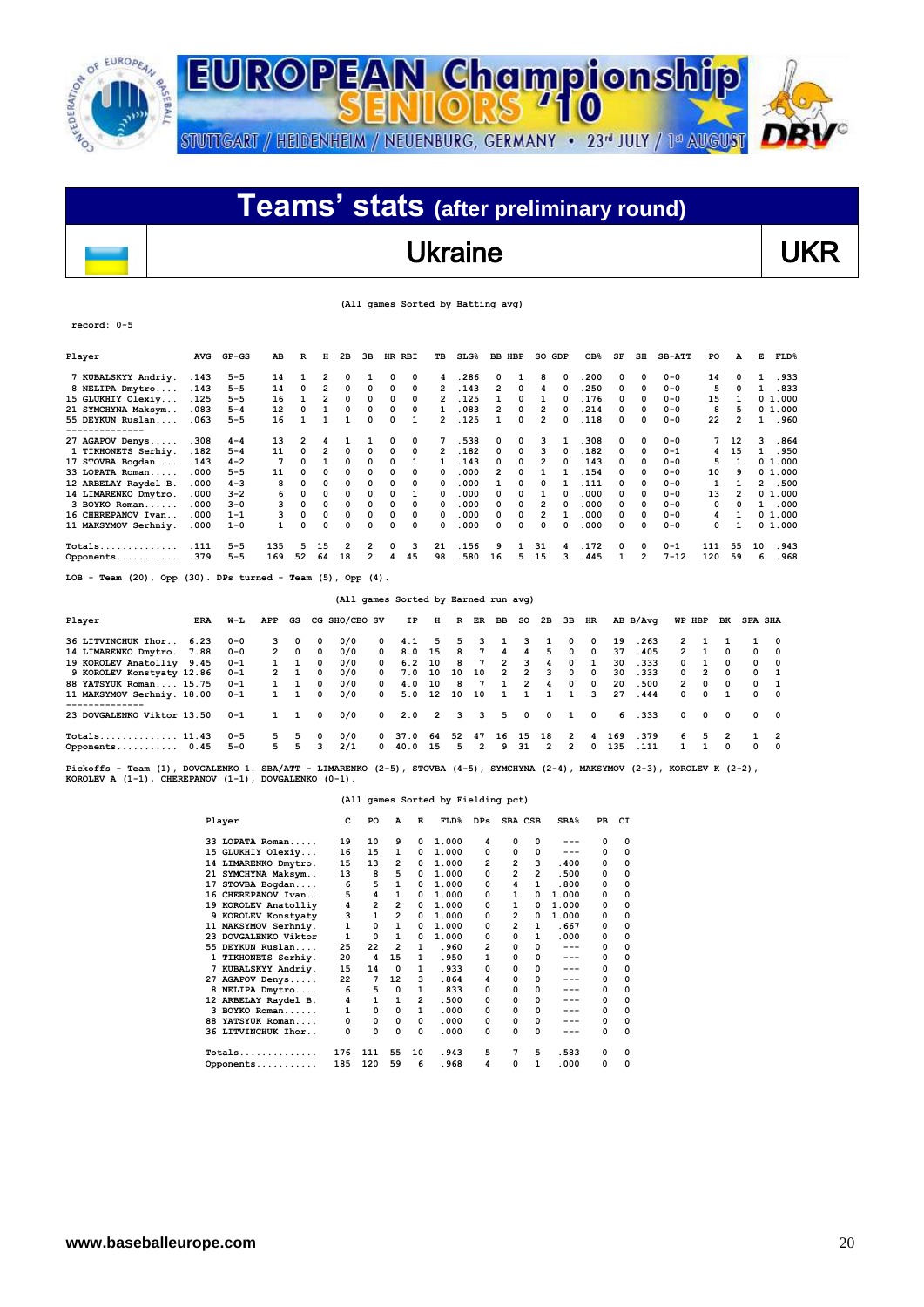![](_page_20_Picture_0.jpeg)

**EUROPEAN Championship** 

STUTTGART / HEIDENHEIM / NEUENBURG, GERMANY · 23<sup>d</sup> JULY / 1<sup>d</sup> AUGUST

# **Leaders Summary**

| <b>TEAM BATTING</b>                                       | G              | Avg                  | AB             | R                          | н               | 2В             | 3в             | HR.                                                                                                       | ВB           | so                  | <b>SB-ATT</b>        |     | HITS                               |          |    |
|-----------------------------------------------------------|----------------|----------------------|----------------|----------------------------|-----------------|----------------|----------------|-----------------------------------------------------------------------------------------------------------|--------------|---------------------|----------------------|-----|------------------------------------|----------|----|
| -------------------                                       |                | 4.420                | 131            | 47                         | 55              | 10             | 0              | 11                                                                                                        | 28           | 12                  | $4 - 5$              |     | ----<br>CHAPELLI Jiminez-ITA       | 12       |    |
| $ITALY$                                                   |                | 5 .361               | 166            | 42                         | 60              | 11             | 1              | 9                                                                                                         | 21           | 12                  | $3 - 4$              |     |                                    | 9        |    |
| NETHERLANDS                                               | 4              | .345                 | 139            | 31                         | 48              | 9              | 0              | 4                                                                                                         | 15           | 31                  | $2 - 3$              |     | MCGRAW Matthew-GBR                 |          |    |
| $SWEDEN$                                                  |                |                      |                |                            |                 |                |                |                                                                                                           |              |                     |                      |     | 6 tied with 8 $hit(s)$             |          |    |
| CZECH REPUBLIC                                            |                | 5.327 165            |                | 25                         | 54              | 13             | 0              | $\overline{2}$                                                                                            | 17           | 33                  | $4 - 8$              |     |                                    |          |    |
| $SPAIN$                                                   |                | 5 .315               | - 165          | 34                         | 52              | 6              | 0              | 4                                                                                                         | 32           | 29                  | $2 - 3$              |     | RUNS SCORED<br>-----------         |          |    |
| $FRANCE$                                                  |                | 5 .281 160<br>5, 270 |                | 33                         | 45              | 9              | 1              | 1                                                                                                         | 21           | 36                  | $8 - 13$             |     |                                    |          |    |
| $BELGIUM.$                                                | 5              |                      | 163            | 16                         | 44              | 7              | 0<br>$\Omega$  | 1<br>3                                                                                                    | 15           | 22                  | $3 - 3$              |     | GRANATO Anthony-ITA                | 8        |    |
| GREAT BRITAIN                                             |                | .265                 | 166            | 21                         | 44              | 7              |                |                                                                                                           | 21           | 28                  | $1 - 1$              |     | CHIARINI Mario-ITA                 | 8        |    |
| $GERMANY$                                                 |                | 5 .263 156           |                | 34                         | 41              | 11             | 0              | 6                                                                                                         | 20           | 21                  | $1 - 2$              |     | 8 tied with 6 run(s) scored        |          |    |
| $GREECE$                                                  | 5 <sub>1</sub> | .256                 | 156            | 31                         | 40              | 5              | 0              | 3                                                                                                         | 26           | 28                  | $6 - 9$              |     |                                    |          |    |
| $CROATIA.$                                                |                | 5 .204 147           |                | 23                         | 30              | 3              | 0              | 2                                                                                                         | 12           | 36                  | $3 - 5$              |     | RUNS BATTED IN                     |          |    |
| $UKRAINE$                                                 | 5              | $.111$ 135           |                | 5                          | 15              | $\overline{2}$ | $\overline{2}$ | 0                                                                                                         | 9            | 31                  | $0 - 1$              |     | --------------                     |          |    |
| $Totals$ 29                                               |                | .286 1849            |                | 342                        | 528             | 93             | 4              | 46                                                                                                        | 237          | 319                 | $37 - 57$            |     | MAZZANTI Giuseppe-ITA              | 11       |    |
|                                                           |                |                      |                |                            |                 |                |                |                                                                                                           |              |                     |                      |     | SJOBERG Kristoffer-SWE             | 9        |    |
| TEAM PITCHING                                             | G              | ERA                  | W              | L Sv                       |                 | ΙP             | н              | R                                                                                                         | ER           |                     | <b>BB</b>            | so  | CHAPELLI Jiminez-ITA               | 9        |    |
| -------------------------                                 |                |                      | $- - -$        |                            |                 |                |                |                                                                                                           |              |                     |                      | .   | 3 tied with 7 RBI(s)               |          |    |
| $NETHERLANDS$                                             |                | 5 0.66               | 5              | 0<br>1                     |                 | 41.0           | 23             | з                                                                                                         | з            |                     | 8                    | 37  |                                    |          |    |
| $ITALY \ldots \ldots \ldots$                              |                | 4 1.20               | 4              | 0<br>0                     |                 | 30.0           | 16             | 5                                                                                                         | 4            |                     | 4                    | 39  | <b>DOUBLES</b>                     |          |    |
| GERMANY                                                   |                | 52.93                | 4              | 1<br>1                     |                 | 43.0           | 40             | 18                                                                                                        | 14           |                     | 18                   | 48  | -------                            |          |    |
| CZECH REPUBLIC                                            |                | 5, 3.60              | $\overline{2}$ | з<br>0                     |                 | 40.0           | 41             | 21                                                                                                        | 16           |                     | 11                   | 22  | SLADEK Jakub-CZE                   | 4        |    |
| $\texttt{FRANCE} \dots \dots \dots \dots \dots$           |                | 5, 3.95              | 3              | $\overline{2}$<br>$\Omega$ |                 | 41.0           | 41             | 25                                                                                                        | 18           |                     | 25                   | 17  | DELANOY Steven-BEL                 | 4        |    |
| GREAT BRITAIN                                             |                | 5, 4.12              | $\overline{2}$ | 3<br>0                     |                 | 43.2           | 39             | 22                                                                                                        | 20           |                     | 26                   | 20  | 5 tied with 3 double(s)            |          |    |
| SPAIN.                                                    |                | 5 5.93               | $\overline{2}$ | 3<br>1                     |                 | 41.0           | 49             | 39                                                                                                        | 27           |                     | 24                   | 40  |                                    |          |    |
| BELGIUM                                                   |                | 56.53                | 1              | 0<br>4                     |                 | 41.1           | 50             | 36                                                                                                        | 30           |                     | 25                   | 16  | TRIPLES                            |          |    |
| $SWEDEN$                                                  |                | 4 7.39               | $\overline{2}$ | $\overline{2}$<br>1        |                 | 31.2           | 45             | 31                                                                                                        | 26           |                     | 21                   | 11  | -------                            |          |    |
| ${\tt GREECE} \ldots \ldots \ldots \ldots \ldots$         |                | 58.34                | 3              | $\overline{2}$<br>1        |                 | 41.0           | 65             | 47                                                                                                        | 38           |                     | 27                   | 31  | HAGIWARA Kenji-FRA                 | 1        |    |
| $CROATIA.$                                                |                | 5, 9.91              | 1              | 4<br>0                     |                 | 36.1           | 55             | 43                                                                                                        | 40           |                     | 32                   | 23  | KEMP Dwayne-NED                    | 1        |    |
| UKRAINE                                                   |                | 5 11.43              | 0              | 5<br>0                     |                 | 37.0           | 64             | 52                                                                                                        | 47           |                     | 16                   | 15  | AGAPOV Denys-UKR                   | 1        |    |
| $Totals$ 29 5.45                                          |                |                      | 29             | 29<br>5                    |                 | 467.0          | 528            | 342                                                                                                       | 283          |                     | 237                  | 319 | KUBALSKYY Andriy-UKR               | 1        |    |
|                                                           |                |                      |                |                            |                 |                |                |                                                                                                           |              |                     |                      |     |                                    |          |    |
| TEAM FIELDING                                             | G              | PO                   | А              | Е                          |                 | Pct            | DP             |                                                                                                           | PB SBA-ATT   |                     |                      |     | HOME RUNS                          |          |    |
| -------------------------                                 |                |                      |                |                            |                 |                | ----           |                                                                                                           | ------       |                     |                      |     | ---------                          |          |    |
| $ITALY$                                                   | 4              | 90                   | 36             | $\overline{2}$             |                 | .984           | 1              | <sup>0</sup>                                                                                              | $2 - 2$      |                     |                      |     | CHAPELLI Jiminez-ITA               | 3        |    |
| $BELGIUM$                                                 | 5              | 124                  | 59             | 3                          |                 | .984           | 7              | 0                                                                                                         | $4 - 5$      |                     |                      |     | MAZZANTI Giuseppe-ITA              | 3        |    |
| GERMANY                                                   | 5              | 129                  | 50             | 3                          |                 | .984           | $\overline{2}$ | 0                                                                                                         | $5 - 7$      |                     |                      |     | 7 tied with 2 home run(s)          |          |    |
| <b>GREAT BRITAIN</b>                                      | 5              | 131                  | 66             | 5                          |                 | .975           | 7              | 0                                                                                                         | $6 - 9$      |                     |                      |     |                                    |          |    |
| CROATIA.                                                  | 5              | 109                  | 47             | 5                          |                 | .969           | 7              | $\overline{2}$                                                                                            | $4 - 5$      |                     |                      |     | TOTAL BASES                        |          |    |
| $\texttt{FRANCE} \ldots \ldots \ldots \ldots$             | 5              | 123                  | 60             | 7                          |                 | .963           | 9              | 1                                                                                                         | $0 - 2$      |                     |                      |     | -----------                        |          |    |
| NETHERLANDS                                               | 5              | 123                  | 52             | 7                          |                 | .962           | 7              | 0                                                                                                         | $2 - 3$      |                     |                      |     | CHAPELLI Jiminez-ITA               | 23       |    |
| $SWEDEN$                                                  | 4              | 95                   | 42             | 7                          |                 | .951           | 9              | 0                                                                                                         | $1 - 2$      |                     |                      |     | MAZZANTI Giuseppe-ITA              | 16       |    |
| UKRAINE                                                   | 5              | 111                  | 55             | 10                         |                 | .943           | 5              | 0                                                                                                         | 7-12         |                     |                      |     | $WULF$ Dominik-GER                 | 15       |    |
| CZECH REPUBLIC                                            | 5              | 120                  | 63             | 12                         |                 | .938           | 4              | 1                                                                                                         | $1 - 2$      |                     |                      |     | GRANATO Anthony-ITA                | 15       |    |
| $GREECE$                                                  | 5              | 123                  | 50             | 12                         |                 | .935           | 7              | 0                                                                                                         | $4 - 7$      |                     |                      |     | CHIARINI Mario-ITA                 | 15       |    |
| $SPAIN$                                                   | 5              | 123                  | 43             | 12                         |                 | . 933          | 6              | 1                                                                                                         | $1 - 1$      |                     |                      |     |                                    |          |    |
| Totals 29 1401                                            |                |                      | 623            | 85                         |                 | .960           | 71             | 5                                                                                                         | $37 - 57$    |                     |                      |     | <b>STOLEN BASES</b>                | $SB-ATT$ |    |
|                                                           |                |                      |                |                            |                 |                |                |                                                                                                           |              |                     |                      |     | ---------------------------------- |          |    |
| INDIVIDUAL BATTING                                        |                |                      |                |                            |                 |                |                |                                                                                                           |              |                     |                      |     | BROWN Felix-FRA                    | $3 - 4$  |    |
| Min 0.0 AB/Team game<br>--------------------------------- |                | G                    | Avg            | AB<br>$- - -$              | R<br>$- - -$    |                | H RBI          | 2В                                                                                                        | зв           | HR                  | <b>BB</b><br>$- - -$ |     | 7 tied with 2 stolen base(s)       |          |    |
| DRONG Martin-CZE                                          |                |                      | 3 1.000        | з                          | 1               | з              | 0              | 0                                                                                                         | 0            | 0                   | 1                    |     | <b>STRIKEOUTS</b>                  | ΙP       | so |
| MAZZUCA Joseph-ITA                                        |                |                      | 3 1.000        | 1                          | 1               | 1              | 0              | 0                                                                                                         | 0            | 0                   | 1                    |     | ---------------------------------  |          |    |
| OHLSSON Lukas-SWE                                         |                |                      | 1 1.000        | 1                          | 0               | 1              | 1              | 0                                                                                                         | 0            | 0                   | 0                    |     | DEWALD Martin-GER                  | 9.1      | 14 |
| RUTS Sim-BEL                                              |                |                      | 1 1.000        | 1                          | 1               | 1              | 0              | 0                                                                                                         | 0            | 0                   | 0                    |     | BRACK Andrew J-GRE                 | 13.0     | 11 |
| CHAPELLI Jiminez-ITA                                      |                |                      | 4.750          | 16                         | 6               | 12             | 9              | $\overline{2}$                                                                                            | $\Omega$     | 3                   | $\overline{2}$       |     |                                    | 15.0     | 10 |
| CHEILAKIS Panagiot-GRE                                    |                |                      |                |                            |                 |                | 0              | 0                                                                                                         | 0            | 0                   | 0                    |     | ANTONACCI Terrence-BEL             |          |    |
|                                                           |                |                      | 4 .667         | з                          | 1<br>8          | 2<br>7         | 6              | $\overline{2}$                                                                                            | 0            | $\overline{2}$      | 5                    |     | HERNANDEZ Yoel-ESP                 | 7.0      | 9  |
| CHIARINI Mario-ITA                                        |                |                      | 4.583          | 12                         |                 |                |                |                                                                                                           |              |                     |                      |     | 3 tied with 8 strikeout(s)         |          |    |
| HRUSOVSKY Karel-CZE                                       |                |                      | 4.545          | 11                         | 3               | 6              | 0              | 1                                                                                                         | 0            | 0                   | 1                    |     |                                    |          |    |
| $SORGI$ $Adam-SWE$                                        |                | $\overline{4}$       | .500           | 16                         | 4               | 8              | $\overline{2}$ | 1                                                                                                         | 0            | 0                   | $\overline{2}$       |     |                                    |          |    |
| POLANSKY Tomas-CZE                                        |                |                      | 5.500          | 16                         | 4               | 8              | 7              | 3                                                                                                         | 0            | 1                   | $\overline{2}$       |     |                                    |          |    |
| GRUBER Robert-GER 5 .500 14                               |                |                      |                |                            | $4\overline{ }$ | 7              | 5              | $\mathbf{1}$                                                                                              | $\mathbf{0}$ | $\mathbf{1}$        | 1                    |     |                                    |          |    |
| WARREN Max J-GRE 3 .500 12                                |                |                      |                |                            | $3^{\circ}$     |                | 6 2 1          |                                                                                                           | $^{\circ}$   | 0                   | 1                    |     |                                    |          |    |
| SLADEK Jakub-CZE 3 .500 10                                |                |                      |                |                            |                 |                |                | $\begin{array}{ccccccccc} 3 & & 5 & & 4 & & 4 & & 0 & & 0 \\ 4 & & 4 & & 3 & & 0 & & 0 & & 0 \end{array}$ |              |                     | 1                    |     |                                    |          |    |
| GALVAN Lesther A-ESP 4 .500 8                             |                |                      |                |                            |                 |                |                |                                                                                                           |              |                     | 1                    |     |                                    |          |    |
| SLUIJTER Jeroen-NED 3 .500 6                              |                |                      |                |                            |                 |                |                | $2 \quad 3 \quad 3 \quad 0$                                                                               |              | $0\quad 1$          | 0                    |     |                                    |          |    |
| INDIVIDUAL PITCHING                                       |                |                      |                |                            |                 |                |                |                                                                                                           |              |                     |                      |     |                                    |          |    |
| Min 0.8 IP/Team game App ERA W-L Sv IP H R ER BB SO       |                |                      |                |                            |                 |                |                |                                                                                                           |              |                     |                      |     |                                    |          |    |
|                                                           |                |                      |                |                            |                 |                |                | $0$ 15.0 9 6 0                                                                                            |              | 3, 10               |                      |     |                                    |          |    |
| ANTONACCI Terrence-BEL 2 0.00 1-1                         |                |                      |                |                            |                 |                |                |                                                                                                           |              |                     |                      |     |                                    |          |    |
| PIQUET Anthony-FRA $1 \t 0.00 \t 1-0$                     |                |                      |                |                            |                 |                |                | $0$ 9.0 2 2 0                                                                                             |              | $\overline{4}$<br>1 |                      |     |                                    |          |    |
| SPRAGG Stephen-GBR 4 0.00 1-1 0 8.2 3 2 0 10              |                |                      |                |                            |                 |                |                |                                                                                                           |              | 6                   |                      |     |                                    |          |    |
| MEURANT Samuel-FRA 1 0.00 1-0 0 8.1 6 1 0 5               |                |                      |                |                            |                 |                |                |                                                                                                           |              | 6                   |                      |     |                                    |          |    |
| HEIJSTEK Kevin-NED 1 0.00 1-0 0 8.0 4 0 0 1 5             |                |                      |                |                            |                 |                |                |                                                                                                           |              |                     |                      |     |                                    |          |    |
| BOYD Leon-NED 1 0.00 1-0                                  |                |                      |                |                            |                 |                |                | $0$ 7.0 2 0 0 1                                                                                           |              | 6                   |                      |     |                                    |          |    |
| HERNANDEZ Yoel-ESP $1 \quad 0.00 \quad 1-0$               |                |                      |                |                            |                 |                |                | $0$ 7.0 3 1 0 1                                                                                           |              | 9                   |                      |     |                                    |          |    |
| KLASSON Jakob-SWE 1 0.00 1-0                              |                |                      |                |                            |                 |                |                |                                                                                                           |              |                     |                      |     |                                    |          |    |
|                                                           |                |                      |                |                            |                 |                |                | 0 7.0 6 2 0 2                                                                                             |              | 3                   |                      |     |                                    |          |    |
| MARQUEZ R Enorbel-GER 1 0.00 1-0                          |                |                      |                |                            |                 |                |                | $0$ 7.0 7 0 0                                                                                             |              | $2^{\circ}$<br>8    |                      |     |                                    |          |    |
| CORDEMANS Robbie-NED 1 0.00 1-0                           |                |                      |                |                            | $\overline{0}$  |                |                | 6.0 0 0 0 1                                                                                               |              | 8                   |                      |     |                                    |          |    |

| CHAPELLI Jiminez-ITA                           | 12                      |
|------------------------------------------------|-------------------------|
| MCGRAW Matthew-GBR                             | - 9                     |
| $6$ tied with $8$ hit(s)                       |                         |
|                                                |                         |
| RUNS SCORED                                    |                         |
| -----------                                    |                         |
| GRANATO Anthony-ITA                            | 8                       |
| CHIARINI Mario-ITA                             | 8                       |
| 8 tied with 6 run(s) scored                    |                         |
|                                                |                         |
| RUNS BATTED IN                                 |                         |
| .<br>$- - - - -$                               |                         |
| MAZZANTI Giuseppe-ITA 11                       |                         |
| SJOBERG Kristoffer-SWE                         | 9                       |
| CHAPELLI Jiminez-ITA                           | 9                       |
| 3 tied with 7 RBI(s)                           |                         |
|                                                |                         |
| <b>DOUBLES</b>                                 |                         |
| -------                                        |                         |
| SLADEK Jakub-CZE                               | 4                       |
| DELANOY Steven-BEL                             | 4                       |
| 5 tied with 3 double(s)                        |                         |
|                                                |                         |
| <b>TRIPLES</b>                                 |                         |
| -------                                        |                         |
| HAGIWARA Kenji-FRA                             | 1                       |
| KEMP Dwayne-NED                                | 1                       |
| AGAPOV Denys-UKR                               | 1                       |
|                                                | 1                       |
| KUBALSKYY Andriy-UKR                           |                         |
| HOME RUNS                                      |                         |
| ---------                                      |                         |
| CHAPELLI Jiminez-ITA                           | 3                       |
| MAZZANTI Giuseppe-ITA                          | $\overline{\mathbf{3}}$ |
| 7 tied with 2 home run(s)                      |                         |
|                                                |                         |
| TOTAL BASES                                    |                         |
| -----------                                    |                         |
| CHAPELLI Jiminez-ITA                           | 23                      |
| MAZZANTI Giuseppe-ITA                          | 16                      |
| WULF Dominik-GER                               | 15                      |
| GRANATO Anthony-ITA                            | 15                      |
| CHIARINI Mario-ITA                             | 15                      |
|                                                |                         |
| <b>STOLEN BASES</b>                            | <b>SB-ATT</b>           |
| ---------------------------                    | .                       |
| BROWN Felix-FRA $3-4$                          |                         |
| 7 tied with 2 stolen base(s)                   |                         |
|                                                |                         |
| <b>STRIKEOUTS</b>                              | IP                      |
| ---------------------------                    | .                       |
| $\texttt{DEWALD Martin-GER} \dots \dots \dots$ | 9.1                     |
| BRACK Andrew J-GRE                             | 13.0                    |
| ANTONACCI Terrence-BEL                         | 15.0                    |
| HERNANDEZ Yoel-ESP                             | 7.0                     |
| 3 tied with 8 strikeout(s)                     |                         |
|                                                |                         |
|                                                |                         |
|                                                |                         |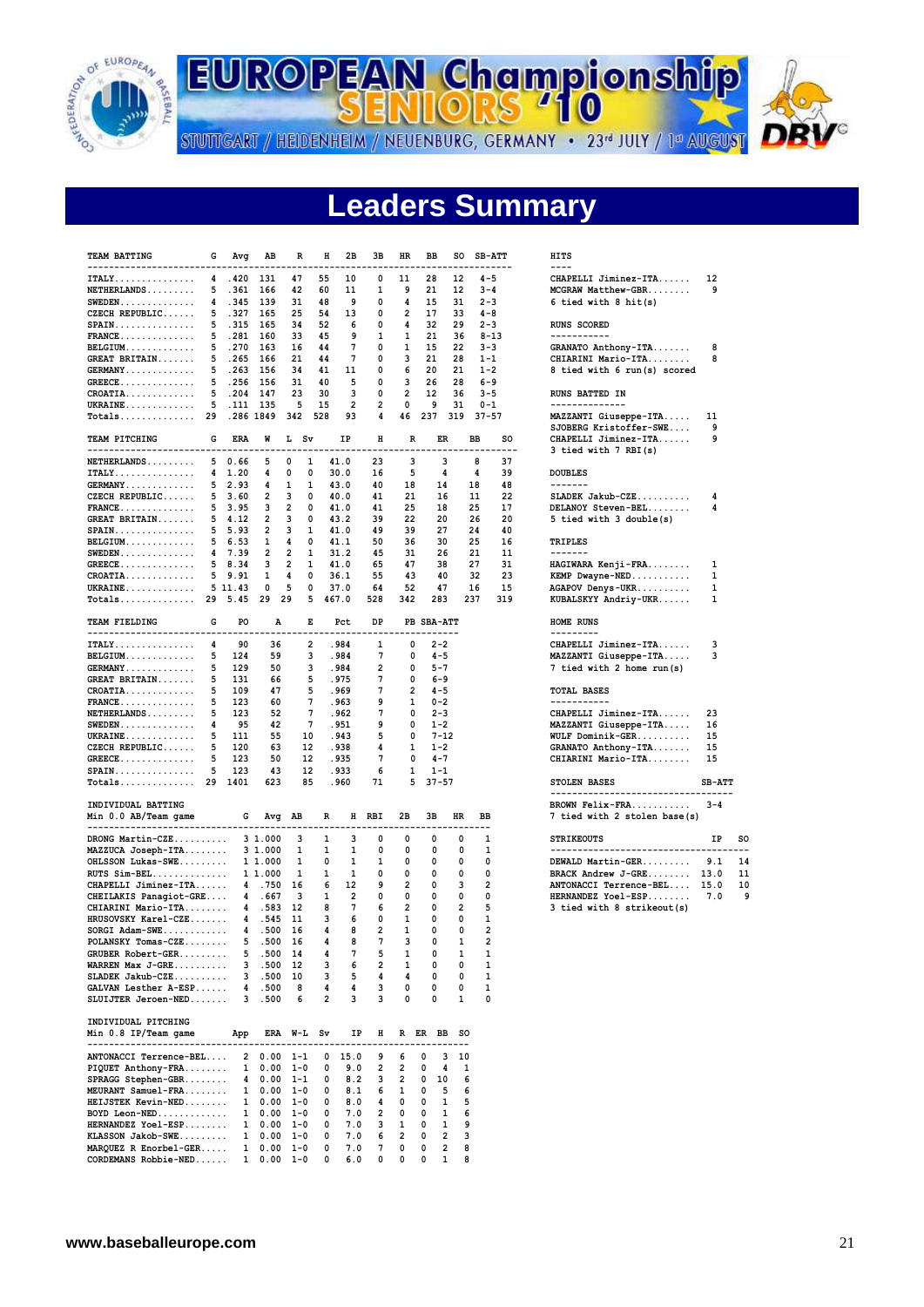![](_page_21_Picture_0.jpeg)

## **Technical Appointments**

## Thursday 29th **July**

| <b>Field</b>                                 | <b>Time</b>                                                                                    | <b>Home Team</b>                                          | <b>Visitor Team</b>                                                 |                               |
|----------------------------------------------|------------------------------------------------------------------------------------------------|-----------------------------------------------------------|---------------------------------------------------------------------|-------------------------------|
| Stuttgart                                    | 10:30 (game 24)                                                                                | <b>SWEDEN</b>                                             | <b>ITALY</b>                                                        |                               |
| <b>Umpires:</b><br>Scorekeepers:<br>T.C.:    | <b>MAKOUCHETCHEV Serge (FRA)</b><br><b>MUENCHEBERG Sven (GER)</b><br><b>MATEU Xavier (ESP)</b> | <b>BONILLA Sixto (ESP)</b><br><b>GILK Gerhard (GER)</b>   |                                                                     | <b>ALBRECHT Marco (GER)</b>   |
| <b>Field</b>                                 | <b>Time</b>                                                                                    | <b>Home Team</b>                                          | <b>Visitor Team</b>                                                 |                               |
| Stuttgart                                    | 14:30 (game 34)                                                                                | <b>ITALY</b>                                              | <b>FRANCE</b>                                                       |                               |
| <b>Umpires:</b><br>Scorekeepers:<br>T.C.:    | <b>KUIPERS Jan (NED)</b><br><b>WINKLER Stephanie (GER)</b><br><b>ESSELMAN Jan (NED)</b>        |                                                           | <b>JORGENSEN Henrik (SWE)</b><br><b>MUENCHEBERG Sven (GER)</b>      | <b>WAIDER Jens (GER)</b>      |
| <b>Field</b>                                 | Time                                                                                           | <b>Home Team</b>                                          | <b>Visitor Team</b>                                                 |                               |
| Heidenheim                                   | 18:00 (game 35)                                                                                | <b>NETHERLANDS</b>                                        | T.B.N.                                                              |                               |
| <b>Umpires:</b><br>Scorekeepers:<br>T.C.:    | <b>KULHANEK David (CZE)</b><br><b>SCHUHMACHER Robert (GER)</b><br><b>BUNTA Frantisek (SVK)</b> | <b>TAURELLI Marco (ITA)</b><br><b>SCHULZE Peter (GER)</b> |                                                                     | <b>POSNY Christian (GER)</b>  |
| <b>Field</b>                                 | Time                                                                                           | <b>Home Team</b>                                          | <b>Visitor Team</b>                                                 |                               |
| Stuttgart                                    | 19:00 (game 36)                                                                                | <b>GERMANY</b>                                            | <b>GREECE</b>                                                       |                               |
| <b>Umpires:</b><br>Scorekeepers:<br>$T.C.$ : | <b>BESZCZYNSKI Dana (AUT)</b><br><b>GILK Gerhard (GER)</b><br><b>MEURANT Jean Marie (FRA)</b>  |                                                           | <b>HEIJNINGEN van Henri (NED)</b><br><b>WINKLER Stephanie (GER)</b> | <b>LEONE Pierfranco (ITA)</b> |